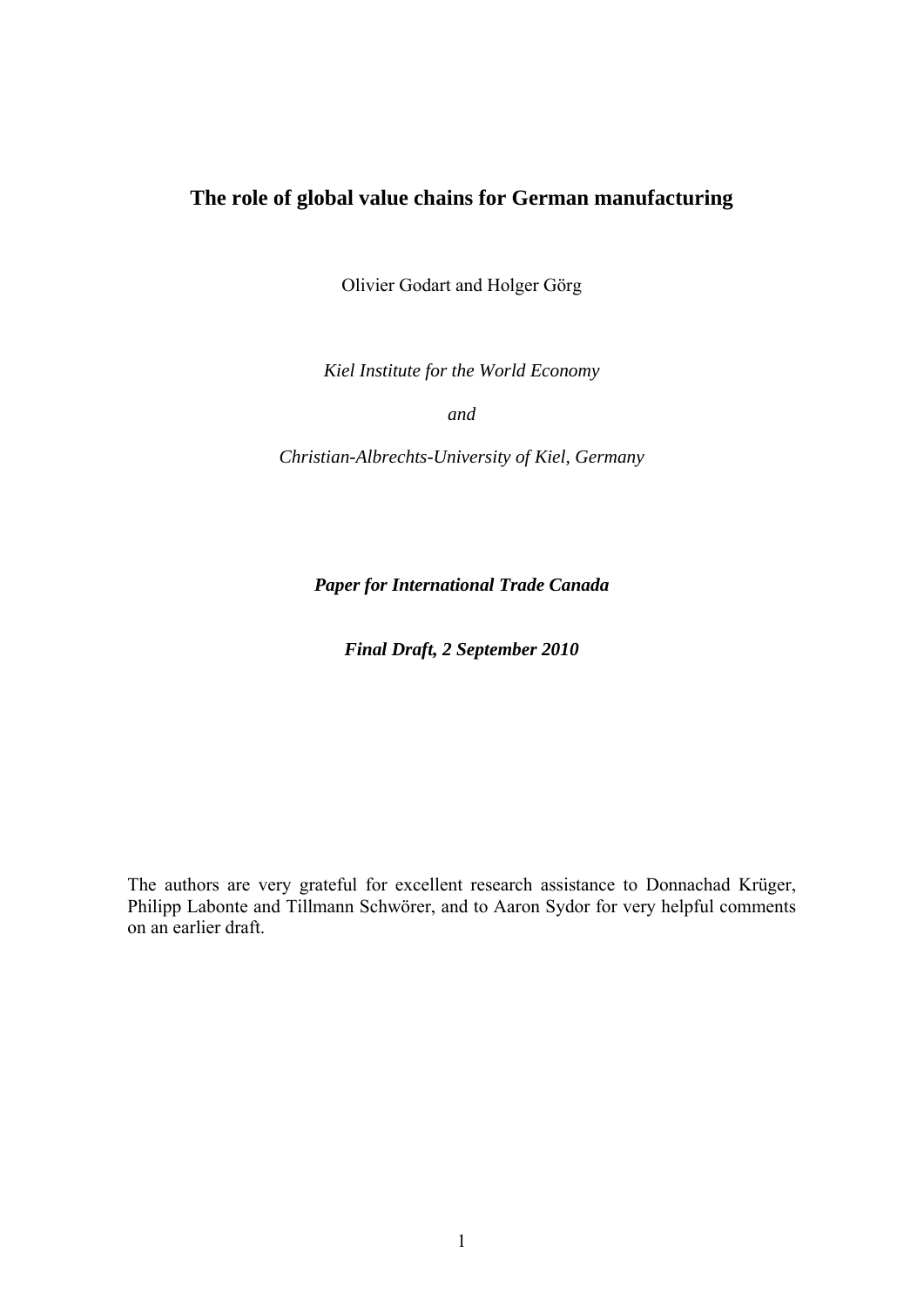#### **Summary**

This paper examines the role of global value chains by German manufacturing. Global value chains have clearly expanded in recent years. Still the bulk of outsourcing concerns materials outsourcing but services outsourcing is growing and catching up at a fast. There is strong evidence that not all German firms participate in global value chains. But, participants are among those that are more efficient in Germany

Close by Central Eastern European countries and new European Union member states have been attractive locations for German firms, not only for low wage manufacturing activities. However, the value generated in these countries and flowing to German firms is still small, albeit growing rapidly compared to other European Union members. Furthermore, these countries seem often to be chosen in an overall global value chain strategy including jointly other more distant locations.

Among the distant trading partners, China has not only become a source of many inputs but also an important customer of German exports of products and services which accounts in 2009 for about 5 percent of total German export. The academic reasoning follows traditional comparative advantages and patterns of specialization. China demands goods like capital-intensive and research-intensive machinery and equipment in which German has a comparative advantage.

There is also evidence that workers in Germany are affected by outsourcing decisions by German firms. However, empirical research does not support net employment destruction following relocation decisions of firms. Instead, German firms adjust and specialize into more skill intensive activities which demand relatively more skilled workers. Another related finding is that some wage decrease is observed among workers employed in activities prone to be outsourced. It appears however that the economic magnitude of it is economically small and far apart from the popular myth of disruptive consequences of global value chains for employment and wages.

More recent empirical research shows economic benefits for German firms from their involvements in global value chains. Reductions in total factor costs induced by increased outsourcing of goods and services permit firms to achieve gains in production efficiency and competitiveness.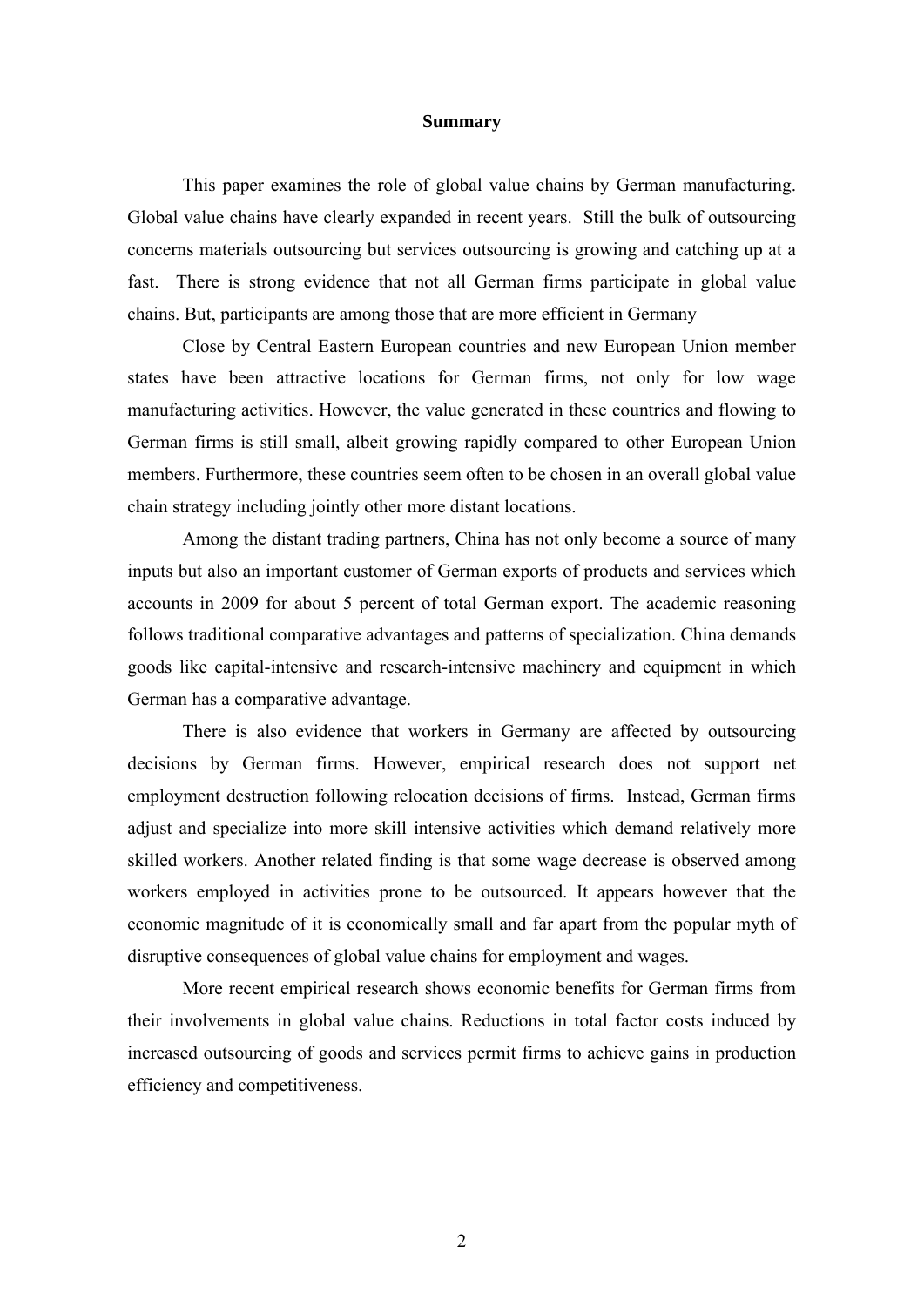#### **1. Introduction**

Since the 1960s Germany has established itself as European manufacturing centre, and its export of goods *made in Germany* has become a pillar of its economic post-war success. In recent years, many German firms have further deepened their international involvements with links to global value chains. Lower costs of doing business internationally and increasing possibilities to source material and service inputs in multiple countries have triggered new forms of organizational adjustments. Such novel types of adjustment faced by firms have, in turn, further pushed the issue of global value chains at the forefront of the policy and academic debate, and this surrounded by public fear about job losses and foreign competition.

This paper investigates the role taken by global value chains in the organization of Germany´s manufacturing activities and its recent economic developments. In particular it asks: how important are global value chains for German manufacturing firms? Why do firms use global value chains? What are the implications for Germany of the use of global value chains? The paper measures the extent of Germany's link into global value chains, discusses the causes and consequences of such, and concludes with a brief outlook on the likely future of such international production chains.

#### **2. German manufacturing: Overview and trends**

This section describes Germany's manufacturing sector and compares it with that of other countries. It presents some statistics on the size of the sector, distribution of activities across manufacturing sub-sectors, levels of employment and estimates of productivity. Furthermore, in order to give a first impression of Germany's links into the global economy, we also describe briefly export activity and activity of outward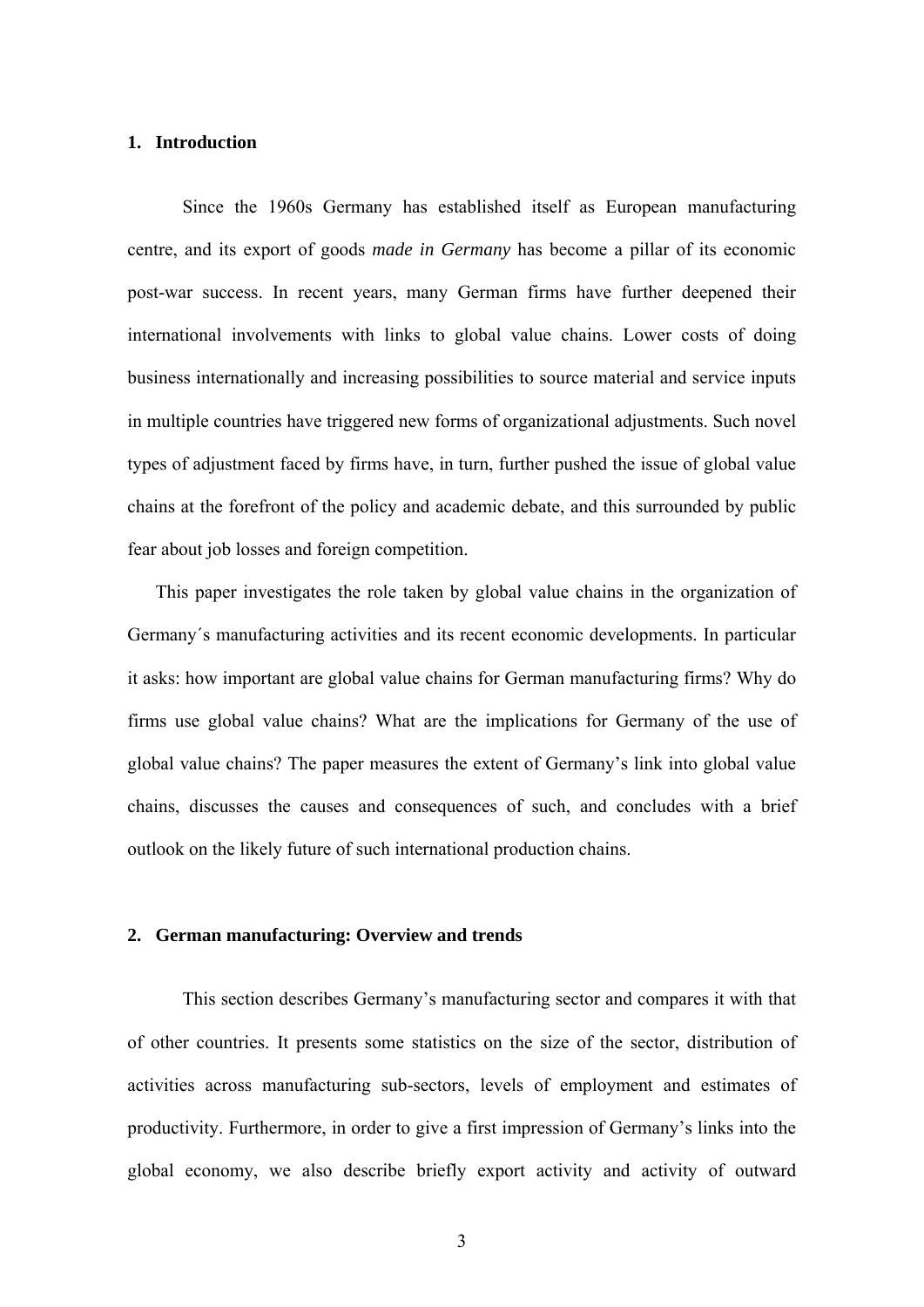investment by multinationals across broad manufacturing sub-sectors. We will also look at aggregate trade statistics for Germany to gauge the importance and implications of import competition from low-wage countries for German manufacturing industries.

Table 1 shows the prominence of the manufacturing industry for Germany and compares it with a number of other countries. As can be seen, in Germany, manufacturing accounts for about 22 percent of GDP. This is a very high share compared to other industrialized countries such as Canada, the UK, France or the US. It is also higher than in the newly industrializing BRIC countries, with one exception. The only country that has a higher, and still growing, manufacturing share is China. Its manufacturing sector accounted for roughly one-third of Chinese economic activity in the last few years. Also, while there has been a downward trend in the share of manufacturing in GDP in most OECD countries, this does not appear to have been the case to the same extent in Germany.<sup>[1](#page-3-0)</sup>

#### *[Table 1 here]*

 $\overline{a}$ 

Table 2 depicts some vital statistics for the German manufacturing industry overall. It shows in the same table the number of firms and employees in all manufacturing sub-sectors. German firms and employees are active within the whole range of manufacturing activities, as expected from an economy of the size of Germany. In 2007, there were roughly 37,000 manufacturing firms which employed about 6.2 million employees. By far the largest sectors in terms of employment are "Machinery" and "Motor Vehicles", the two German flagship manufacturing sectors. These two

<span id="page-3-0"></span><sup>&</sup>lt;sup>1</sup> One argument why Germany keeps this current constellation and the resulting stable share of manufacturing in value added is that German firms produce highly sophisticated goods less inclined to foreign competition from emerging countries. Figure 1 below shows that highly skilled industries (with high wage rates) are less exposed to foreign competition from low-wage countries.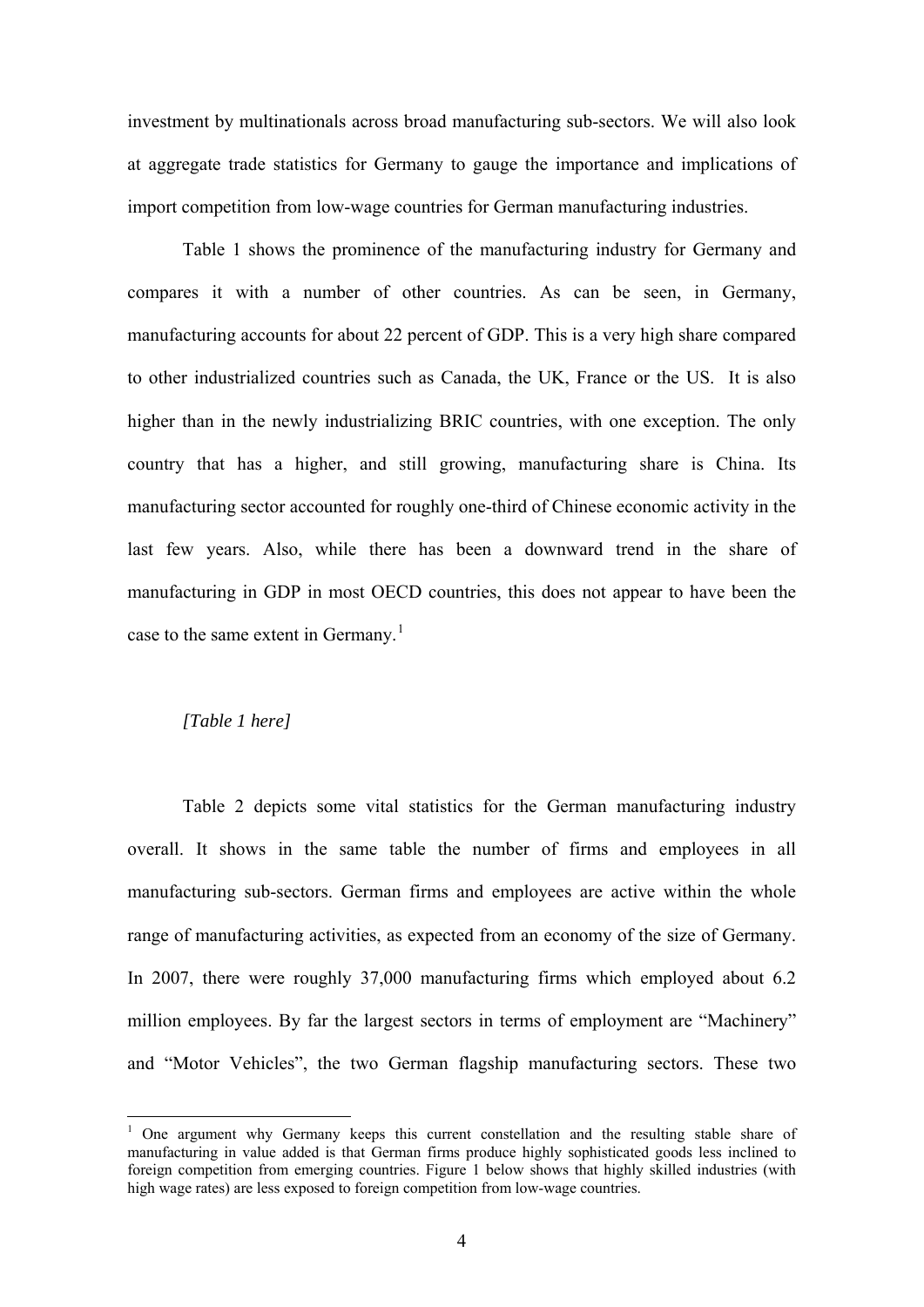sectors alone account for about 30 percent of employment in all manufacturing industries.

The "Machinery" sector is not only a key industry in terms of employment, but is also important in terms of actual firm numbers. Other sectors that boast substantial numbers of firms are "Fabricated Metals" and "Food & Beverages", but these employ relatively fewer workers. This is best reflected in the average number of employees per firm, which is quite low in these three sectors compared to "Motor Vehicles". It points to the importance of the German small and medium sized firms, also known as the *"Mittelstand"*, within the spectrum of German firms. These are often small firms (less than 1000 employees), family owned and active in the German manufacturing sector. These firms are often described as being at the core of German industrial structure and behind the export success of Germany.

#### *[Table 2 here]*

Table 2 also presents some valuable data on average yearly wages and labour productivity (measured as value added per worker) across manufacturing sub-sectors in 2007. While Germany is generally considered to be a high wage country, the statistics show that there is considerable heterogeneity in wages across manufacturing sectors. The average employee in the "Food & Beverages" sector earns, for example, around 30,000 euros per year, compared to 68,000 for an employee in "Office Machinery" or 88,000 in the "Coke & Petroleum" industry. The spread of average labour productivity is equally wide, ranging from 41,000 in "Food & Beverages" to 175,000 in "Coke & Petroleum". "Office Machinery" is also a highly productive industry by this benchmark.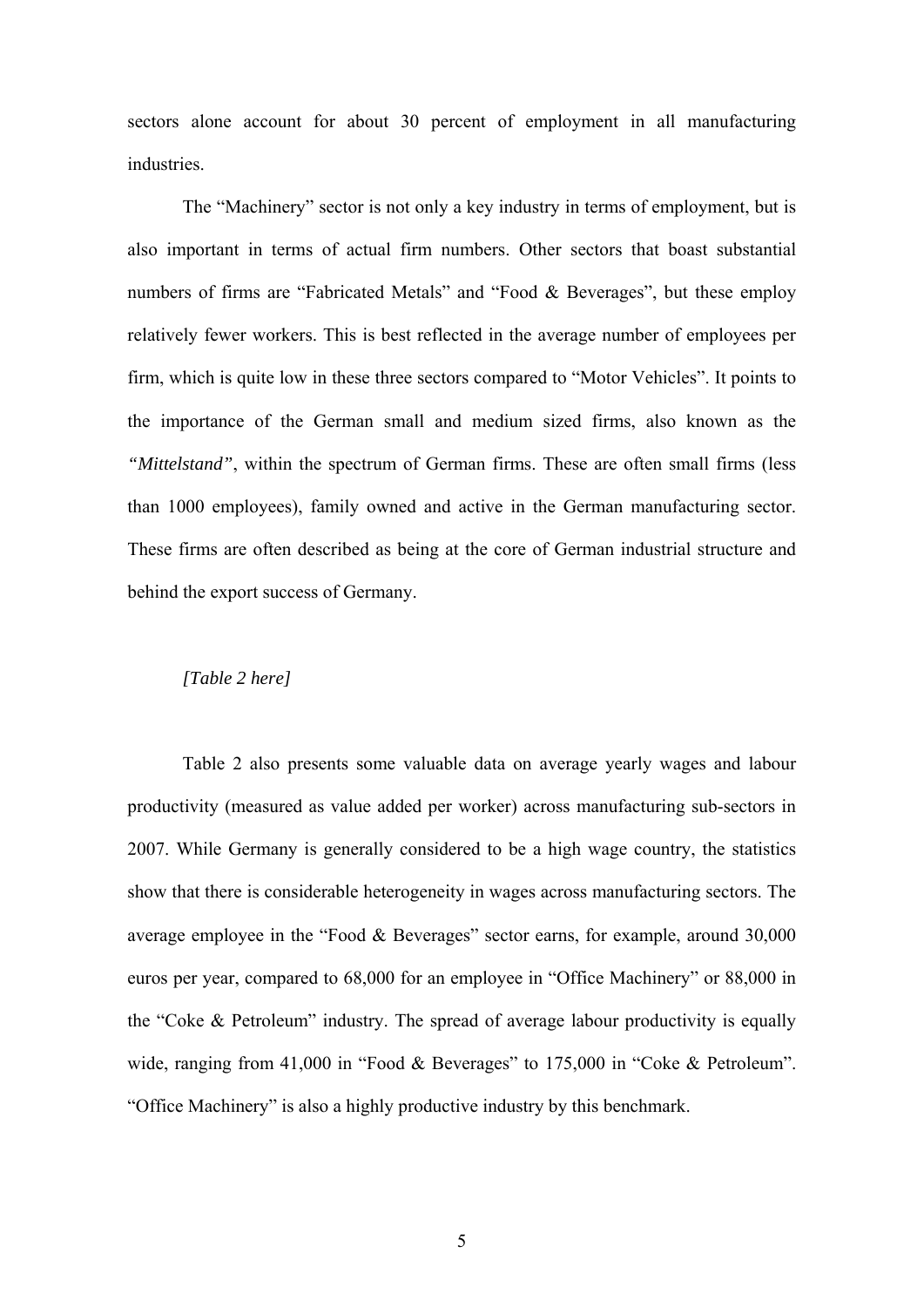Table 3 dispels the popular myths that all German firms export their goods or source their inputs abroad. The table presents the percentages of firms that export, import, do both or neither of these international trade activities. Actually, the data show that most German firms are not involved in any form of trading activity with foreign associates in [2](#page-5-0)005 (61 percent).<sup>2</sup> However, among German firms that are trading with foreign partners, most of them import and export simultaneously. Indeed, from 2001 to 2005 the proportion of firms doing so has even increased from 16 to 19 percent. Also, the share of firms that do not engage in any international trade activity has declined by 6 percentage points over the same period. This substantial increase in internationally active firms has also been highlighted by Vogel et al. (2009). It suggests that foreign markets, not only as a source for demand but also for supply of global value chains, have become more important for a wider range of German firms over the last years.

#### *[Table 3 here]*

 $\overline{a}$ 

Table 4 also displays some information about the trading status of German firms, but this time disaggregated by two-digit ISIC manufacturing industry. It shows that different industries face diverse shares of export and import participation of their firms. It ranges from "Food and Beverage" with the highest share of firms that neither export nor import (82 percent), to "Rubber", "Machinery" or "Chemicals" in which the majority of firms have undertaken some international transactions in 2006. A look back to Table 2 also shows that the industries with high export and import activity are also those sectors where the *Mittelstand* is important.

<span id="page-5-0"></span> $2$  This is not specific to Germany but is mirrored in other countries, see, for example, Bernard et al. (2007) for the US.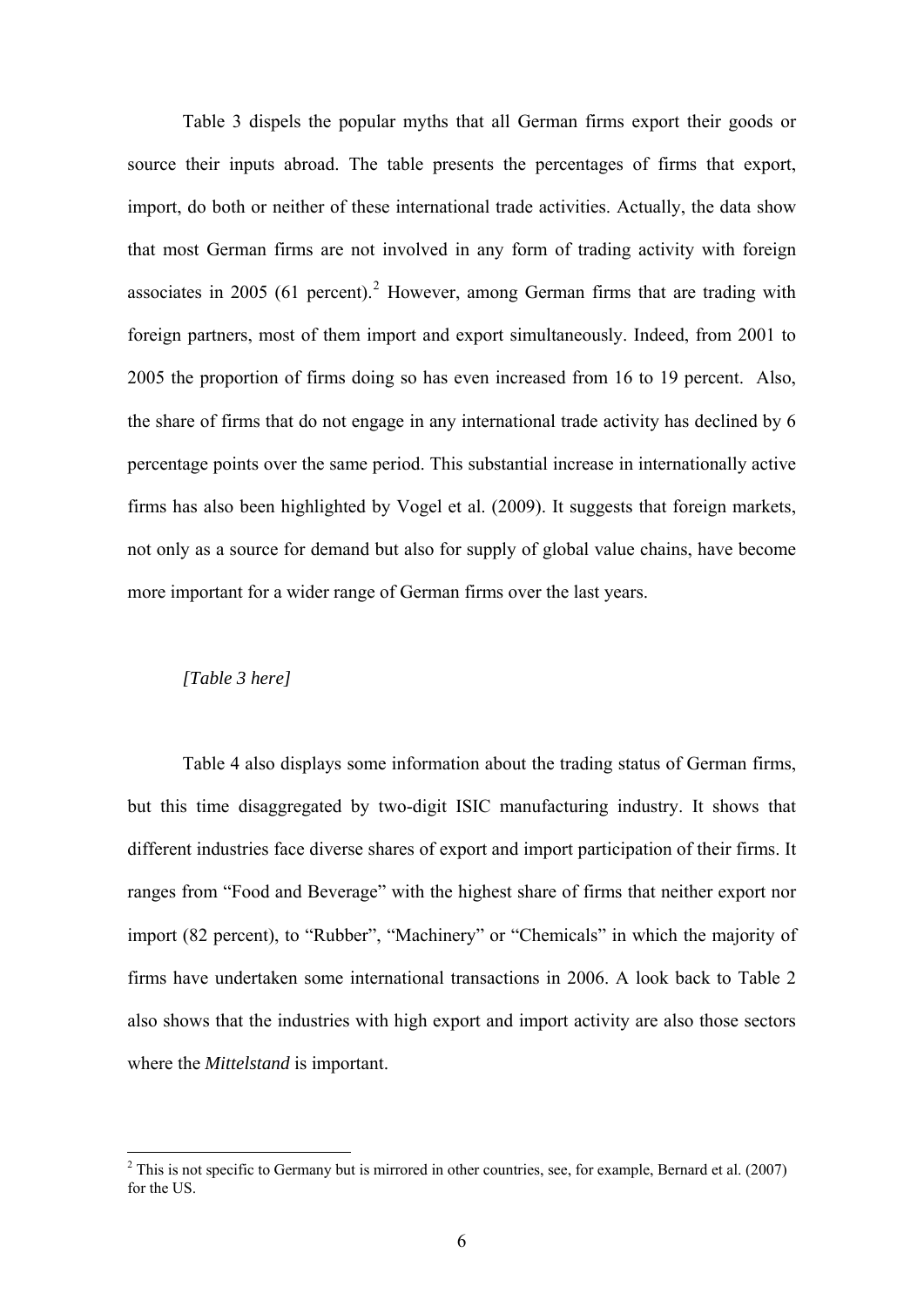#### *[Table 4 here]*

After showing export and import activity based on firm level information, we now turn to aggregated trade statistics for Germany to look, firstly, at the main export destinations and, secondly, gauge the importance of import competition from low-wage countries for German manufacturing industries.

Table 5 shows that the destinations of German exports are heavily concentrated: the top ten export destinations account for roughly 60 percent of total exports in 2009. Another interesting fact is that these top destinations are mainly industrialized countries in Europe and the US. There is one important exception, however: China, which receives about 5 percent of German exports. While the growing importance of China for German exports has, to the best of our knowledge not be investigated in detail yet, it may be partly explained by the pattern of German comparative advantage and export specialization, which is mainly in capital-intensive and research-intensive machinery and equipment (Clemens and Schumacher, 2010); goods that are in high demand Chinese manufacturing industry. Furthermore, German export promotion policy may also have played a non-negligible role. The German government provides an export guarantee scheme which compensates for possible non-payment for the export good by the foreign customer. This guarantee scheme has been in high demand recently, in particular for exports to South Korea, the US and China.<sup>[3](#page-6-0)</sup>

*[Table 5 here]* 

 $\overline{a}$ 

<span id="page-6-0"></span><sup>&</sup>lt;sup>3</sup> See "Bundesbürgschaften: Exporthilfen gefragt wie nie" at [http://www.manager](http://www.manager-magazin.de/politik/artikel/0,2828,702619,00.html)[magazin.de/politik/artikel/0,2828,702619,00.html](http://www.manager-magazin.de/politik/artikel/0,2828,702619,00.html), accessed on 23 August 2010.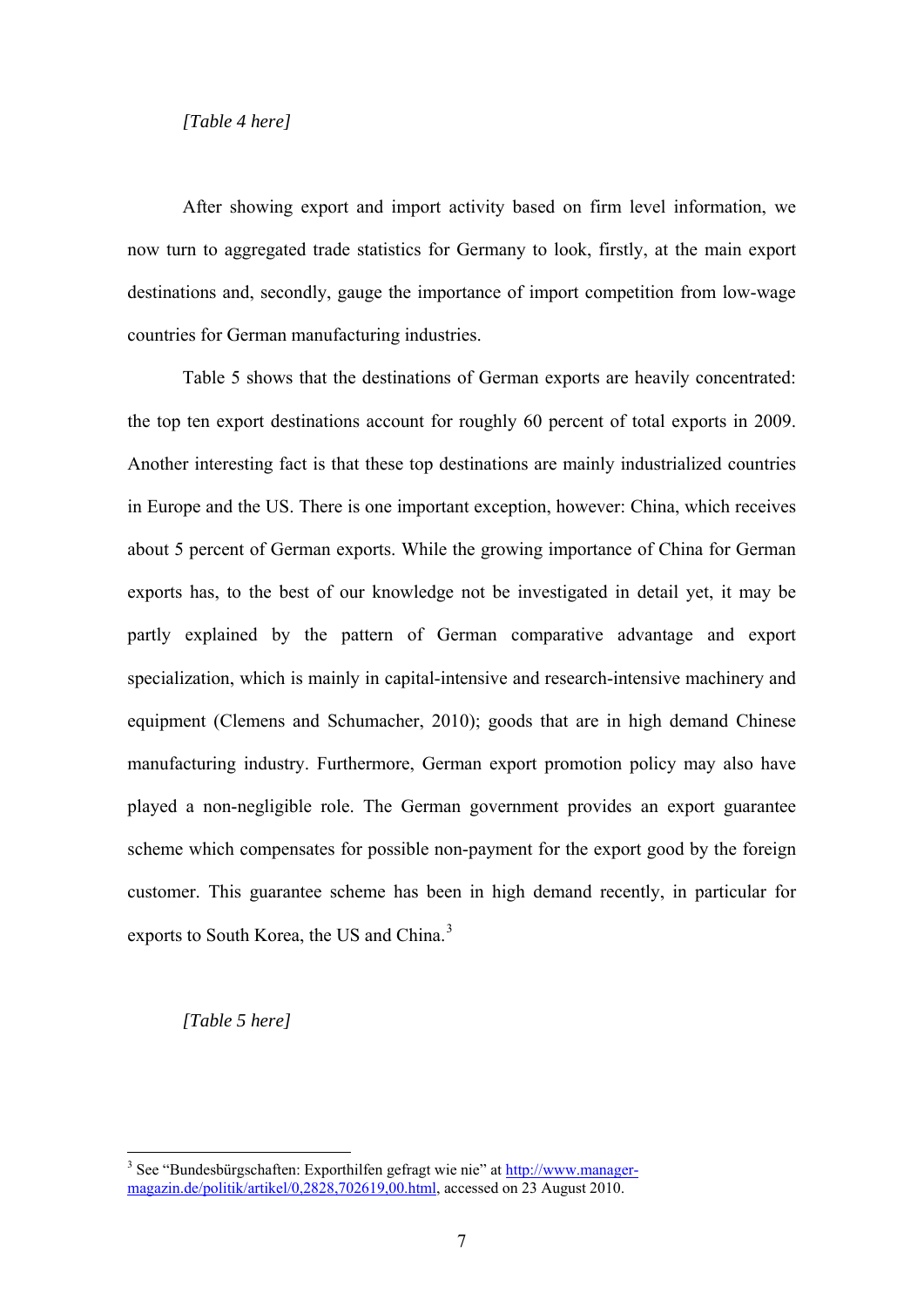Turning to imports, Figure 1 illustrates the relationship between hourly wages in 21 German manufacturing industries and competition from low-wage countries in 1999 and 2006. Competition is here defined as the ratio of low-wage country imports to Germany over total German imports. Thus, it includes import of final goods as well as inputs incorporated in this industry classification. The size of the dots represents the relative employment of the respective industries, and the numbers related to each dot correspond to the International Standard Industry Classification (ISIC), Revision 3.

The information in this figure indicates that German manufacturing industries vary substantially in their exposure to competition from low-wage countries. Most noticeable, competition from low-wage countries is concentrated in low-wage industries such as "Wearing Apparel", "Leather" and "Textiles". Meanwhile, large German industries with high wages, such as "Motor Vehicles", "Machinery" and "Equipment" face much less competition from low-wage countries.

Another interesting fact is that such industries like "Televisions and Communication" (32) and "Computers" (30) exhibit intensified competition from low wage countries between 1999 and 2006. Such increased competition is likely to affect indirectly other downstream industries, which might benefit from the arrival on the market of imported goods that they use as inputs but and available at a lower cost.

#### *[Figure 1 here]*

This discussion of the current state of German manufacturing then leads to the question as to what role global value chains may have played for the development of the manufacturing sector. This will be the focus of the rest of the paper.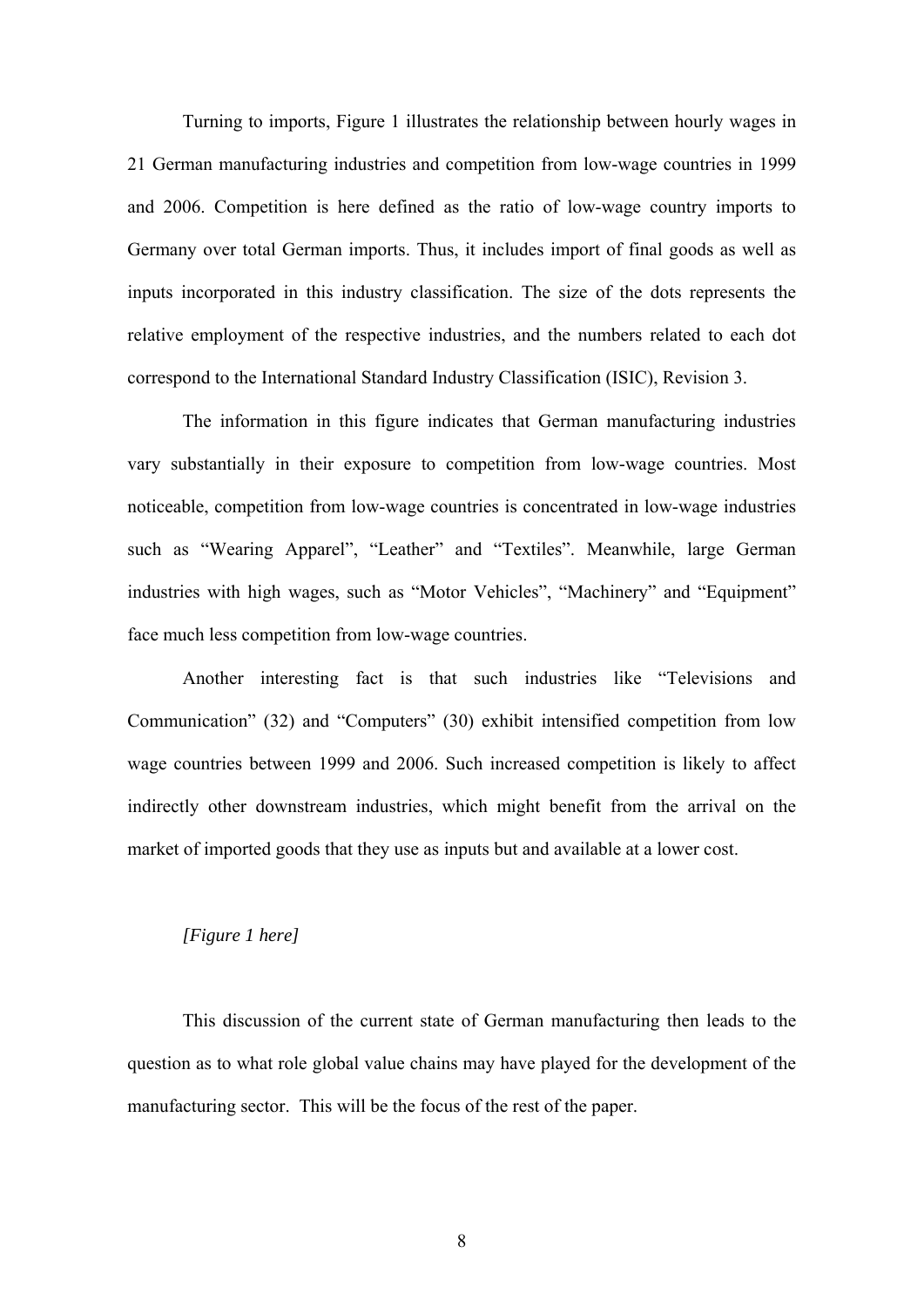#### **3. The importance of global value chains**

This section deals with measuring the importance of global value chains. While the academic literature on the causes and consequences of offshoring and global value chains (also referred to as vertical disintegration, fragmentation of production, etc.) has grown in recent years (e.g., Arndt and Kierzkowski, 2001; Feenstra and Hanson, 2003; Crino, 2008), it is still fair to say that there is no generally recognized definition of how exactly to measure this phenomenon. We therefore consider a number of important aspects of GVC in order to triangulate the importance thereof.

The first approach to measuring GVC follows the academic literature that attempts to measure the impact of offshoring on labour markets. These studies generally tend to approximate offshoring using industry level data on imported inputs (see, for example, Feenstra and Hanson, 2003, Hijzen et al., 2005, Geishecker and Görg, 2008). Broadly speaking, three main sources have been used to document the trend in international trade in intermediate inputs: data on outward processing trade, trade statistics on trade in intermediate goods, and input-output tables.

Outward processing trade in the EU, or the Offshore Assembly Program in the US refers to customs arrangements in which complete tariff exemptions or partial levy reductions are granted in accordance to the domestic input content of imported goods. Such information has been used by, for example, Görg (2000) for the EU and Feenstra et al. (2000) for the US. Other related studies rely on the disaggregated classification of trade statistics to infer whether trade in some particular industry is trade in intermediates or final goods, as for example in the papers by Yeats (2001) and Hummels et al. (2001). Finally, input-output tables in combination with trade statistics have been used by, for example, Feenstra and Hanson (2003), Geishecker and Görg (2008), and Amiti and Wei (2005) to evaluate outsourcing. This measure may be considered the most appropriate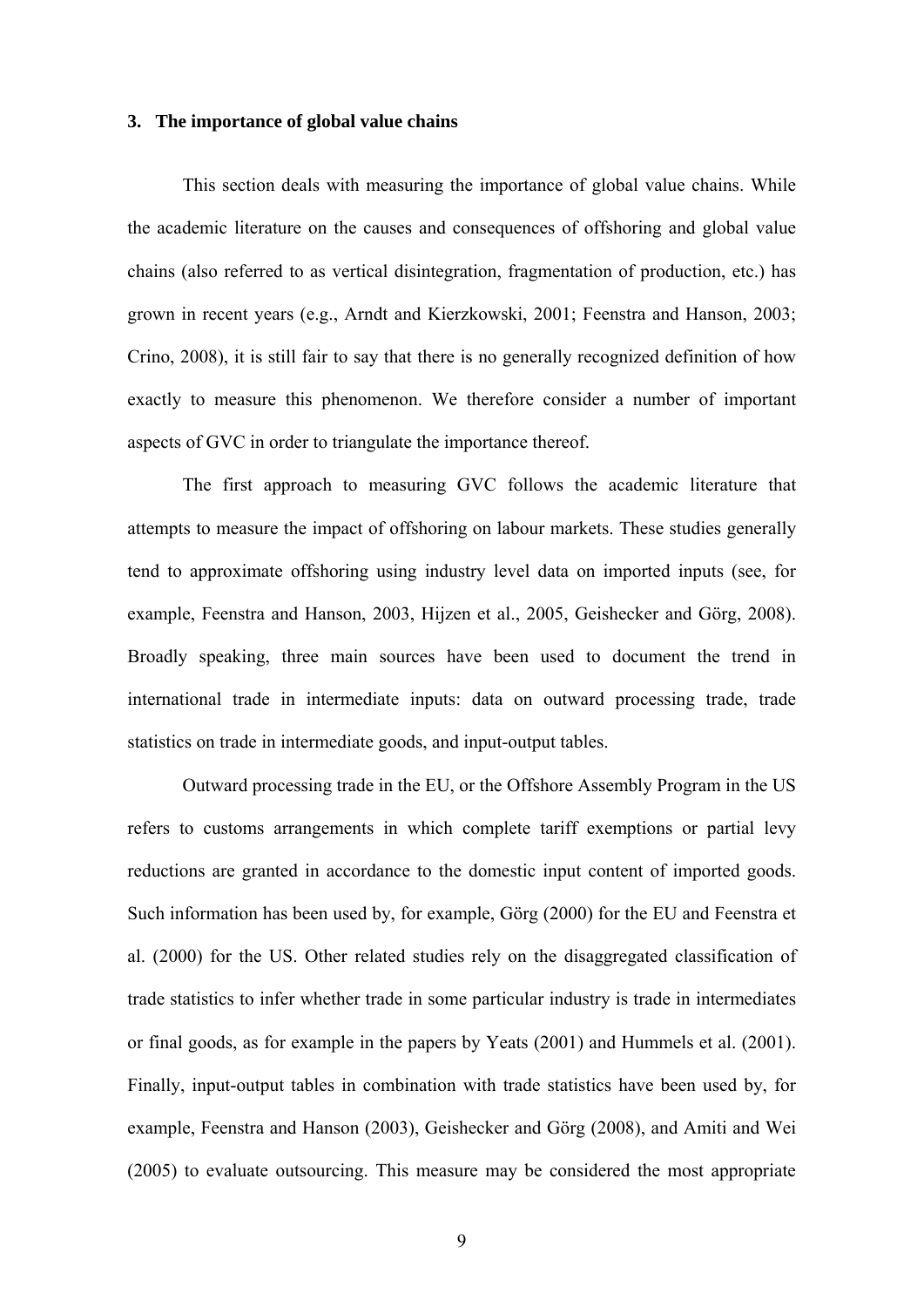because it enables scrutinizing developments across industries and time simultaneously, which is problematic with the mentioned two other measures. Another advantage of using input-output tables is that they allow considering not only material imports but also imports of services which is arguably an important facet of the newer wave of offshoring from industrialised countries.

We use thus input-output tables for Germany to calculate the importance of imports of intermediates relative to total output in an industry across manufacturing sectors in Germany, Based on the approach by Geishecker and Görg (2008), for the period 1991 to 2005.<sup>[4](#page-9-0)</sup>

Figure 2 shows the importance of imported intermediate materials and services inputs for German manufacturing overall. The scale for services outsourcing is on the left and that for materials outsourcing on the right hand side of the graph. Note, firstly, that the absolute level of materials is substantially higher than that of services outsourcing. However, the growth rate of services outsourcing is much stronger. All in all, this figure shows that Global Value Chains appear to be growing in importance for German manufacturing overall.

#### *[Figure 2 here]*

Figures 3 and 4 break down services and materials outsourcing data for different two-digit manufacturing sectors. These two figures show that there is considerable heterogeneity in the importance of imported intermediates across sectors. In particular the "high tech" sectors 30 to 33 show high levels of outsourcing, suggesting that Global Value Chains are particularly important for those manufacturing sectors.

<span id="page-9-0"></span><sup>&</sup>lt;sup>4</sup> See the appendix for an exact description of the construction of the outsourcing measures.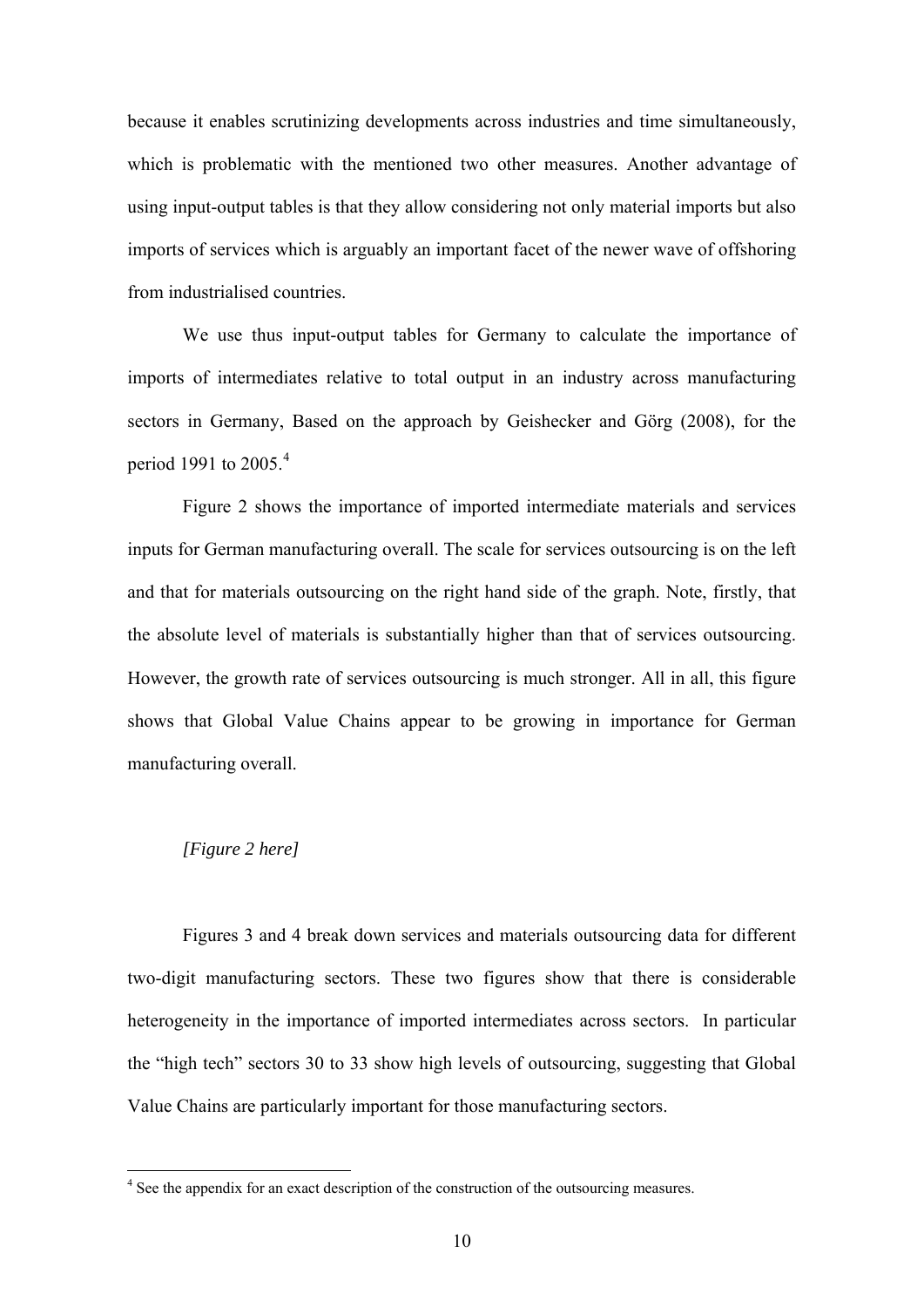#### *[Figures 3 to 4 here]*

A second possible approach to gauge the importance of GVC is to turn back to the firm level and look explicitly at characteristics of foreign affiliates of German firms. Geishecker et al. (2009) do this for all Euro Area countries. They investigate the location patterns of Euro Area multinationals (not distinguishing nationalities within the EA) and find that most foreign activity is concentrated within the European Union. However, countries like China, Mexico and Brazil have become increasingly important, suggesting some global value chains link Europe to these three countries. We follow their approach but focus exclusively on Germany.

#### *[Figure 5 here]*

Accordingly, Figure 5 looks at the location pattern of foreign affiliates of German parents abroad. Similar to Geishecker at al. (2009) we find that many of the most important locations for German affiliates are within the European Union. For example, the figure shows that the UK and Austria are host to roughly 15 percent of German affiliates abroad each. The US is the third most important host country for German firms, while Canada is number 14, followed closely by Mexico. Hence, NAFTA seems to be an important market for German firms. With China, Brazil and Russia there are also three of the most important emerging markets on the list of top locations for German affiliates abroad which point to the global value chains binding German firms with these countries.

Next, we decompose the primary activities of German foreign affiliates in different countries according to four groups: low-technology manufacturing, high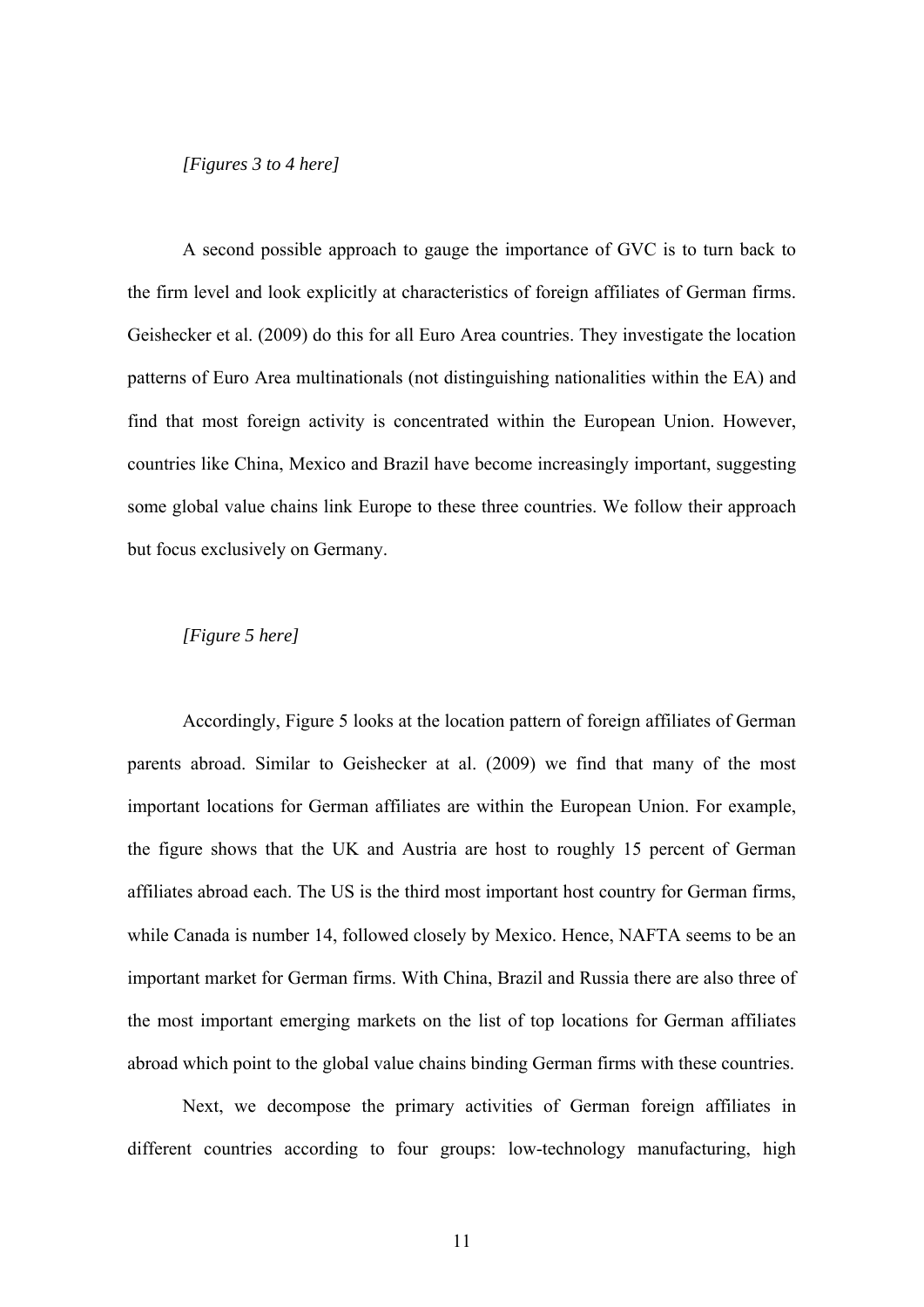technology manufacturing, less knowledge intensive services and knowledge intensive services suggested by Eurostat. Figure 6 provides a flavour of this break down for four different countries with a large German presence.<sup>[5](#page-11-0)</sup>

#### *[Figure 6 here]*

 $\overline{a}$ 

The figure suggests, for example, that Poland looks to be a source of intermediate goods for German firms, as there is a relatively larger share of German affiliates in Poland active in low-tech manufacturing than in the other countries. However, it also appears to be a source of demand for German products, as there is a large share of German affiliates in less knowledge intensive services, which includes wholesale trade and the distribution of products in the foreign market. In the US, by contrast, there is a much higher share of high tech manufacturing firms owned by German parents while in the UK, knowledge intensive services look to take a higher share of German firms when compared to the four other countries. Hence Germany seems to be involved in global value chains with different countries but also with different stages of the production process within each country.

In a last approach to measuring the importance of global value chains for German manufacturing we use firm level information from a recent survey by the German Statistical Office (*Statistisches Bundesamt*). It focuses specifically on firms relocating activities abroad that were previously carried out in-house. This is, thus, a very direct (and perhaps narrow) measure of offshoring, as it considers only production processes that were previously undertaken within the firm. However, this survey provides a rich

<span id="page-11-0"></span> $<sup>5</sup>$  Note that for most other countries we do not have adequate information on the activity of German</sup> affiliates to disaggregate them according to these four groups.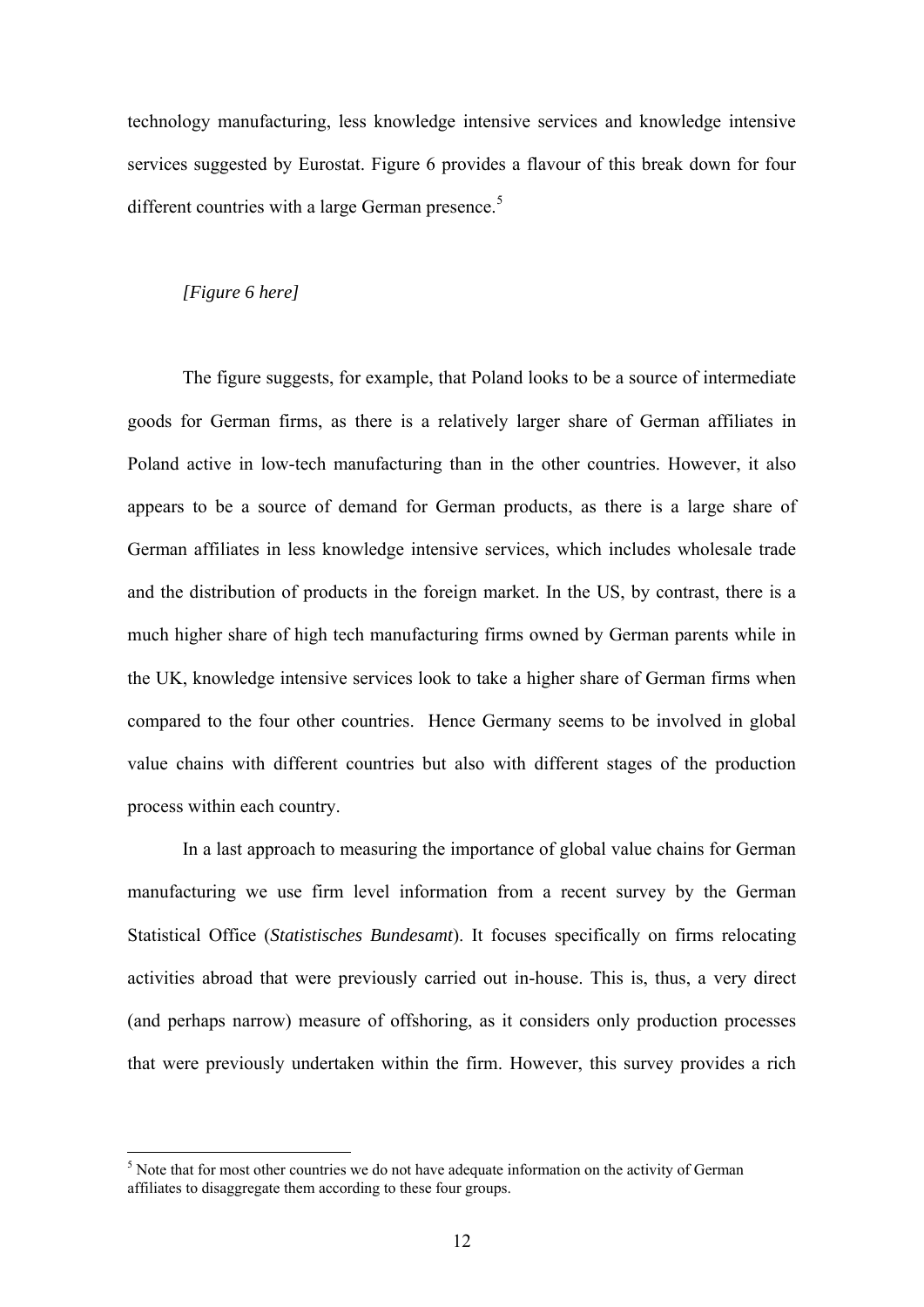and unique source of information to better understand the implications of foreign relocation.

Table 6 shows that 16.5 percent of the surveyed firms relocated one or more activities abroad up to 2006. The last column also shows that around 10 percent of firms also plan further relocations abroad in the coming years. The shares of actual and planned relocations are higher in manufacturing, and specifically in technology intensive manufacturing. It is also particularly high in large firms with more than 1000 employees. This suggests that mainly skill and technology intensive larger firms are looking for opportunities to relocate some of their activities abroad.

#### *[Table 6 here]*

Table 7 indicates that firms in the survey employed roughly 8 million employees. Approximately one third of those are, however, employed in firms that already relocated activities up to 2006. Comparing the share of outsourcing based on employees (table 7) to the one based on firms (table 6) provides also an interesting insight. The share based on employees is substantially higher than the share using firm numbers. This again suggests that mainly larger firms are prone to relocating activities abroad. The sectoral pattern depicted in Table 7 is however, very similar to the one shown in table 6.

#### *[Table 7 here]*

While table 7 is about the total employment in firms with realized or planned relocations, it does not provide any information on whether or not employees are affected by these relocations through, for example, wage cuts or job losses. This and other consequences of offshoring, are the focus of a later sections and will be discussed after we consider the possible causes for entering into global value chains.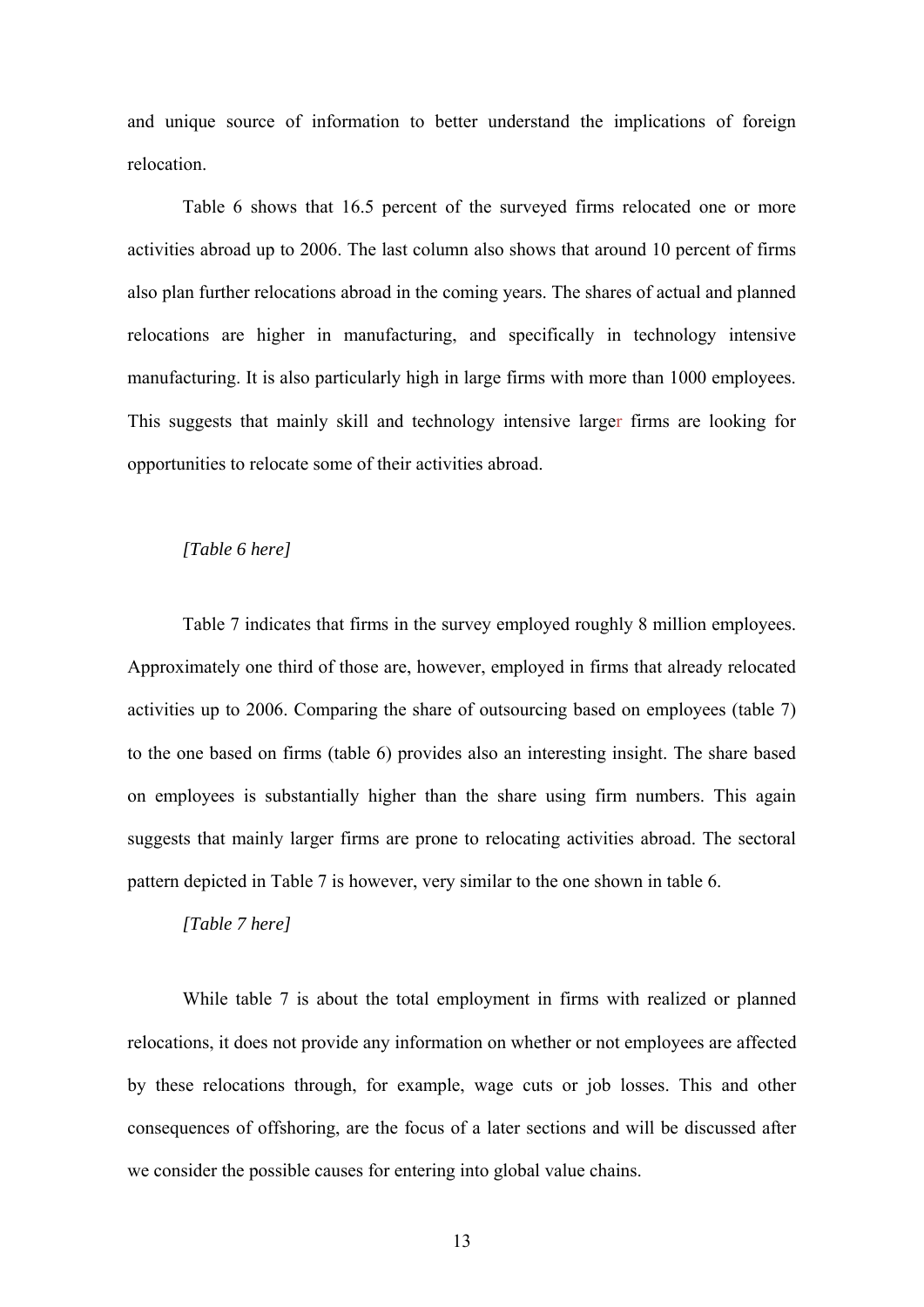#### **4. Causes for entering in global value chains**

The data in section 3 show that global value chains are an important aspect of German manufacturing, irrespective of the type of measure used. To understand the role of global value chains, then, it is important to understand the driving forces for such involvement in GVCs, or offshoring. To do so, we focus on answering three related questions:

Why do firms offshore activities that they previously carried out themselves?

- Where do firms offshore their inputs?
- What types of firms offshore?

We firstly discuss these issues in general terms, and then focus on the particular case of Germany.

#### **4.1 Why do firms offshore activities that they previously carried out themselves?**

As we have seen above, offshoring has increased tremendously over the last decade. Indeed, it is the prevalence of offshoring that, according to a number of observers, make the current wave of globalization unique and different from previous ones.

First of all, it is important to point out that offshoring incurs important costs. The production process (be it manufacturing or services) needs to be split in its components, with some activities migrating to different countries. Doing so incurs substantial new costs of coordination between headquarters and the foreign affiliates, or the independent supplier (Jones and Kierzkowski, 2001). As an example, the following costs may occur: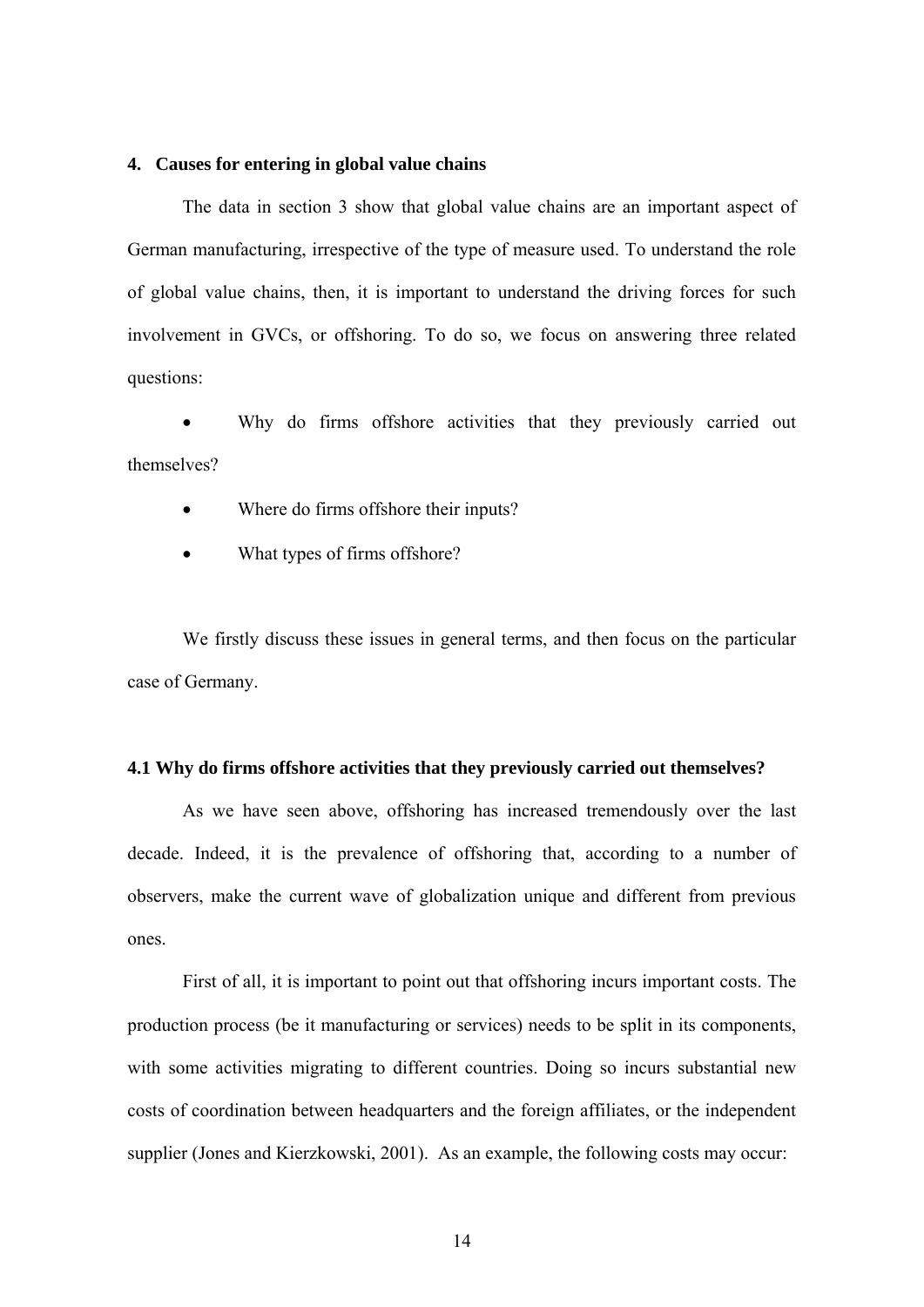- Telecommunication between the different partners of a global value chain
- remote management coordination
- maintaining effective quality control
- transportation for intermediate inputs procured abroad
- travel costs for staff
- search costs for finding adequate foreign partners or recruitment costs

This is not an exhaustive list, of course, but gives some idea of what is involved when a firm makes the decision to offshore part of their production process. It is widely recognized that costs of "coordination" have dropped significantly in the last decade or so (e.g., Arndt and Kierzkowski, 2001). There are two important explanations for this recent trend: first, technological progress and second, liberalization in the world trading system. Let us examine these issues in turn.

Technological progress has arguably changed significantly the way international business is structured around the globe. Due to the rise of data dissemination through the internet people can now gather information and order products from firms all over the world. This implies that costs of searching for potential suppliers are now much lower, as are costs for looking for new staff abroad. The related drop in the costs of electronic data transfers, telecommunications and video conferencing means that communication between headquarters and foreign locations is eased and now possible at a fraction of what it cost previously. This has, in turn, also helped management planning, coordination, and has facilitated regular quality control.

Another central aspect of technical progress is that many services that were previously non-tradable have now become tradable (e.g., financial services, back office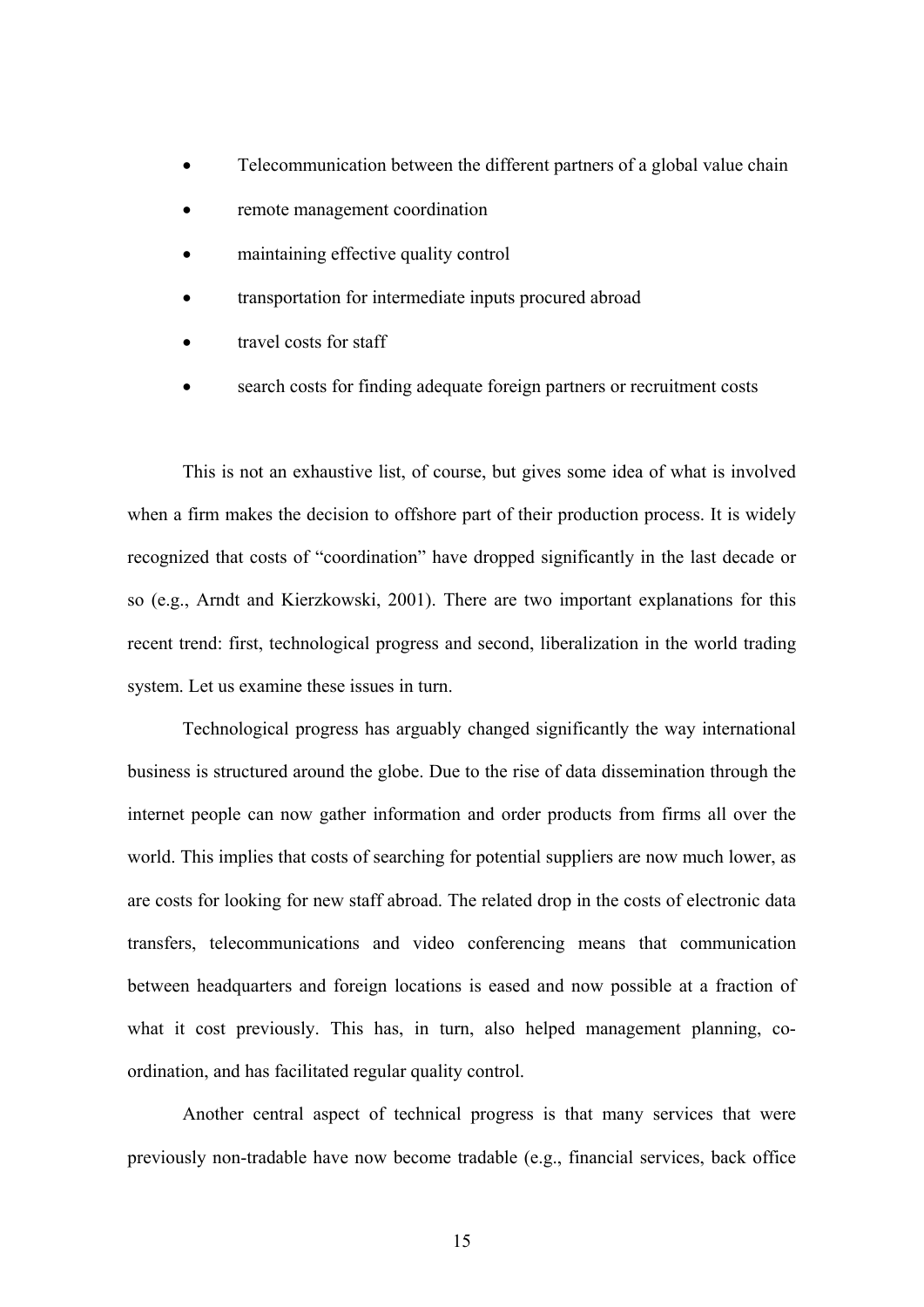functions, routine business processes etc.) which implies that the production of services can be located anywhere in the world and traded through electronic communication.

In line with technical progress, cost of travel and transportation have also dropped significantly recently, making it now possible for managers or workers to travel easily between headquarters and foreign affiliates when required. Furthermore, trading intermediate inputs through air, rail, sea freight, or roads, central to offshoring is now relatively less costly than it used to be and can be monitored in real time.

Technological advances have gone hand in hand with policy moves to liberalize further the world trading system, making it easier for trade and foreign direct investment to take place. Negotiations starting under the GATT (General Agreement on Tariffs and Trade) and GATS (General Agreement on Trade in Services) culminated in the founding of the World Trade Organisation, liberalizing many aspects of international trade in goods and services (though with significant exceptions). China's accession to the WTO in 2001 arguably was an important step to incorporate China into global value chains.

Furthermore, many governments around the world have successively liberalized restrictions on inward and outward FDI flows, allowing firms to enter countries and set up affiliates abroad. For example, the *UNCTAD World Investment Report 2006* shows that in 2005, 93 countries introduced changes to their regulatory regime towards foreign investment. In total, 205 changes were implemented and 164 of those related to making regulations more favourable towards inward investment, thus contributing to promoting additional global value chains.

#### **4.2 Where do firms offshore their inputs?**

Having established that global value chains mainly increased because it is now "easier" to do so, the next question is: where do firms offshore their inputs? The short,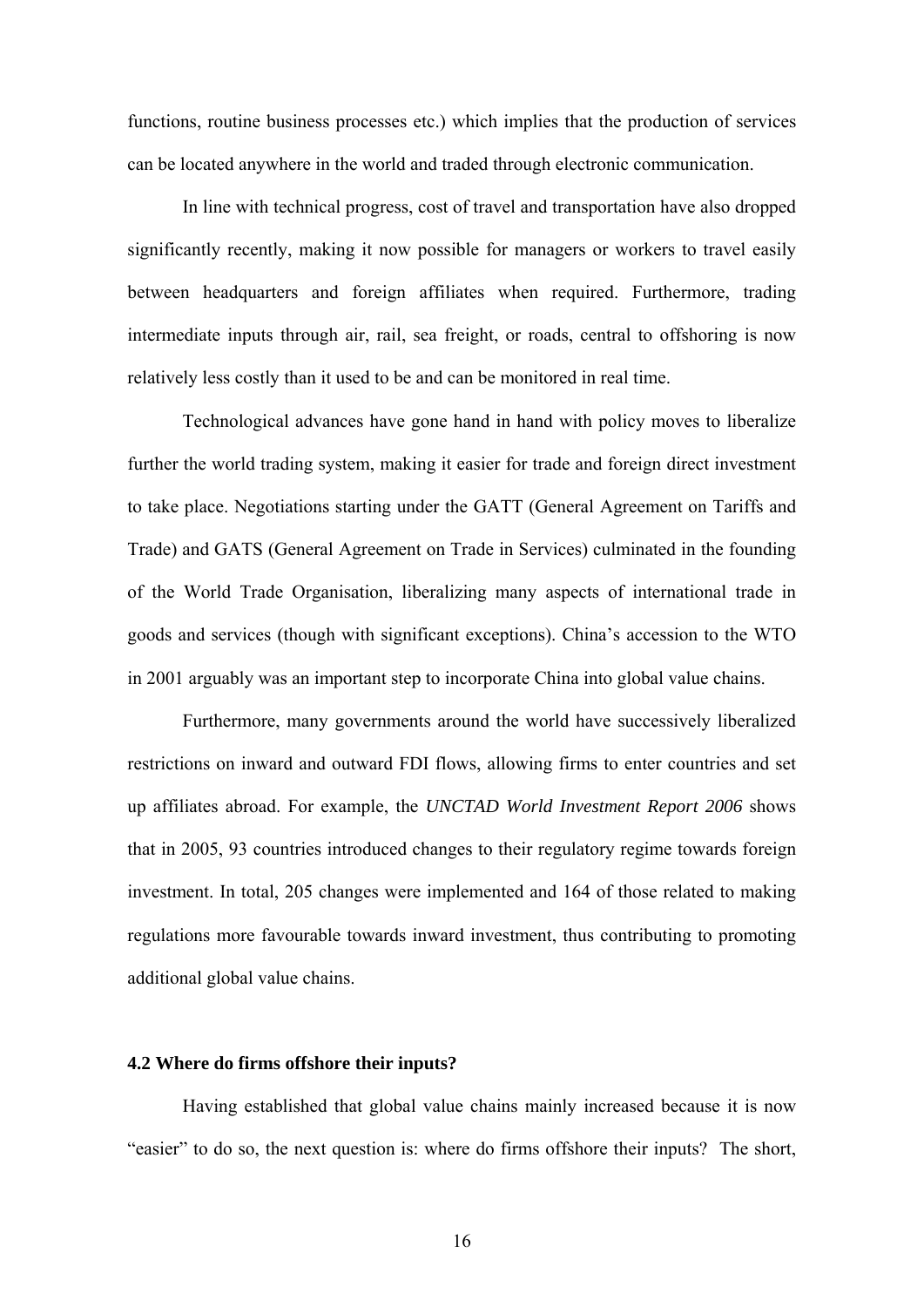yet somewhat simplistic answer is, of course, where it is cheapest to do so, taking all the potential costs of offshoring into account. A large economic literature has developed investigating this issue, and we summarize their findings here.

At the very basic level, offshoring takes place because firms aim to minimize production costs. They, therefore, choose locations with the lowest costs for inputs. Frequently highlighted is the role of labour costs in this context. As an example, hourly wage rates for programmers differ widely across the world: Euro 9 in Russia, 14 in China, 7 in India, compared to 44 in the US and 54 in Germany according to Deutsche Bank Research (2004). This goes a long way towards explaining why offshoring of such computer services might be executed in India and China, and no longer in developed countries.

At a more formal level, a number of empirical studies by economists have also confirmed the importance of factor costs for the decision where to offshore. Swenson (2000) investigates econometrically the outsourcing decisions of firms operating in U.S. foreign trade zones, paying particular attention to the relative costs of inputs. She finds in her analysis that firms reduce their reliance on foreign offshored inputs when the relative price of these inputs rises vis-à-vis the US price. More precisely, she finds that a dollar depreciation that leads to foreign inputs (including labour) being more expensive, will cause firms to reduce their outsourcing from abroad.

Furthermore, Hanson et al. (2005) examine the vertical fragmentation of activities around the globe by US multinational firms. They find that US headquarters' demand for intermediate inputs imported from their affiliates abroad is higher when affiliates face lower wages for less skilled workers. This is in line with the hypothesis that production is offshored to affiliates in low cost locations and their output is then used by headquarters as inputs in the US.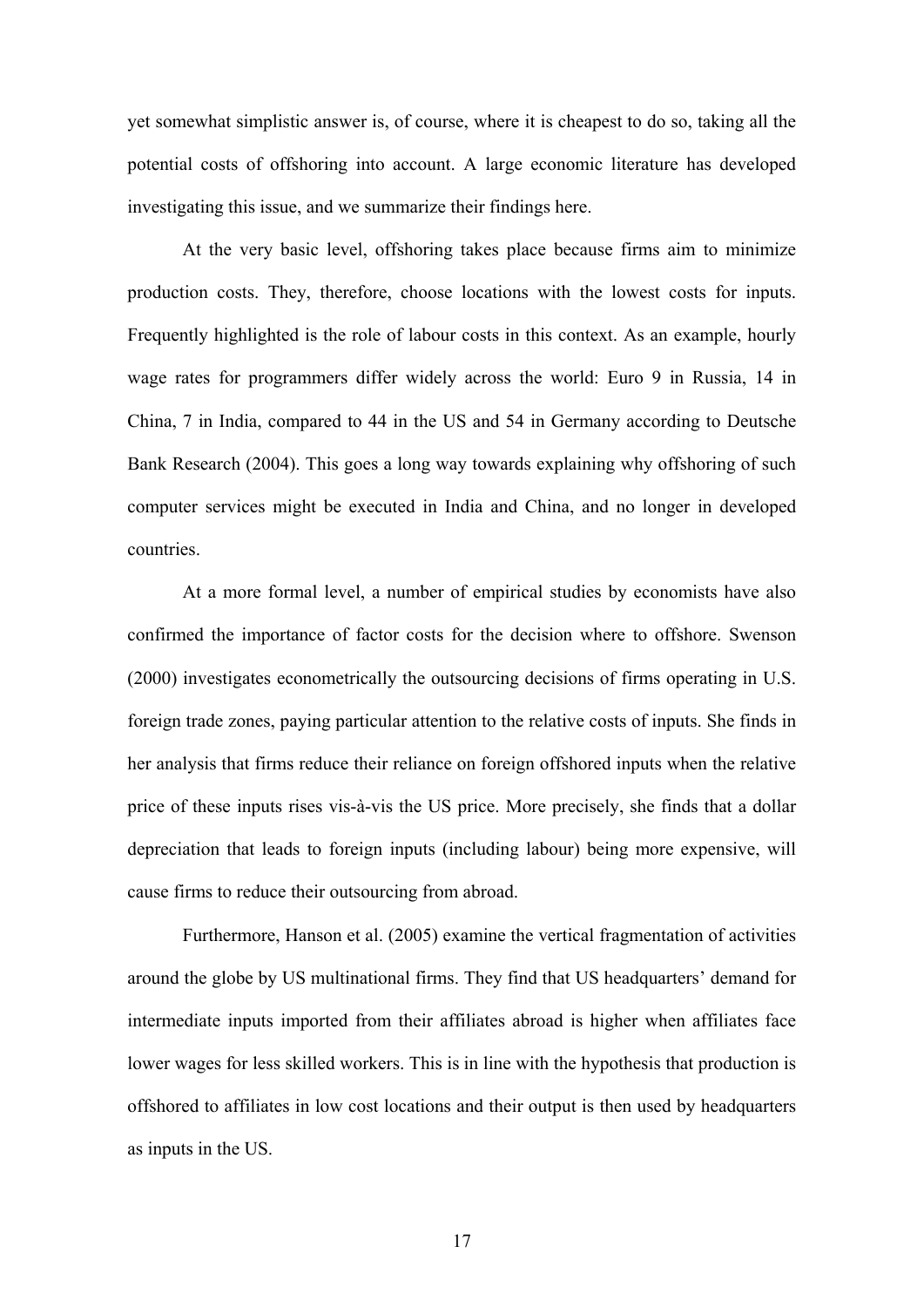Unfortunately, to the best of our knowledge, formal econometric studies focusing on the determinants of services offshoring and the relative importance of labour costs are missing in the literature. However, the anecdotal evidence available strongly suggests that labour costs differences play an important role for the decision as to where to offshore services inputs (Deutsche Bank Research, 2004).

It is important to point out, however, that wages, albeit important, are only one aspect of total labour costs. What matters to a firm is arguably not only the hourly wage a worker receives but the labour cost per unit of production. Hence, the productivity of workers needs also to be taken into account. Omitting such a factor, would overlook the fact that some programming services are still carried out in the US and Germany. In line with this argument, Yeats (2001) shows that the combined effects, of low wages and large pools of skilled workers have contributed to the attractiveness of Central and Eastern European countries for offshoring activity from EU countries.

While labour and other production costs are important components of total costs of a product, fragmenting stages of production internationally involve also resources in order to trade these inputs across borders. Such resulting trade costs (widely defined as costs of transportation and tariffs/non-tariff barriers) also contribute substantially to overall costs incurred. Notwithstanding the fact that trade costs in general have fallen and thus enabling more offshoring to take place, research has found that these costs can also be important in determining to which locations and in which countries firms offshore activities.

Hanson et al. (2005) in their analysis of fragmentation of production by US multinationals find that the level of costs of trading between the foreign affiliate and the US parent is an important determinant of offshoring activity. Baier and Bergstrand (2000) also show in their analysis that tariff rates and transport costs are important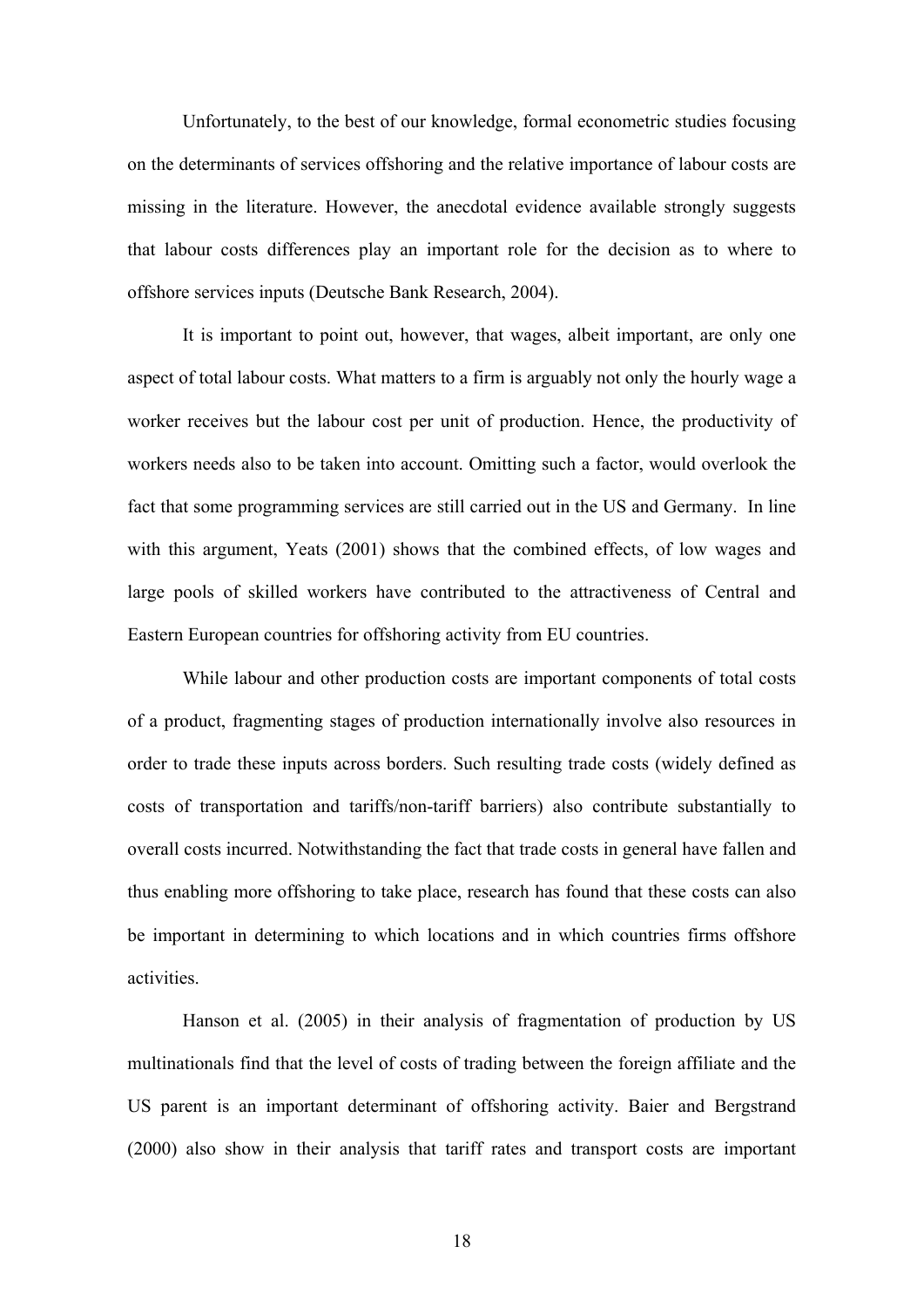determinants of outsourcing. Specifically, in model simulations they find that a 7.5 percentage point decline in tariff rates combined with a 5 percentage point decrease in transport costs can lead to an increase in vertical specialization (offshoring) by around one-third.

The importance of tariff barriers for offshoring is also highlighted by government policies which provide tariff reductions or exemptions for trade in intermediate goods which are processed abroad and are then shipped back to the home country for final production. As alluded to above, this is known as outward processing trade in the European Union, which is the customs´ arrangement allowing goods to be temporarily exported from EU territory for processing, and the resultant products to be released for free circulation in the EU with total or partial relief from import duties (e.g., Görg, 2000). In the US a similar programme is known as overseas assembly provision (e.g., Swenson, 2004).

Finally, risk is an important determinant of where offshoring activity takes place. This includes issues such as exchange rate risk (Swenson, 2000) but also more broadly defined risks such as political disruptions, corruption, patent protection laws etc. Yeats (2001) provides an empirical analysis which points to the important role played by country risk in determining the location of offshoring activities in the Caribbean region.

#### **4.3 What types of firms offshore?**

Let us now turn to the question whether, among a random sample of firms we would expect all firms to engage in offshoring or whether it is only a certain group of firms with some specific characteristics that would do so. The answer to this is: only a certain group – and this should consist of the "better" firms in our sample. Not all firms engage into outsourcing.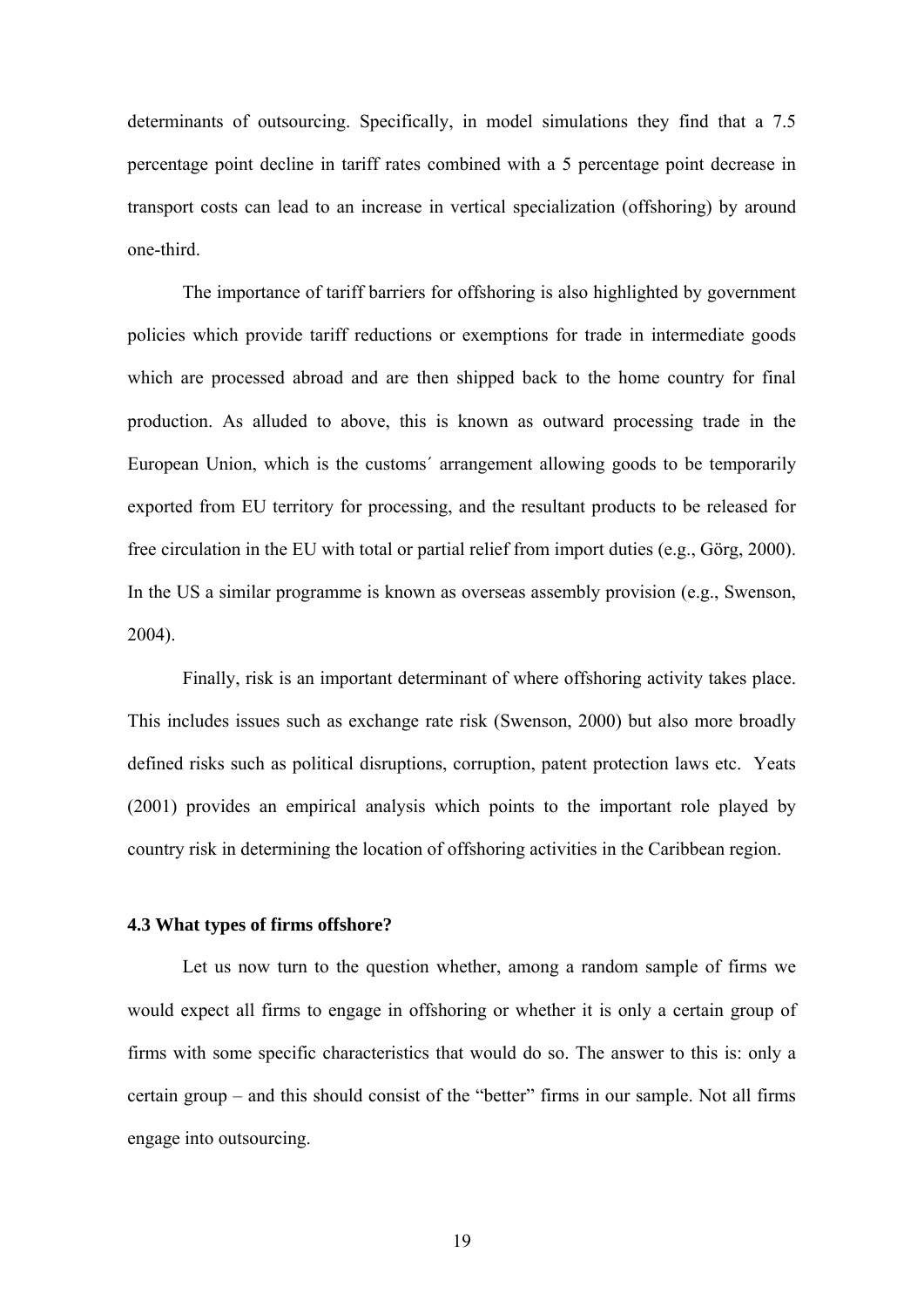Recent developments in international trade theory have argued that it is reasonable to assume that offshoring (as any other type of international engagement, such as exporting or foreign direct investment) involves substantial sunk costs. These are irreversible costs that occur due to searching for a foreign partner, setting-up a business partnership, and learning about the possible contractual arrangements, etc. Under this assumption, only very efficient firms will be able to overcome these sunk cost barriers and successfully start to offshore (Antras and Helpman, 2004).

Empirical evidence has been produced which supports this theoretical prediction emphasizing sunk costs. A number of studies look at large samples of firm level data for a number of countries. For example, Tomiura (2005) and Kurz (2006) using data for Japan and the US, respectively, model a firm's decision to outsource and find that more productive firms are more likely to outsource. In particular, Kurz (2006) concludes that outsourcers are "outstanding" in that they are larger, more capital intensive and more productive. Görg et al. (2008) use firm level data for Ireland to look at differences in productivity between firms that offshore services (i.e., import services inputs from abroad) and firms that do not. They also find that outsourcers are more productive than firms that do not engage in offshoring of services.

From a somewhat different angle, Geishecker et al. (2009) use a large European firm level dataset and investigate the characteristics of firms that trigger the decision to set up affiliates abroad. They find that firms that own affiliates abroad account for an over-proportionally large share of output, employment and profits in their home countries. These firms also exhibit higher survival rates and productivity growth when compared to firms that did not expand abroad.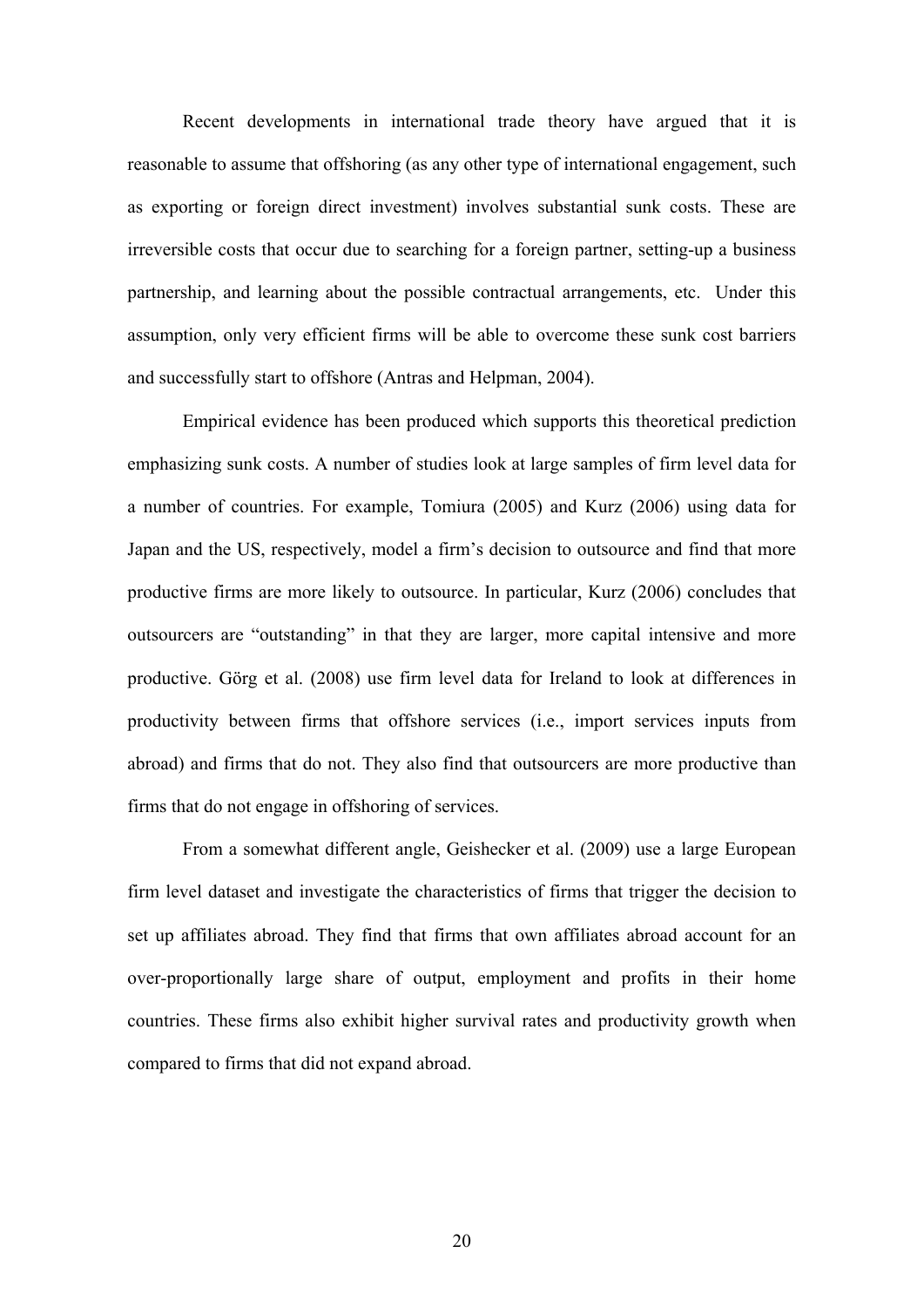Thus, theory and evidence strongly suggest that it is indeed the "better" firms, i.e., those that are more productive and larger, that are linked into global value chains through offshoring activities abroad.

#### **4.4 Evidence for Germany**

For the specific case of Germany, the survey evidence from Statistisches Bundesamt (2008) provides some useful information. In particular, the survey asks firms about their potential motives and possible barriers for relocating activity. These questions are answered by firms that did relocate as well as those that did not. The possible motives are displayed in Table 8.

#### *[Table 8 here]*

The table shows that more than 80 percent of firms answered that lowering labour costs and accessing new markets were "important" or "very important" motives for an actual or possible foreign relocation of activity. Other reasons that were rated as important by a majority of firms are other costs and tax incentives. Furthermore, among the least important reason chosen by German firms is "to follow suppliers and competitors" which suggests that a "race to outsourcing" is not a predominant factor that triggers outsourcing decisions by German firms. Notice, finally, that individual firms generally consider multiple reasons simultaneously as important and different firms tend to attach different weights to different motives. This suggests that firms´ decisions as to whether to start outsourcing or not are also strongly driven by firm specific intrinsic factors. There are no "one fits all" motives of outsourcing for all firms. They vary across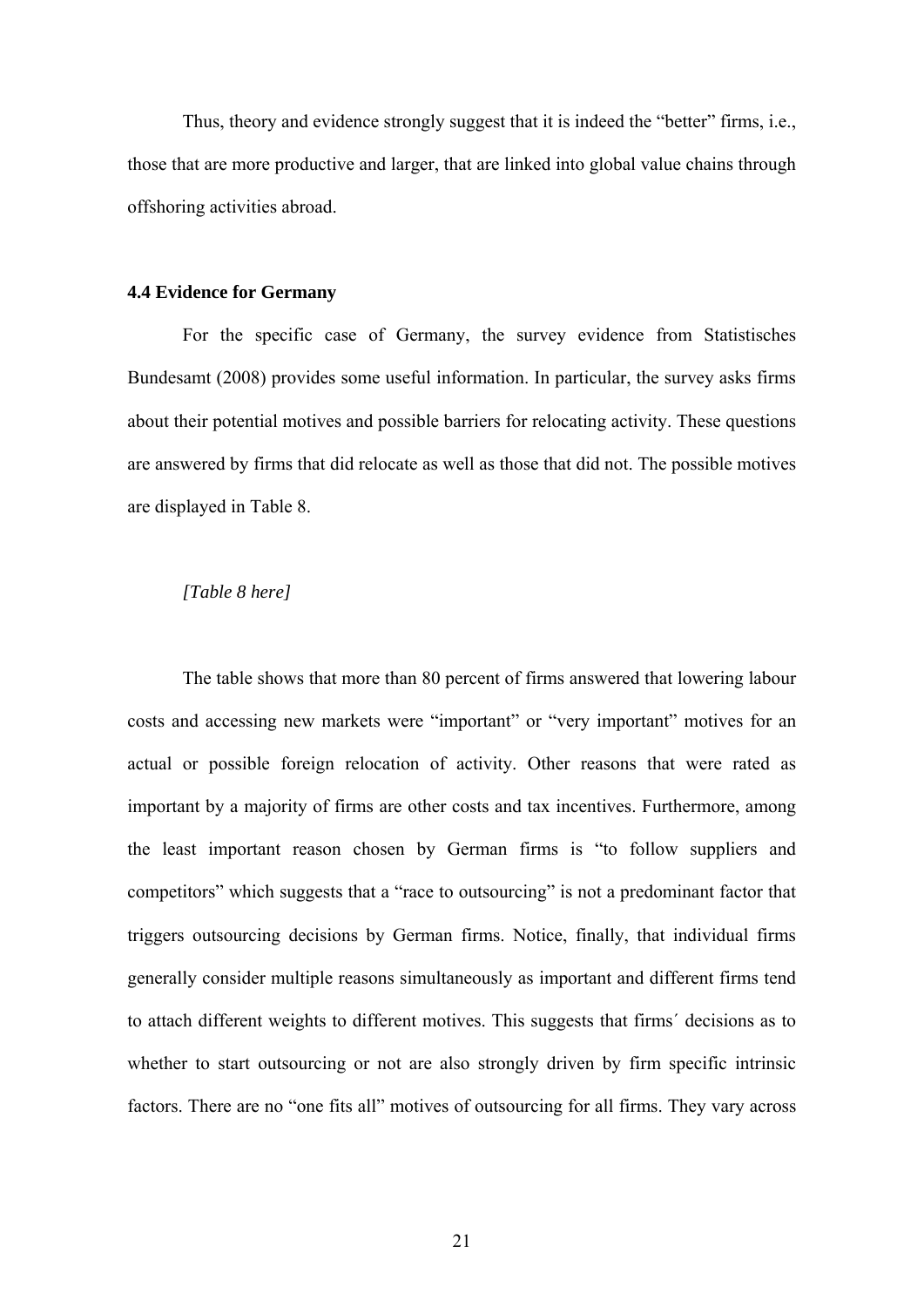firms and time, which may be difficult to pick up in specific surveys or econometric analysis.

Table 9 looks at another dimension of the location decision by asking firms (both those that did and did not relocate) what the possible barriers (actual or perceived) to such relocations are. Here, roughly two-thirds of firms rank language and cultural barriers, or other legal and administrative barrier as most relevant or highly relevant parameters that hinder relocation decisions. Furthermore, labour regulations, tax issues, distance to the foreign location and general cost-benefit concerns are important issues that play a role in firms´ decision process to relocate production abroad or not.

#### *[Table 9 here]*

One frequently voiced perception is that German firms took advantage of the emergence of close by and low-wage Central and Eastern European (CEE) countries by outsourcing most of their inputs in these countries. Such an argument clearly deserves some attention. To assess this, we can relate to evidence by Geishecker (2007) who uses calculations similar to those reported in Figure 2, but where he is able to break down outsourcing by partner country. He finds that outsourcing to CEE countries is at a relatively low level for Germany. In 2004 it accounts for about 13 percent of total imported intermediate inputs; the bulk of outsourcing (almost three-quarters) is with other developed countries. Still, outsourcing to CEEC has by far the highest growth rates, between 1995 and 2004 it roughly doubled in size.

Another indication to illustrate the attractiveness of German firms to Eastern European Countries´ products and services is suggested in Table 10 which is taken from the survey by the German Statistical Office. It shows the relocation destinations of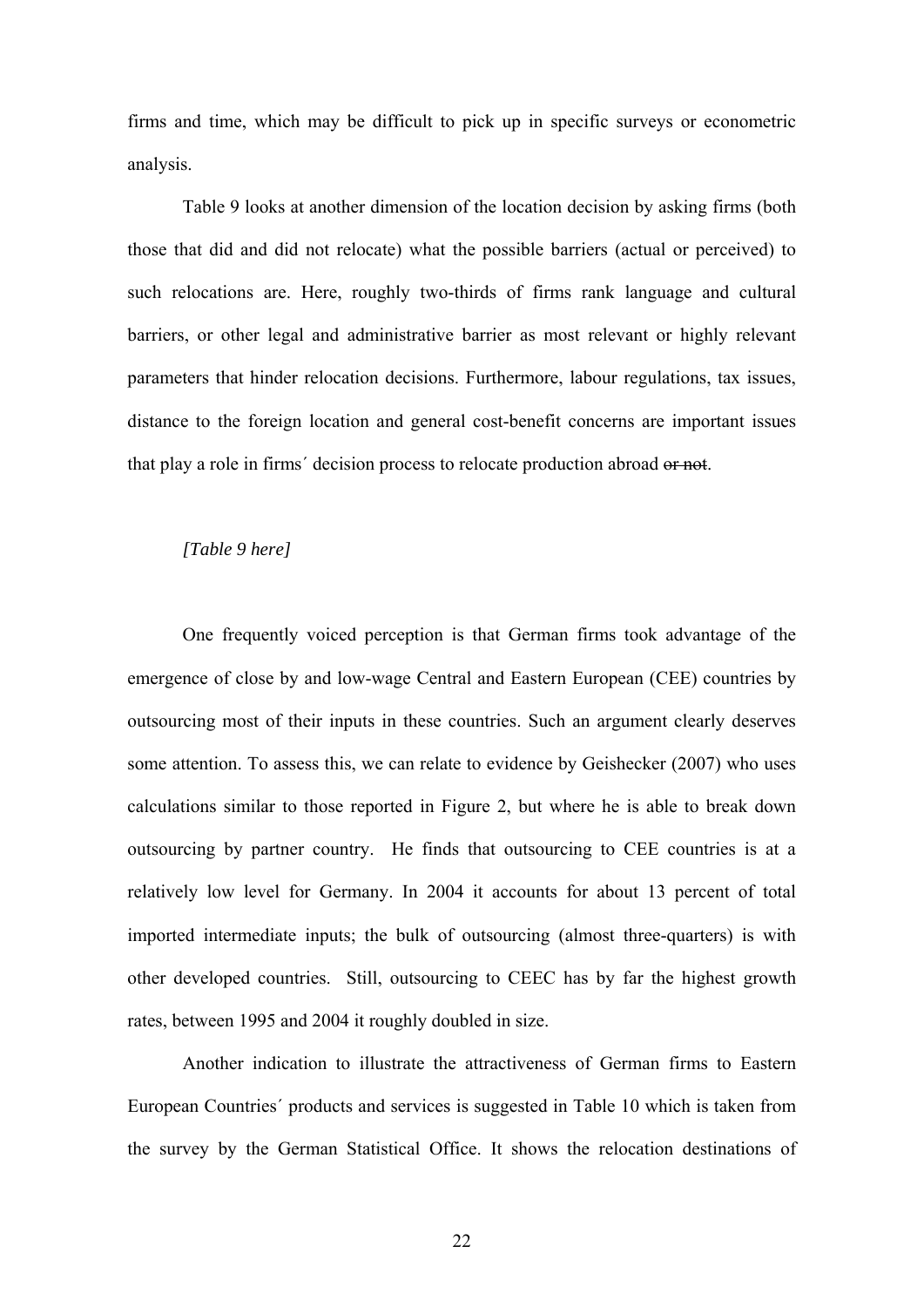German firms according to 9 broad regions including one on the neighbouring new member states of the European Union. We observe that most German firms in the sample relocated some activities in these new EU member states, but among these firms, the majority (54 percent) relocated some activities in at least another broad region beside the new EU member states. This suggests that new European Union member states are attractive to German firms, but that relocating activities there is also often part of a broader strategy as to where to outsource their activities.<sup>[6](#page-22-0)</sup>

#### *[Table 10 here]*

 $\overline{a}$ 

As such, this suggests that proximity, low trade costs, an educated workforce, and lower wages than in Germany are not the sole factors that drive the decision about outsourcing activities in its eastern close by countries. Factor costs and productivity considerations as well as firm-level characteristics shown in section 4.2 are also included in the choice of an optimal outsourcing strategy for German firms.

Additional studies that focus specifically on German outsourcing to CEEC are informative too. Marin (2006) defines outsourcing as any foreign direct investment (FDI) that also involves intra-firm trade between the parent and its foreign affiliates. She finds that almost half of German FDI in CEEC fulfils this condition and therefore is categorized as outsourcing. In particular, she shows that outsourcing dominates German FDI in the Czech Republic, Bulgaria, Slovakia and Romania, but is less important in Slovenia and Poland.

<span id="page-22-0"></span><sup>&</sup>lt;sup>6</sup> An interesting further question is whether Germany's geographical location aids it in attracting other firms to locate in Germany. For example, all else being equal, a manufacturer that uses intensively inputs from low wage countries could locate in Germany, rather than say France to be closer to suppliers in lowwage Eastern Europe. As far as we are aware there is no evidence to judge whether or not this is happening to any large extent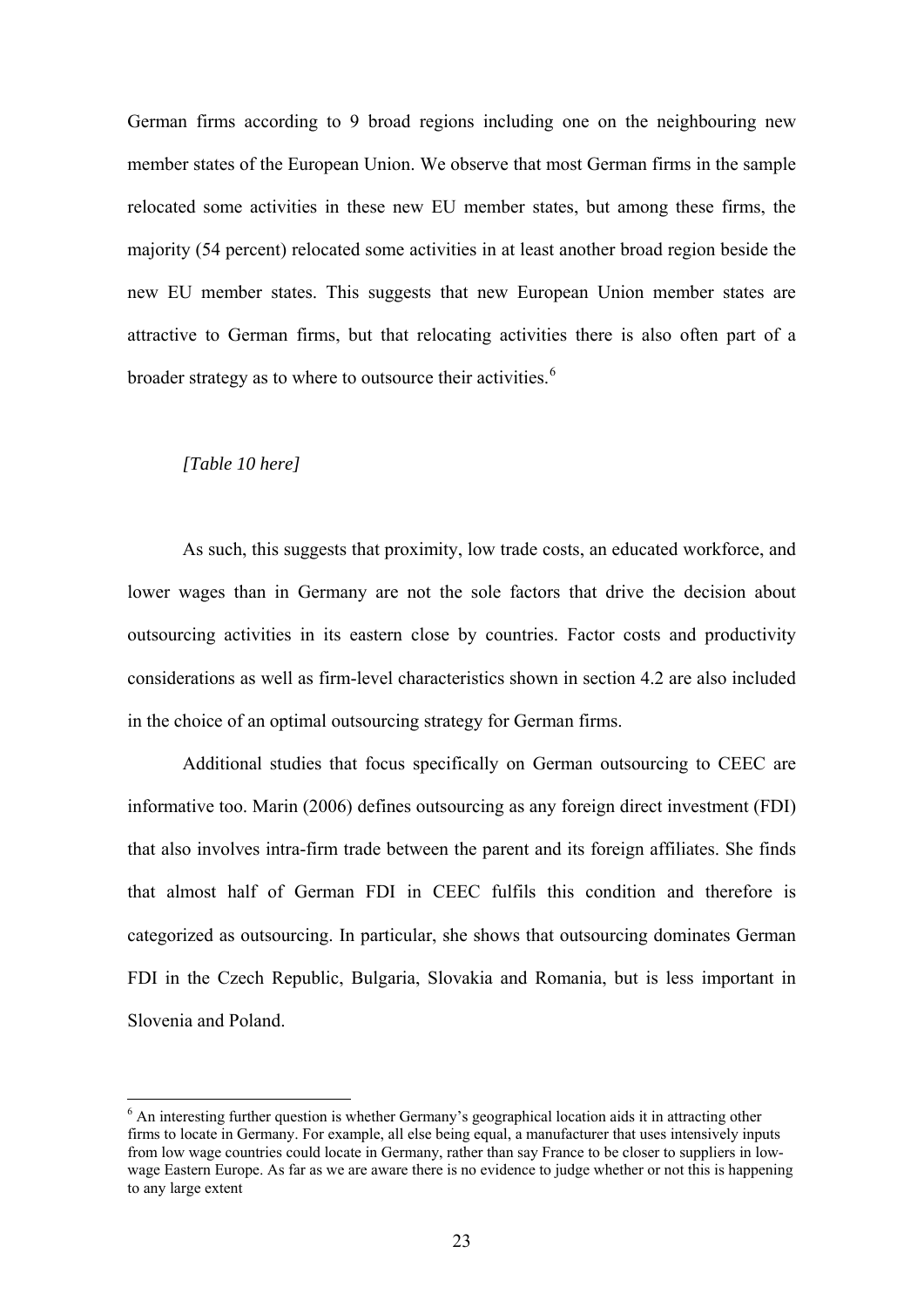Marin (2006) and Marin et al. (2002) also investigate what may drive the German outsourcing decisions to CEEC. Low labour costs are, of course, important, as is the proximity between Germany and these countries, which presumably allows relatively easy relocations of activities and minimised trade costs. Furthermore, reduced levels of corruption and improvements in the contracting environment in CEEC are found to affect positively German outsourcing to these countries. There is no evidence that tax holidays granted by host countries play any role, however.

We now turn to the question of "which German firms outsource". The survey of the German Statistical Office does, unfortunately, not provide any information on the characteristics of firms involved in global value chains. However, we can use some alternative data on German firms to those used so far. The database we use is part of the "Business Environment and Enterprise Performance Survey" (BEEPS) which is carried out jointly by the World Bank and the European Bank for Reconstruction and Development. While this firm-level business survey focuses on transition countries in Eastern Europe and Central Asia, a comparison survey of firms in a number of more developed countries, including Germany, was also carried out in 2004.<sup>[7](#page-23-0)</sup>

These data permit to look at some microeconomic characteristics of offshoring firms given that the database includes information on firms´ imported intermediate inputs, which we use as a measure "offshoring". Specifically, we calculate offshoring as the percentage of imported material inputs in total supplies, and alternatively as the proportion of imported inputs to total sales. Using information on the roughly 1,100 manufacturing firms available and based in Germany, we run regressions of the form:

ln(labour productivity)<sub>i</sub> =  $\beta_1$  offshoring<sub>i</sub> +  $\beta_2$  ln(size<sub>i</sub>) +  $\varepsilon_1$ 

 $\overline{a}$ 

<span id="page-23-0"></span> $7 A$  more detailed description of this data base is available at

<http://www.ebrd.org/pages/research/analysis/surveys/beeps.shtml>, accessed on 6 July 2010.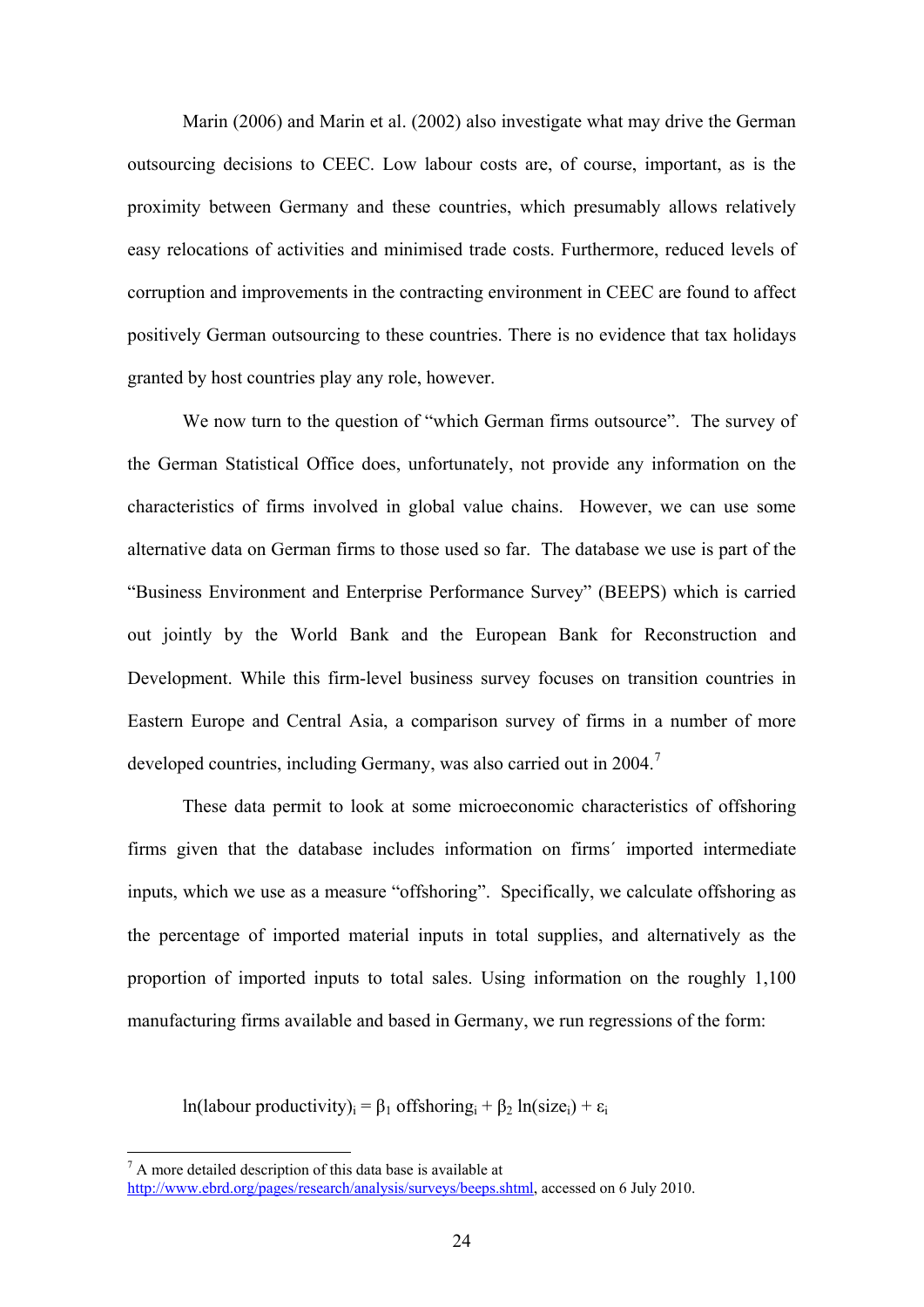where the dependent variable is labour productivity in firm *i*, calculated as sales per worker, and the variable *size* is measured in terms of employment in order to control for size differences across manufacturing firms.

The regression results are reported in Table 11. They show that firms´ offshoring activity, measured in terms of imported intermediate inputs, is positively and statistically significantly correlated with labour productivity, even when controlling for firm size. These results are, thus, in line with the above reported international evidence by Kurz (2006), Tomiura (2005) and Görg et al. (2008) and indicate that more productive firms are more likely to be intensively engaged in global value chains.

#### *[Table 11 here]*

#### **5. Consequences of global value chains**

This section discusses the evidence on the implications of relocation activity / GVCs for German manufacturing firms and considers also their employment decisions. Here we will focus on productivity / competition / technology effects for firms, and labour market outcomes (employment levels, relative demand for skills and wages) for workers, relying on survey evidence and the existing relevant literature for Germany (e.g., Wagner 2009, Geishecker, 2009, Geishecker and Görg, 2008, Winkler, 2009).

As a first step, the survey evidence provided by the German Statistical Office can be used to gauge some of these effects. Table 12 shows that 85 percent of firms replied that the relocation contributed to improved their overall competitiveness. Three quarters of firms also indicated that it had positive implications for their labour costs, i.e., reduced labour costs in line with the expectations. These two facts can be interpreted together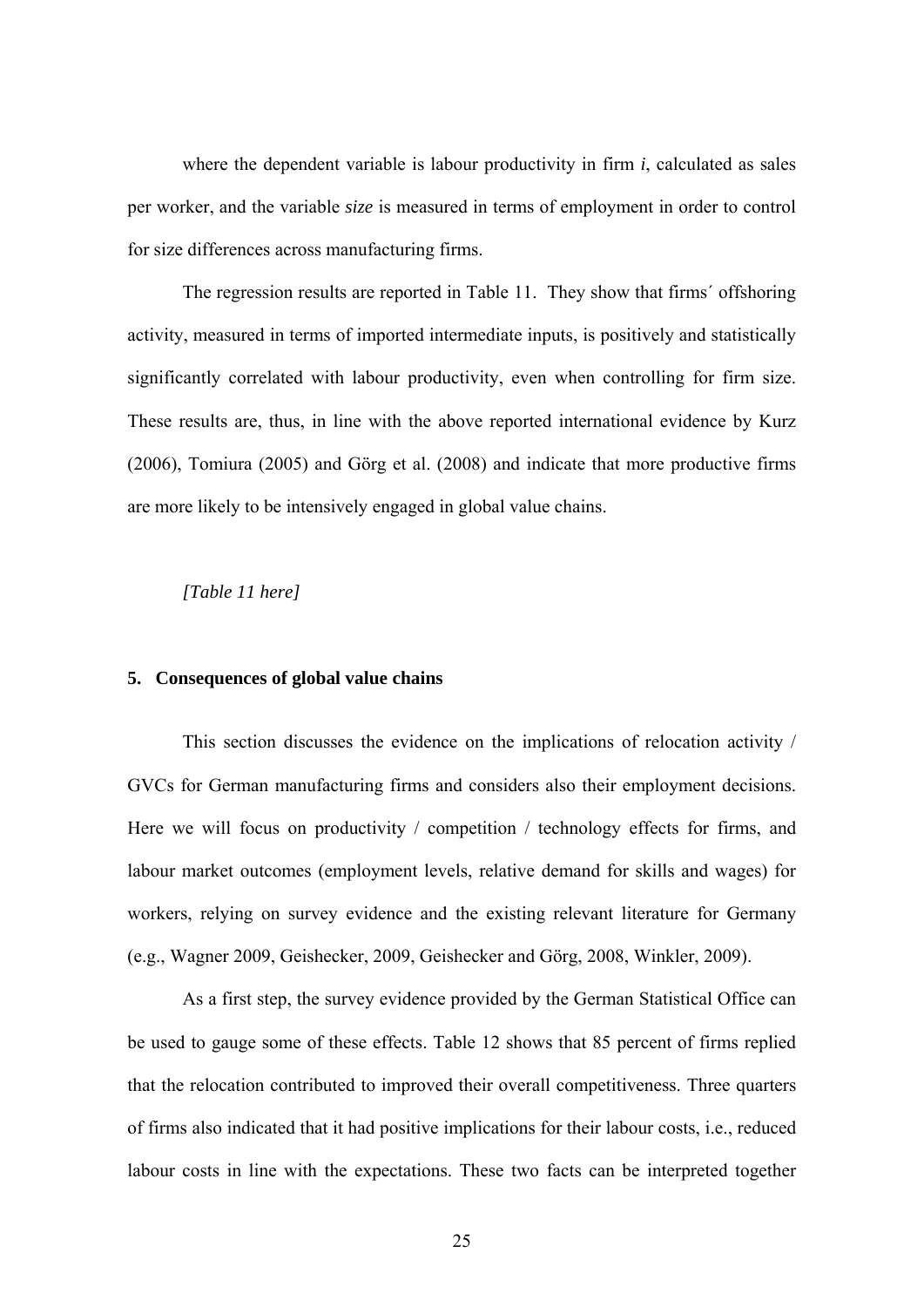with a more formal econometric study of the effects of outsourcing on firm performance by Görg and Hanley (2010), based on Irish micro data. They argue that firms engage in outsourcing in order to locate some of their "non-core" labour intensive production stages abroad. This enables them to reduce labour costs for production at home, and use the increased profit to enhance their competitiveness through R&D and innovation. Their empirical analysis based on a large sample of Irish firms not only confirm this theoretical mechanism, but also might help explain why enhancing competitiveness and reducing labour costs found in table 10 are seen as an important effects of offshoring for German firms.

#### *[Table 12 here]*

As for possible labour market effects, Table 13 indicates that firms view the relocation of employment as important, irrespective of the skill levels of the employees. However, the skill levels of workers are important for the creation of new jobs in firms that offshore. Indeed, two thirds of firms did not create any new jobs for low skilled workers. By contrast, almost half of the firms indicate that they created new high skilled jobs.

#### *[Table 13 here]*

Table 14 provides even more detailed evidence on job creation and job destruction in firms that relocated activities abroad. Overall, 188,600 jobs were destroyed in Germany, while 105,500 were generated as a result of firm relocations. Hence, the ratio of jobs created to jobs destroyed is 56 percent overall. The picture is however much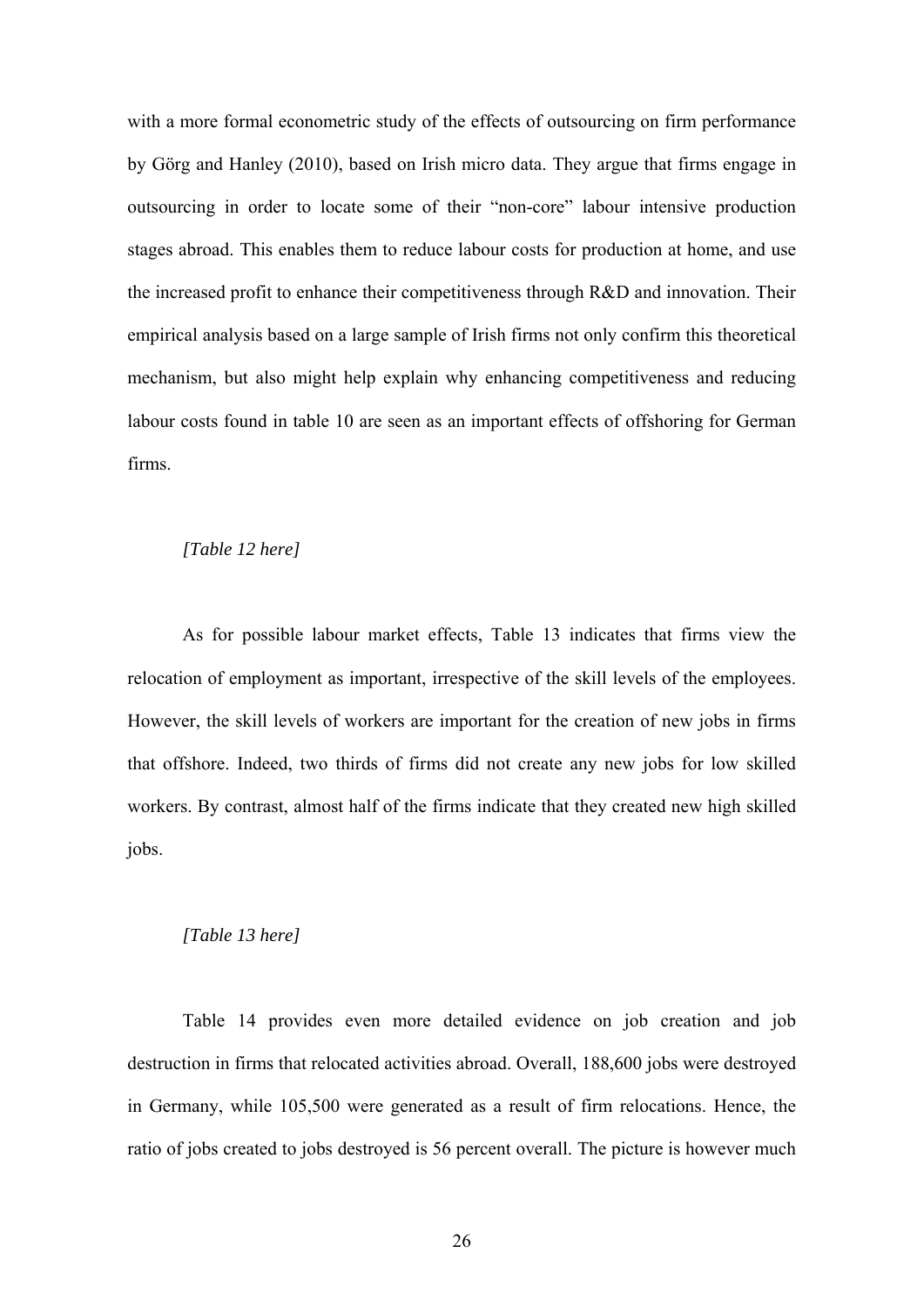more positive for high skilled workers. 63,300 lost jobs are balanced by 59,300 newly created positions, yielding a ratio of 94 percent. The table also shows that this pattern in favour of skill intensive jobs is particularly pronounced in high tech manufacturing and knowledge intensive services industries.

Hence, low skilled workers are apparently the group that incur most losses due to relocations of activities abroad. In absolute terms, more low skilled jobs are relocated abroad, and substantially fewer new jobs for workers with such a level of qualifications are generated at home.

#### *[Table 14 here]*

Of course, the survey answers provide only a subjective assessment of the actual situation on net job changes in Germany. This may be particularly problematic when it comes to isolate and assess the effects per se of linking into global value chains. Fortunately, more systematic research, using the mentioned survey data linked to official firm census data, is undertaken by Wagner (2009). He uses these combined data to estimate the actual employment effects due specifically to firms´ relocations abroad, using a propensity score matching approach. This empirical approach permits to compare very similar firms which differ only because some outsource abroad while other comparable, *matched* firms do not. He finds, firstly, that, in line with the literature surveyed above, firms that relocated activities tend to be larger and more productive before their relocation takes place compared to other firms that never relocated activities abroad. Secondly and more importantly concerning the employment effect resulting from relocations abroad, he finds that there are no statistically discernible effects on employment from the relocation decision.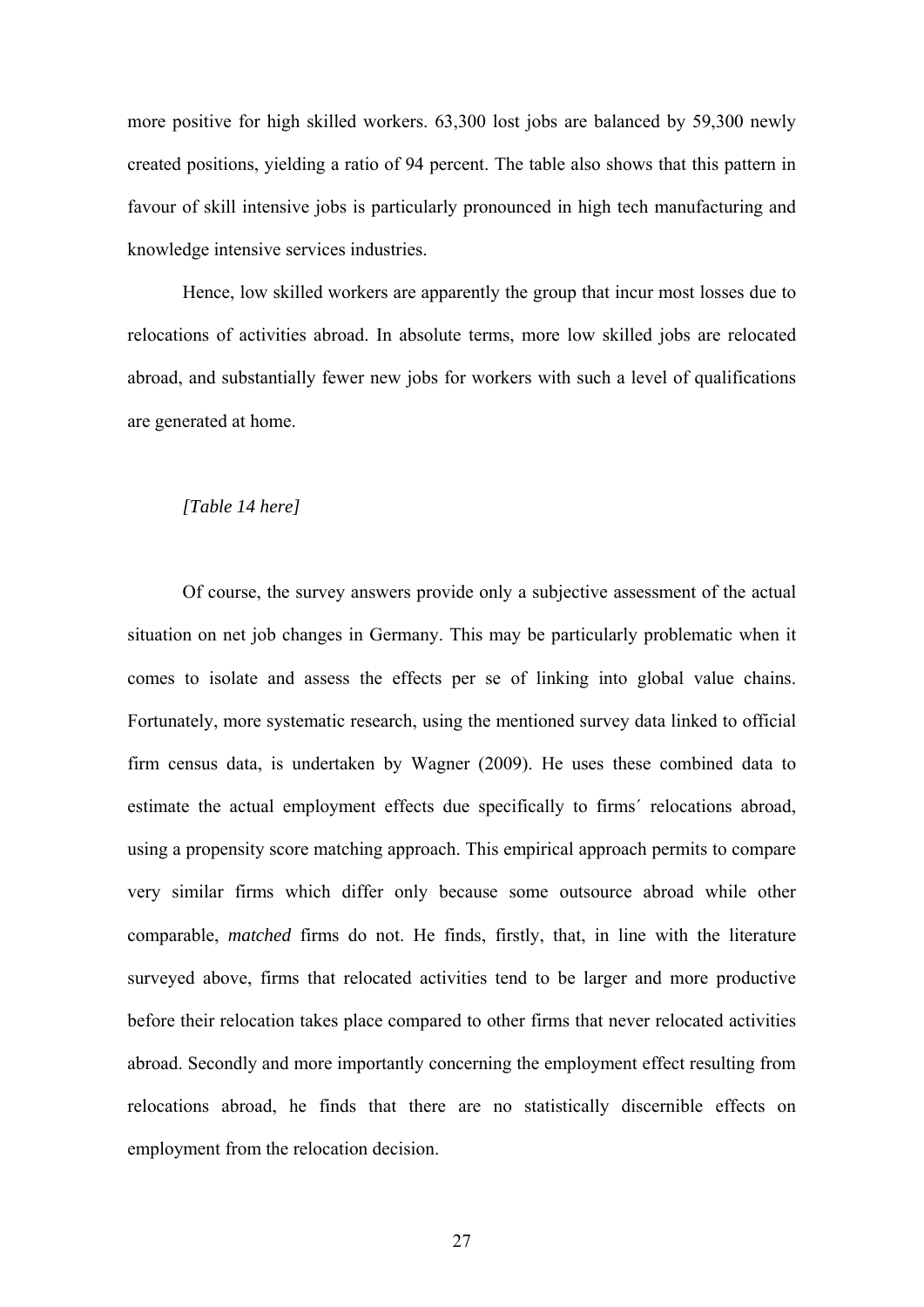A similar question is addressed by Bachmann and Braun (2010) and Geishecker (2008), but from another perspective using large samples of data on individual workers. They estimate whether offshoring (measured in terms of imported inputs constructed with input-output tables) has any noticeable effect on workers' movement into unemployment or/and into non-participation in the labour market. Both papers use different datasets but apply similar methodologies which nevertheless lead to slightly different results. While Geishecker (2008) finds that offshoring significantly increases the risk of becoming unemployed, Bachmann and Braun (2010) find for workers in the manufacturing industry that only the risk of moving out of the labour force is affected, but not the risk of moving into unemployment. Both studies, however, find that their main effects do not differ strongly among skill groups. The jury is, thus, still out on judging the possible effects of offshoring on employment when using such worker-level data.

In related research, a number of studies have also tried to estimate the possible effects of international outsourcing on wages. Here, Geishecker (2006) and Winkler (2009) investigate how outsourcing affects the relative wage of skilled and unskilled workers using industry level data. Their main findings are in line with the international literature (e.g., Feenstra and Hanson, 2003; Hijzen et al., 2005): outsourcing indeed raises the relative wage of skilled workers. Geishecker (2006) finds that in particular outsourcing to Central and Eastern European Countries has contributed to increase the skill intensity of German production at home, in line with the idea that low skill intensive activities are more likely to be relocated to (low wage) Central and Eastern European **Countries** 

More recent studies dig deeper into the relationship between outsourcing and wages using worker level data with even more precise information on workers'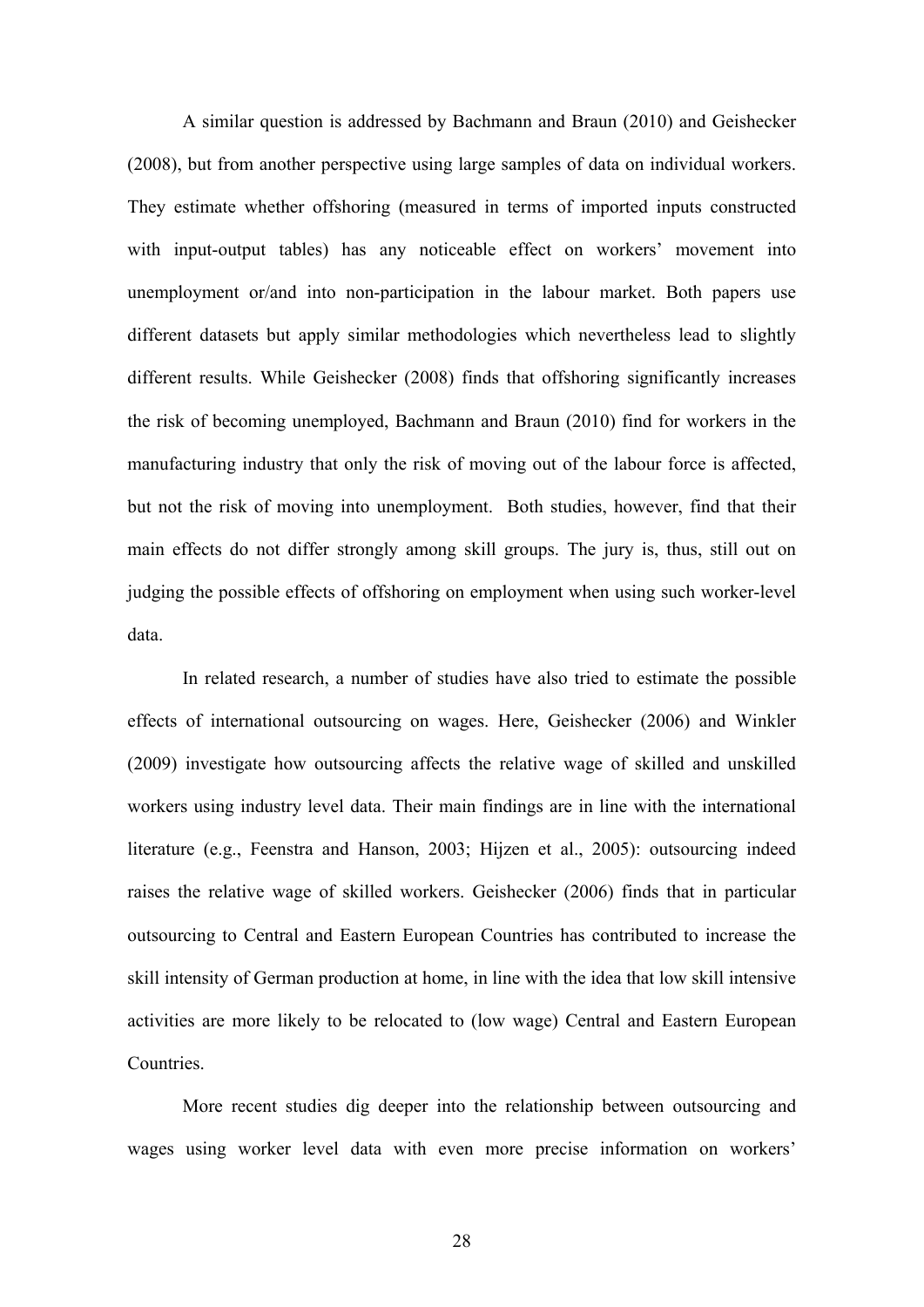employment profiles and activities. Here, Geishecker and Görg (2008) find that a one percentage point increase in outsourcing reduced the wage for workers in the lowest skill categories by up to 1.5 percent while it increased wages for high-skilled workers by up to 2.6 percent. These results are statistically significant, but economically small (mirroring those found for the US in Liu and Trefler, 2008).

Baumgarten et al. (2009) expand on this analysis by adding to the picture the tasks workers carry out in addition to information on workers' skill levels. They rely on a different estimation approach and thus find economically much stronger effects of outsourcing on workers. For example, their estimations suggest that low-skilled workers that carry out mainly non-interactive tasks that can be easily outsourced (c.f. Blinder, 2006) experience cumulated wage cuts of 8.85 percent per hour (equivalent to 1.31 euros). For low-skilled workers with medium degrees of interactive tasks, the cumulated wage cut is 0.77 euros while low-skilled workers with the highest degree of interactive tasks only experience wage cuts of 0.29 euros. An additional important finding is that there are no discernible wage effects for high skilled workers, irrespective of the tasks they carry out.

To sum up, recent empirical evidence suggests that relocating production abroad does have some implications for firms and workers, as one would expect, but that the magnitude of these effects appears to be far less adverse, than is generally expected.

#### **6. Possible future development**

The concluding section will briefly consider the question as to what may be the likely future development of Global value chains with a particular attention to the future of services offshoring.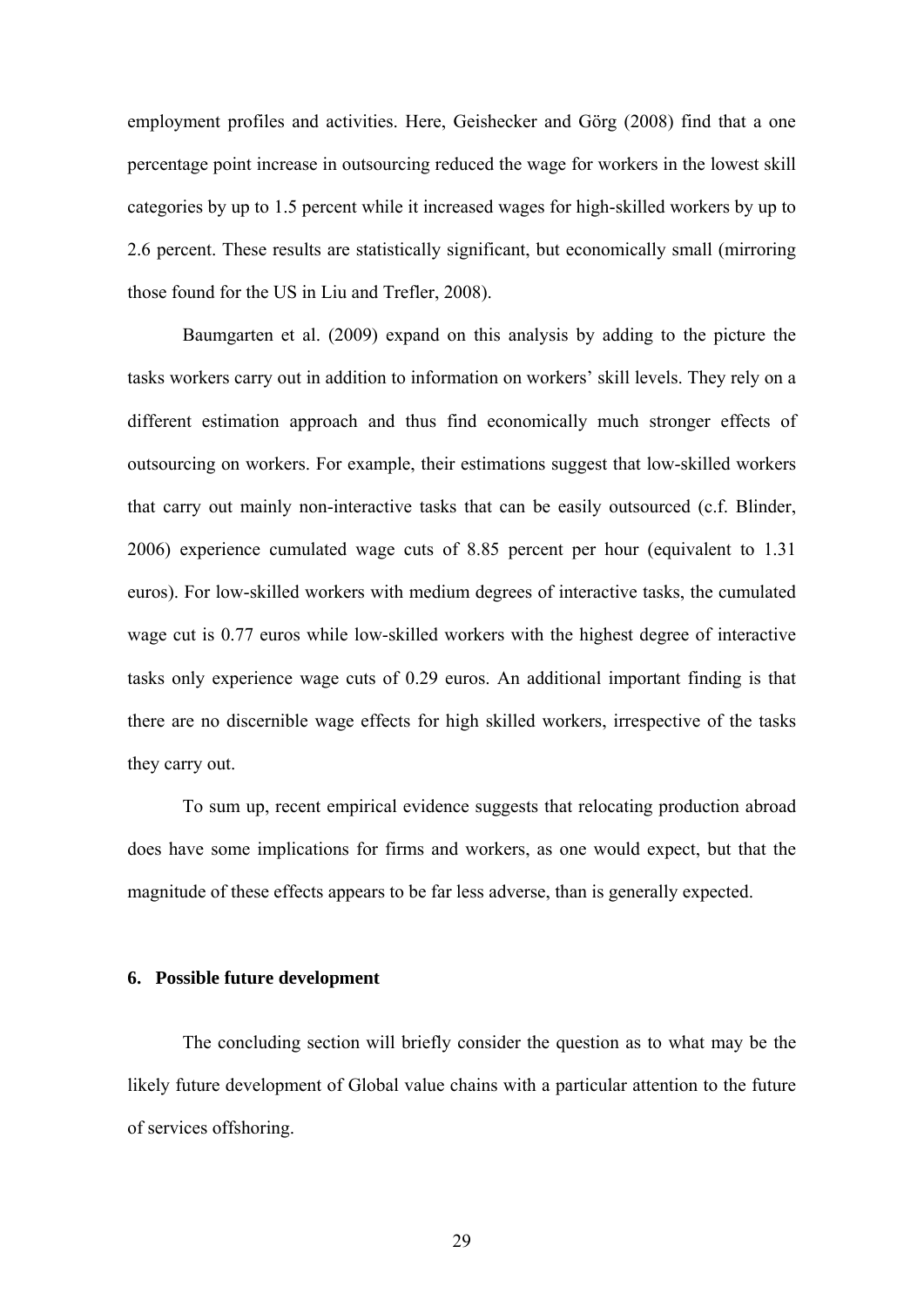Recent work by Blinder (2006) and van Welsum and Reif (2006) argue that a growing number of jobs in the service sector have the characteristics to be offshored if not now, then very soon.<sup>[8](#page-29-0)</sup> Given that the service sector employs most workers in developed countries, and that technological progress combined with reduced barriers to international trade and investment allows a wider range of jobs to be done remotely, they suggest that a wide range of jobs could be under threat, depending on the specific task or occupation the workers carry out. The possibility to offshore numerous jobs does not mean, however that firms are necessarily going to adjust to this new strategic possibility. Table 6 shows clearly that only 10.4 percent of all firms interviewed in the survey plan to outsource in the future. This low number deserves attention.

Why are not more firms planning to outsource? First, most firms that never outsourced are unlikely to be able to support the costs involved in engaging in global value chains. This would be in line with the survey findings that there is no "race to outsourcing" because of costs of searching for partners, planning and coordinating the sourcing of inputs from abroad. These costs hamper their possibility to outsource. However, no race to outsourcing would also be consistent with firms struggling or failing in their outsourcing experience.

Indeed, the survey evidence present in table 12 shows that at least 13 percent of outsourcing experiences did not contribute to any labour cost reduction. If firms were planning to reduce their labour costs than such a result suggests that firms did not achieve their objectives. Another facet of unanticipated costs is also presented in Table 12. It shows that numerous firms (16.8 percent) had negative experiences with logistics costs. This suggests that a wide range of hidden costs are linked to outsourcing.

 $\overline{a}$ 

<span id="page-29-0"></span><sup>&</sup>lt;sup>8</sup> Similar analyses for Germany are presented in Schrader and Laaser (2009).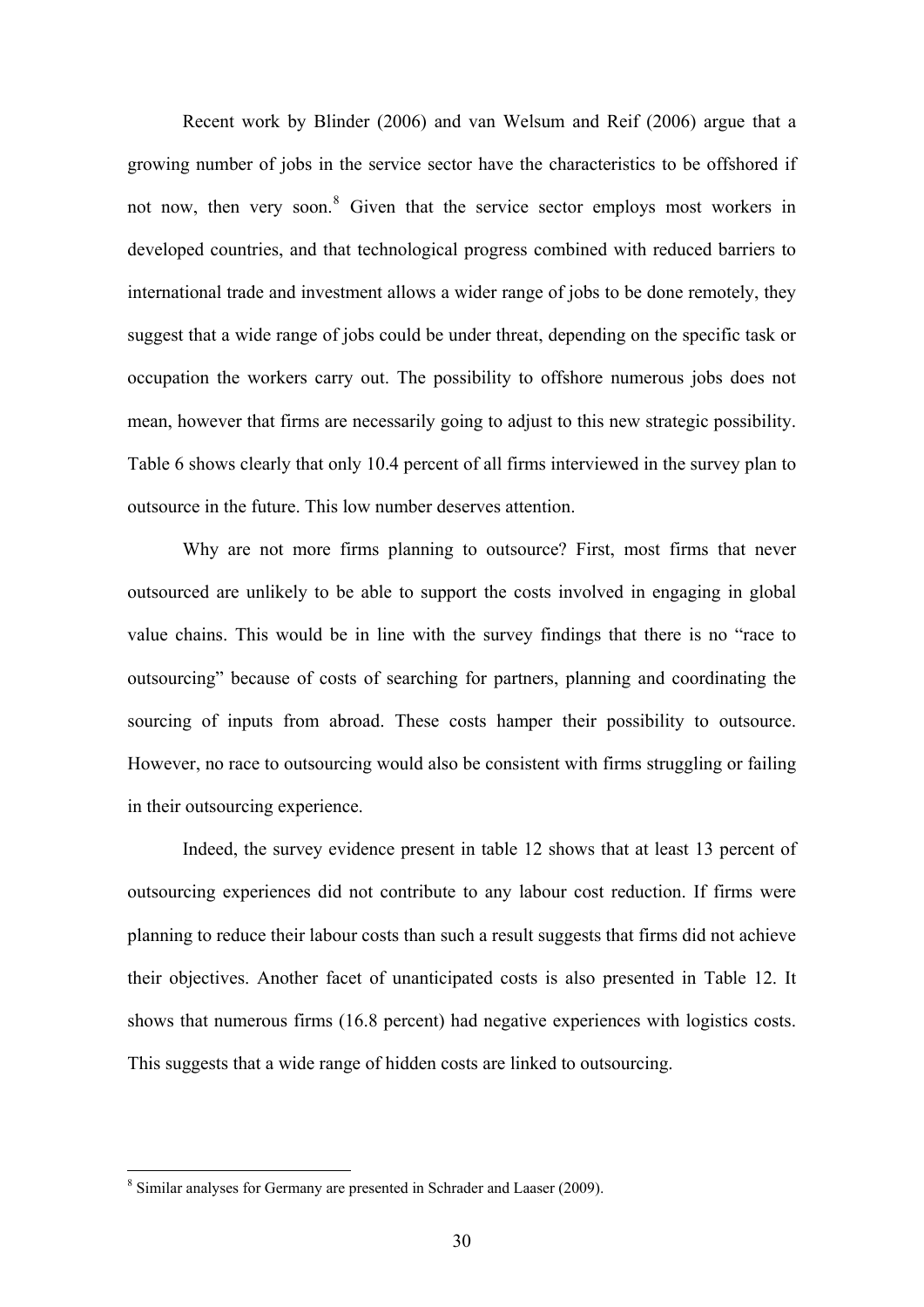On this issue, an additional insight is provided by a study on outsourcing decisions of German firms by Kampker (2009). He calculates total production cost savings of firms relocating activities abroad, including all costs such as labour and logistics costs already mentioned.<sup>[9](#page-30-0)</sup> The results show that most firms realized only minor savings, if any. More striking is the fact that truly successful outsourcers (saving more than 20 percent in costs compared to the initial situation) are the exception, rather than the rule. If their findings can be generalized, then they partially explain why "following competitors" is not an important parameter among the motives to outsource: gains from outsourcing might not contribute extensively to a competitive advantage for all firms. Competitors without outsourcing activities are thus not forced, in turn, to engage in global value chains.

We may now consider firms that had already an experience with outsourcing. These firms overcame the sunk costs and integrated their foreign sourcing of inputs to their traditional activities. This does not mean that all firms were successful with their foreign engagement. Indeed, as show in table 15, 4 percent of German firms surveyed plan to make a U-turn or to pull out partially from sourcing goods abroad.

#### *[Table 15 here]*

 $\overline{a}$ 

Even if this is a minority of cases, some firms are at least pushed to optimize their outsourcing strategies. For example, BMW had to halt part of its automobile production in Germany during the volcanic ash cloud interruption in spring 2010, as supplies from

<span id="page-30-0"></span><sup>&</sup>lt;sup>9</sup> Note that the survey is very detailed about the cost structure before and after relocation and thus has been undertaken on a rather small sample of 54 German firms in 3 industries with 77 foreign plants openings during a span of 5 years.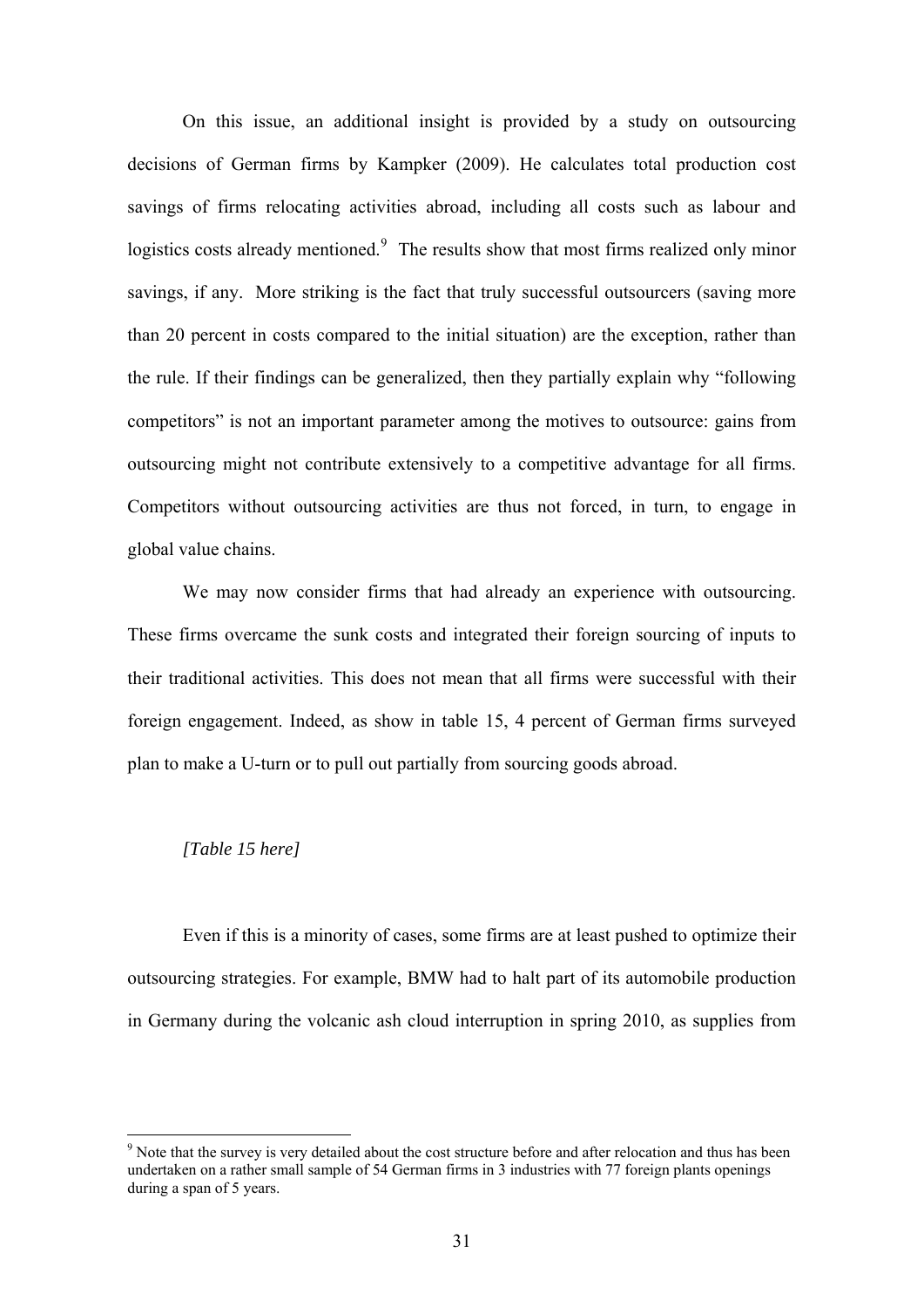foreign sources were not forthcoming due to restrictions on air transport.<sup>[10](#page-31-0)</sup> Similarly, Boing recently reconsidered its global outsourcing strategy because of coordination problems resulting in important delays for their 787 "Dreamliner" airplane.<sup>[11](#page-31-1)</sup> It is difficult to isolate the most important factors that lead to problems and result in failure, but it suggests that offshoring does not warrant "success" for all firms.<sup>[12](#page-31-2)</sup>

As for the motives for outsourcing, firm and time characteristics might be important, but the recognition of possible failure is rather understudied and not well documented yet in the case of outsourcing. The risk of failure is likely to be taken into account, when the decision to engage in global value chains is set.

Concerning firms that have been successful in their outsourcing strategy, two scenarios might be proposed (e.g., Kampker, 2009). First, those firms may optimize their outsourcing activities, by relocating among their foreign activities and locations. This might be the result of relative labour costs changes between foreign locations, or new risks, that firms want to circumvent. Another possibility, one that has attracted much attention recently is that successful experiences with partners abroad lead firms to deepen their relationship and to reward their partners with new orders, but this time with more skill intensive activities. This would be in line with a so called second stage of outsourcing, where presence abroad permits to firms to build upon a first stage experience, assess the strength and potentials of their foreign partners and locations and finally outsource more skill intensive parts of their activities.

 $\overline{a}$ 

 $10$  See  $\mu$ BMW to Halt Three German Plants Because of Ash Cloud" at

<span id="page-31-0"></span>http://www.businessweek.com/news/2010-04-20/bmw-to-halt-production-at-three-german-plants-due-to-<br>ash-cloud.html, accessed on 7 July 2010.

<span id="page-31-1"></span> $\frac{11}{11}$  $\frac{11}{11}$  $\frac{11}{11}$  See "Boeing to Rein in Dreamliner Outsourcing" at

[http://www.businessweek.com/bwdaily/dnflash/content/jan2009/db20090116\\_971202.htm?campaign\\_id=r](http://www.businessweek.com/bwdaily/dnflash/content/jan2009/db20090116_971202.htm?campaign_id=rss_daily)  $\frac{\text{sgn}(\text{1})}{\text{sgn}(\text{1})}$ , accessed on 7 July 2010.

<span id="page-31-2"></span>further relocation. This has to be contrasted with table 6 where 10,4 percent of the whole sample of firms are planning a future relocation.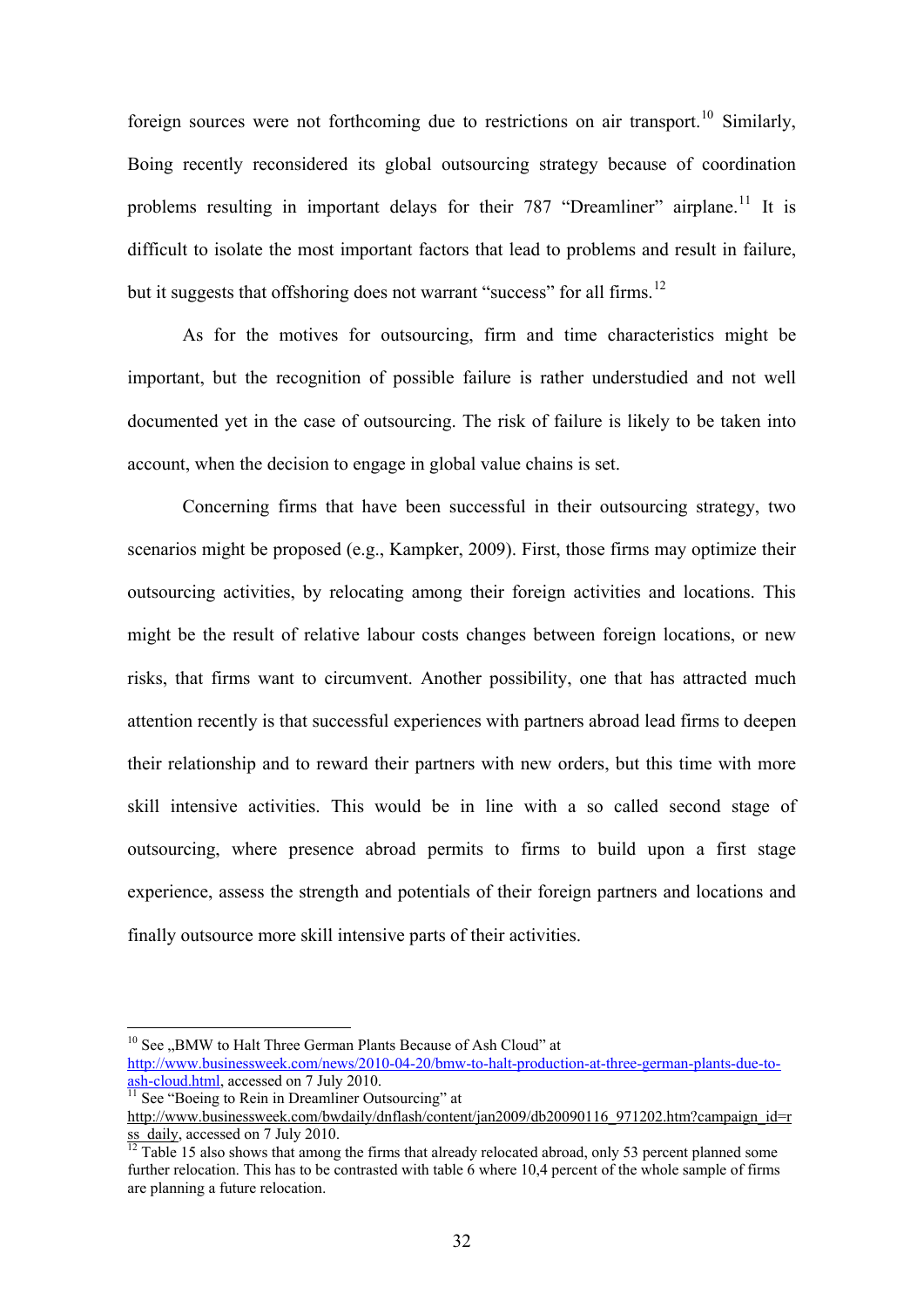There is clearly a need for more research on the role of global value chains. In particular, cross country analysis and the recent wave of services outsourcing are central to a better understanding of global value chains. It could benefit from interactions between policy makers, business and academic practitioners.

Overall, the impression from academic research on German data is global value chains, offshoring and relocations are clearly important for German manufacturing industries. Policy makers should be skeptical about claims of pervasive and large adverse effects resulting from global value chains in Germany. While, as expected, some negative effects appear for some groups of workers in empirical evidence; those are far less adverse than generally claimed in public discussions. Also, losers could be supported through appropriate policy measures, which need to be seriously debated. A sensible approach for policy is to make sure that global value chains are not hampered in order to ensure that competitiveness and overall benefits of global value chains are fully exploited.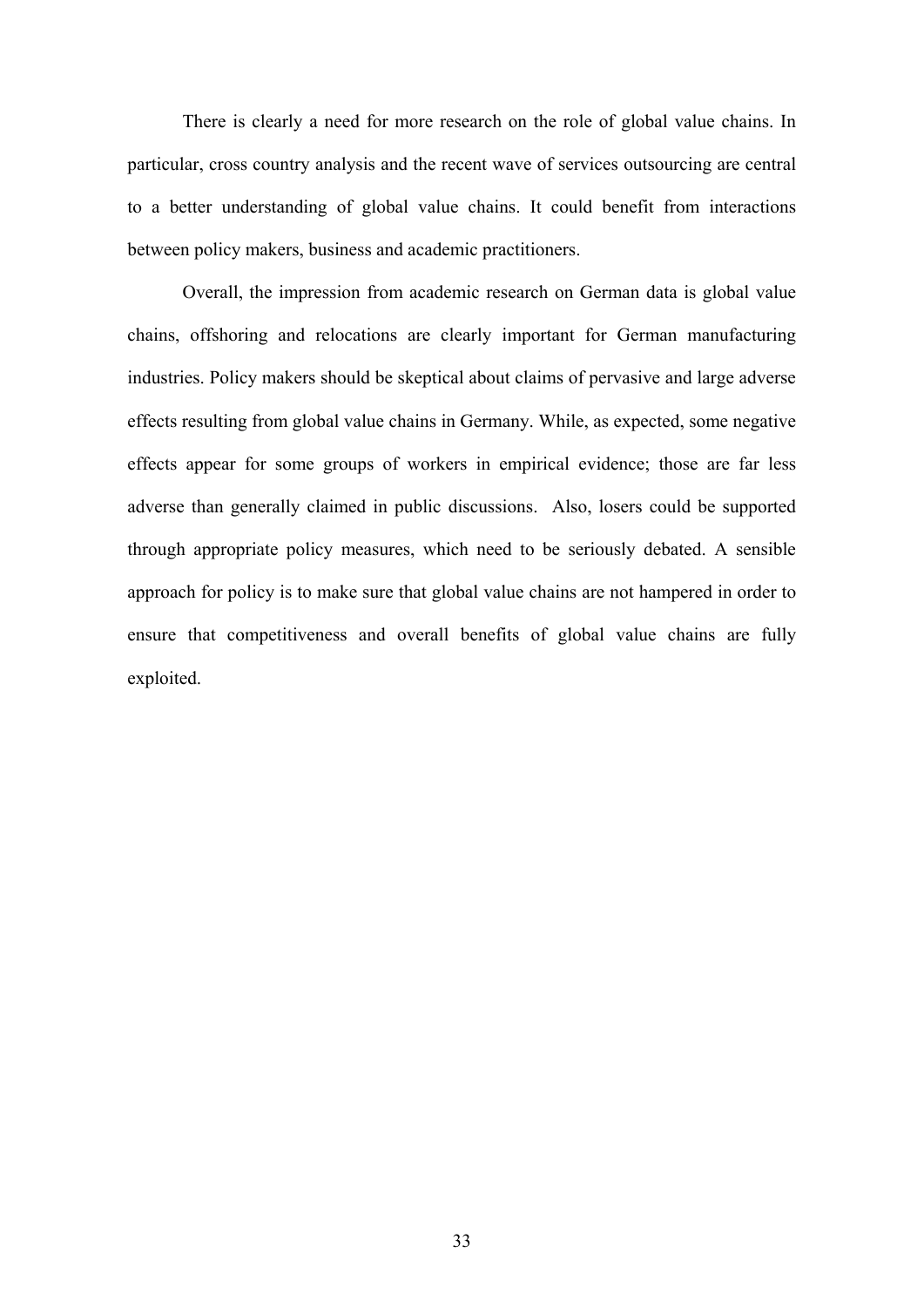#### **References**

Amiti, M. and S.J. Wei, 2005, Fear of service outsourcing: is it justified?, *Economic Policy*, 20, 308-347

Antras, P. and E. Helpman, 2004, Global sourcing, *Journal of Political Economy* 112, 552-580

Arndt, S. and H. Kierzkowski, 2001, "Introduction", in S. Arndt and H. Kierzkowski, eds., *Fragmentation: New production patterns in the world economy*, Oxford University Press

Bachmann, R., Braun, S., 2010, " [The Impact of Offshoring on Labour Market Dynamics](http://www.ifw-members.ifw-kiel.de/reference_catalog/lookupObject?uuid=6358de029021d4d18331685ebed8d96a)  [in Germany",](http://www.ifw-members.ifw-kiel.de/reference_catalog/lookupObject?uuid=6358de029021d4d18331685ebed8d96a) *Scottish Journal of Political Economy*, forthcoming

Baier, S. and J. Bergstrand, 2000, "The growth of world trade and outsourcing", mimeo, Notre Dame University

Baumgarten, D., Geishecker, I., Görg, H., 2010, "Offshoring, tasks and the skill-wage pattern", Kiel Working Paper 1603, Kiel Institute for the World Economy, Kiel

Bernard, A.B., J.B. Jensen, S. Redding, and P. Schott, 2007, "Firms in International Trade", *Journal of Economic Perspectives*, 21, 105–130

Blinder, Alan S., 2006, "Offshoring: The Next Industrial Revolution?", *Foreign Affairs*, *85* (2), 113-128.

Clemens, M. und D. Schumacher, 2010, "Deutschland im Außenhandel mit forschungsintensiven Waren gut aufgestellt", *Wochenbericht des DIW Berlin*, Nr. 9/2010

Crino, R., 2008, "Offshoring, multinationals and the labour market: a review of the empirical literature", *Journal of Economic Surveys*, 23, 197-249

Deutsche Bank Research, 2004, *Offshoring: Globalisation wave reaches services sector* (available at [www.dbresearch.com\)](http://www.dbresearch.com/)

Feenstra, R.C., Hanson, G.H. and Swenson, D.L., 2000, Offshore assembly from the United States: Production characteristics of the 9802 program", in R.C. Feenstra, ed., *The Impact of International Trade on Wages*, University of Chicago Press

Feenstra, R.C. and G. Hanson, 2003, ["Global Production Sharing and Rising Inequality:](http://www.econ.ucdavis.edu/faculty/fzfeens/pdf/Survey-Feenstra-HansonREV.pdf)  [A Survey of Trade and Wages"](http://www.econ.ucdavis.edu/faculty/fzfeens/pdf/Survey-Feenstra-HansonREV.pdf), in K. Choi and J. Harrigan, eds., *Handbook of International Trade*, Basil Blackwell

Geishecker, I., 2006, "Does Outsourcing to Central and Eastern Europe really threaten manual workers' jobs in Germany?", *The World Economy*, 29, 559-583

Geishecker, I., 2007, "Assessing the extent and development of international outsourcing in the Euro Area", mimeo, University of Göttingen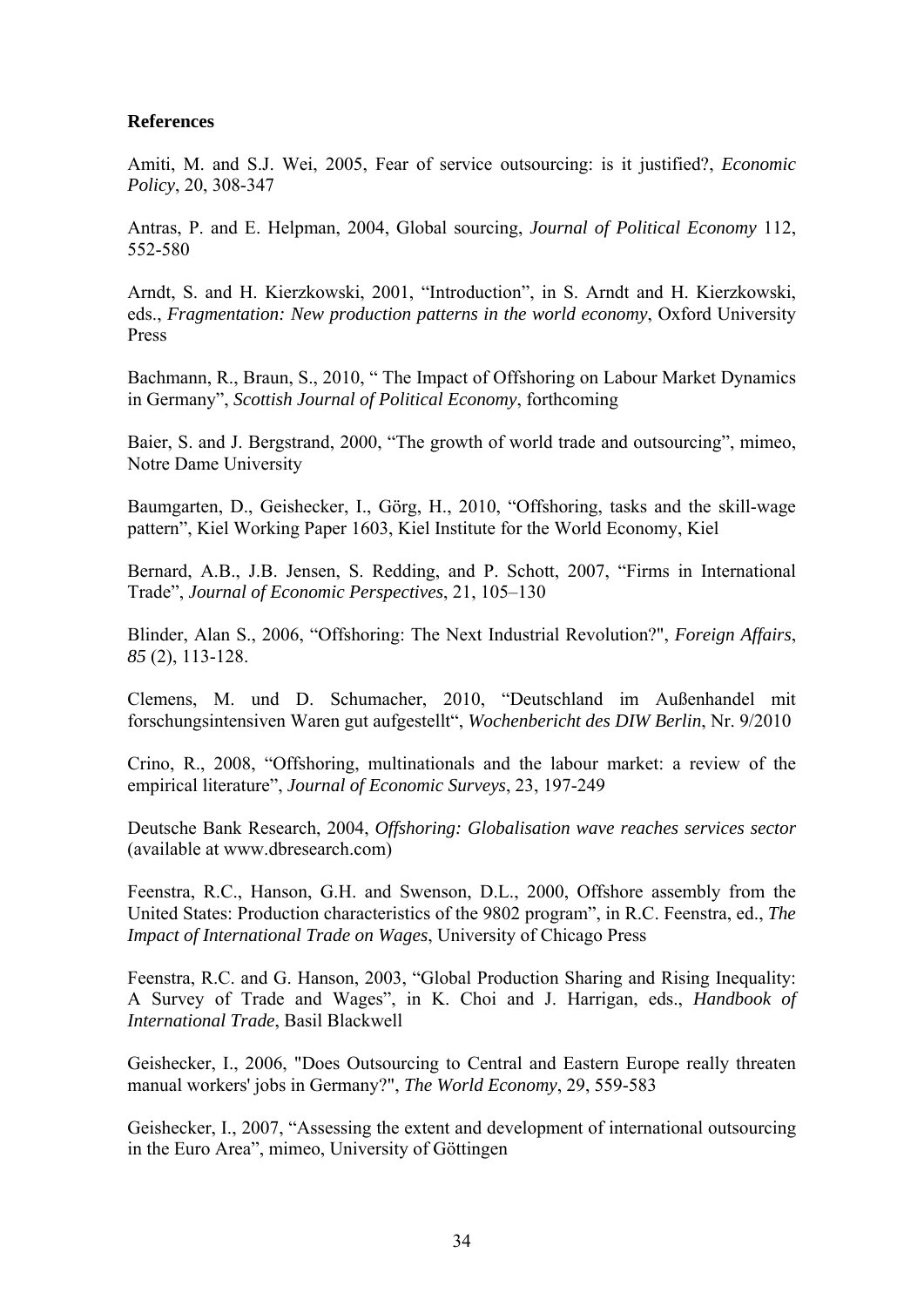Geishecker, I., 2008, "The Impact of International Outsourcing on Individual Employment Security: A Micro-Level Analysis", *Labour Economics*, 15, 291-314

Geishecker, I. and H. Görg, 2008, "Winners and losers: A micro-level analysis of international outsourcing and wages", *Canadian Journal of Economics*, 41, 243-270

Geishecker, I., Görg, H. and D. Taglioni, 2009, "Characterising euro area multinationals", *The World Economy*, 31, 49-76

Görg, H., 2000, "Fragmentation and trade: US inward processing trade in the EU", *Review of World Economics*, 136, 403-422

Görg, H. and A. Hanley, 2010, "Services outsourcing and innovation: An empirical investigation", *Economic Inquiry*, forthcoming

Görg, H., A. Hanley and E. Strobl, 2008, "Productivity effects of international outsourcing: Evidence from plant level data", *Canadian Journal of Economics*, 41, 670- 688

Hanson, G.H., R.J. Mataloni and M.J. Slaughter, 2005, "Vertical production networks in multinational firms", *Review of Economics and Statistics*, 87, 664-678

Hijzen, A., Görg, H. and Hine, R.C., 2005, "International outsourcing and the skill structure of labour demand in the United Kingdom", *Economic Journal*, 115, 860-878

Hummels, D., Ishii, J. and Yi, K., 2001, "The nature and growth of vertical specialization in world trade", *Journal of International Economics*, 54, 75-96

Jones, R.W. and H. Kierzkowski, 2001, "A framework for fragmentation", in S. Arndt and H. Kierzkowski, eds., *Fragmentation: New production patterns in the world economy*, Oxford University Press

Kampker, A., 2009, "Global Footprint Design — Managing the Complexity of a Globalized Production Network", presentation available at http://www.awoip.rwthaachen.de/download.html

Kurz, C.J., 2006 'Outstanding outsourcers: A firm and plant level analysis of production sharing,' Working Paper, Federal Reserve Board, Washington DC

Marin, D., 2006, "A new international division of labor in Europe: Outsourcing and offshoring to Eastern Europe", *Journal of the European Economic Association,* MIT Press, 4, 612-622

Marin, D., L. Lorentowicz and A. Raubold, 2002, "Ownership, capital or outsourcing: What drives German investment in Eastern Europe?", in Herrmann, H. and R. Lipsey (eds.), *Foreign direct investment in the real and financial sector of industrial countries*, Berlin, Springer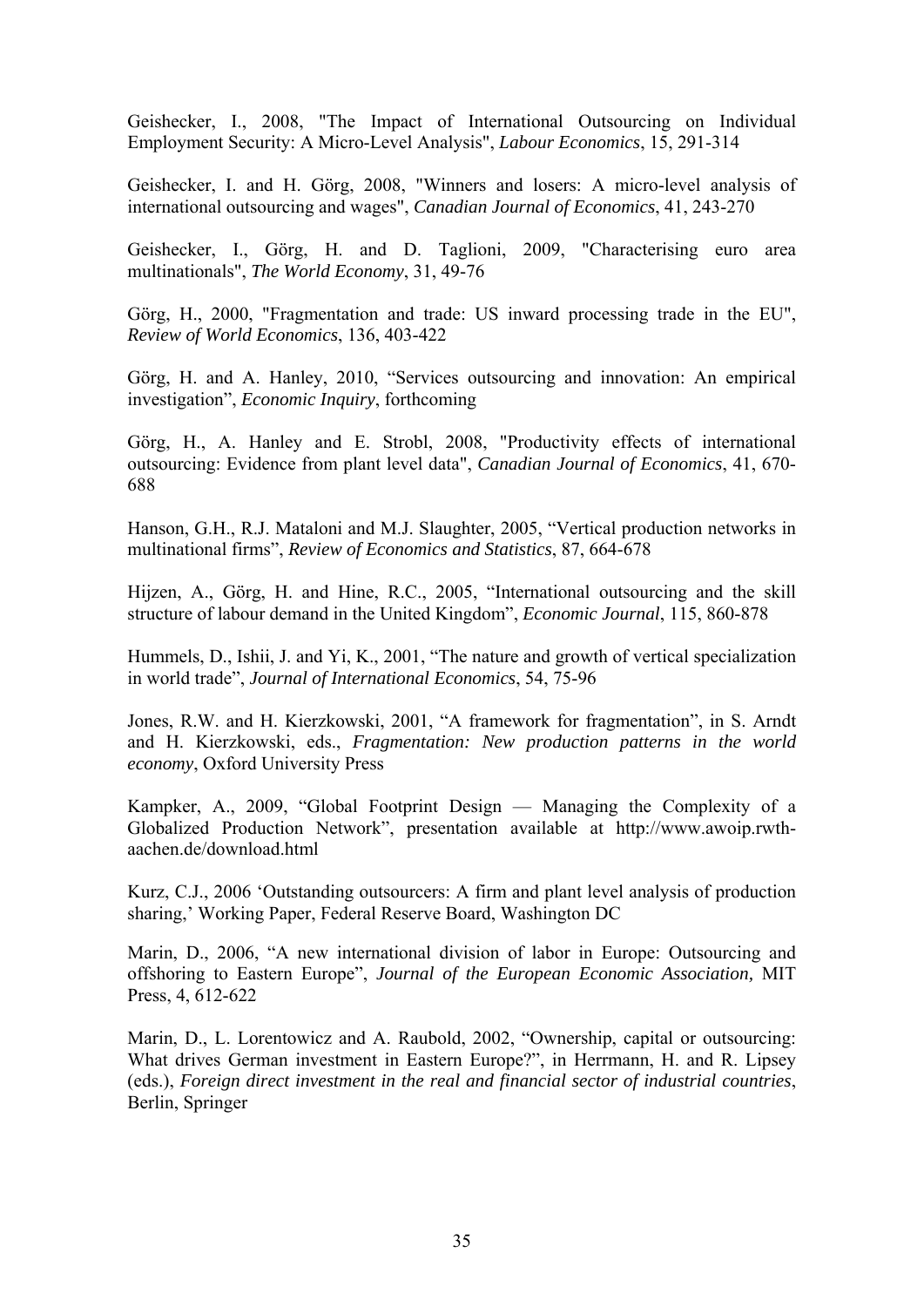Schrader, K. and C.F. Laaser, 2009, "Globalisierung in der Wirtschaftskrise: Wie sicher sind die Jobs in Deutschland?", Kiel Discussion Papers 465, Kiel Institute for the World Economy, Kiel

Statistisches Bundesamt (2008), *Verlagerung wirtschaftlicher Aktivitäten: Ergebnisse der Piloterhebung*, Statistisches Bundesamt, Wiesbaden

Statistisches Bundesamt (2010), *Außenhandel: Rangfolge der Handelspartner im Außenhandel der Bundesrepublik Deutschland*, Statistisches Bundesamt, Wiesbaden.

Swenson, D., 2000, "Firm outsourcing decisions: Evidence from U.S. foreign trade zones", *Economic Inquiry* 38, 175-189

Swenson, D., 2004, "Entry costs and outsourcing decisions: evidence from the US overseas assembly provision", *North American Journal of Economics and Finance*, 15, 267-286

Tomiura, E.. 2005, 'Foreign outsourcing and firm-level characteristics: Evidence from Japanese manufacturers,' *Journal of the Japanese and International Economies* 19, 255- 271

Van Welsum, D. and X. Reif, 2006, "We Can Work It Out - The Globalisation of ICTenabled Services", NBER Working Paper 12799

Vogel, A., F. Burg, S. Dittrich, J. Wagner, 2009, Zur Dynamik der Export- und Importbeteiligung deutscher Industrieunternehmen – Empirische Befunde aus dem Umsatzsteuerpanel 2001-2006, Working Paper 148, University of Lüneburg

Wagner, J., 2009, "Offshoring and Firm Performance: Self-Selection, Effects on Performance, or Both?" Working Paper 153, University of Lüneburg

Winkler, D., 2009, *Services Offshoring and its Impact on the Labor Market,* Springer Verlag, Berlin

Yeats, A., 2001, Just how big is global production sharing?, in S.W. Arndt and H. Kierzkowski, eds., *Fragmentation: New Production Patterns in the World Economy*, Oxford University Press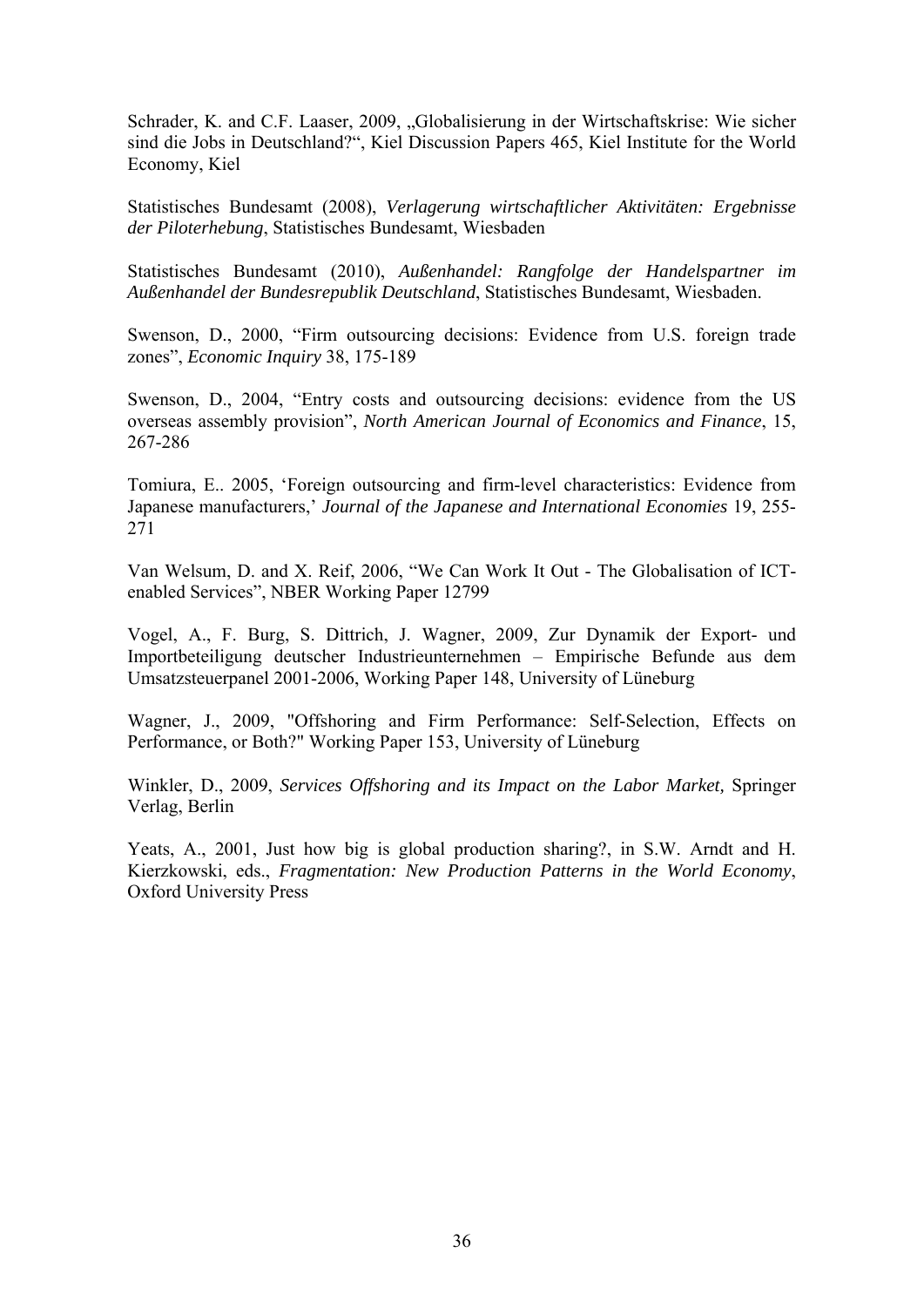#### **Appendix**

#### **Calculation of outsourcing measures (imported intermediate inputs) in Figures 2 - 4**

This definition is based on Geishecker (2006).

International Outsourcing is measured as the value of an industry's imported intermediate inputs from industries abroad as a share of the domestic industries output. In order to allocate imports according to their use as inputs across industries we employ input-output tables for Germany. This enables us to observe the share of imports from an industry abroad that is used by the domestic industry in a given period (denoted *k* in the equation below).

Formally, outsourcing in domestic industry *j* in year *t* is defined as

$$
OUT_{jt} = \sum (IMP_{jt} * k_{jt}) / Y_{jt}
$$

where *IMP* are imports, *k* is the proportion of imports used by the domestic industry, and *Y* is industry output. By differentiating imports by the origin while assuming k to be constant across countries one can construct offshoring measures for different geographic regions.

Data come from Eurostat trade statistics, German Input output tables and the OECD STAN database.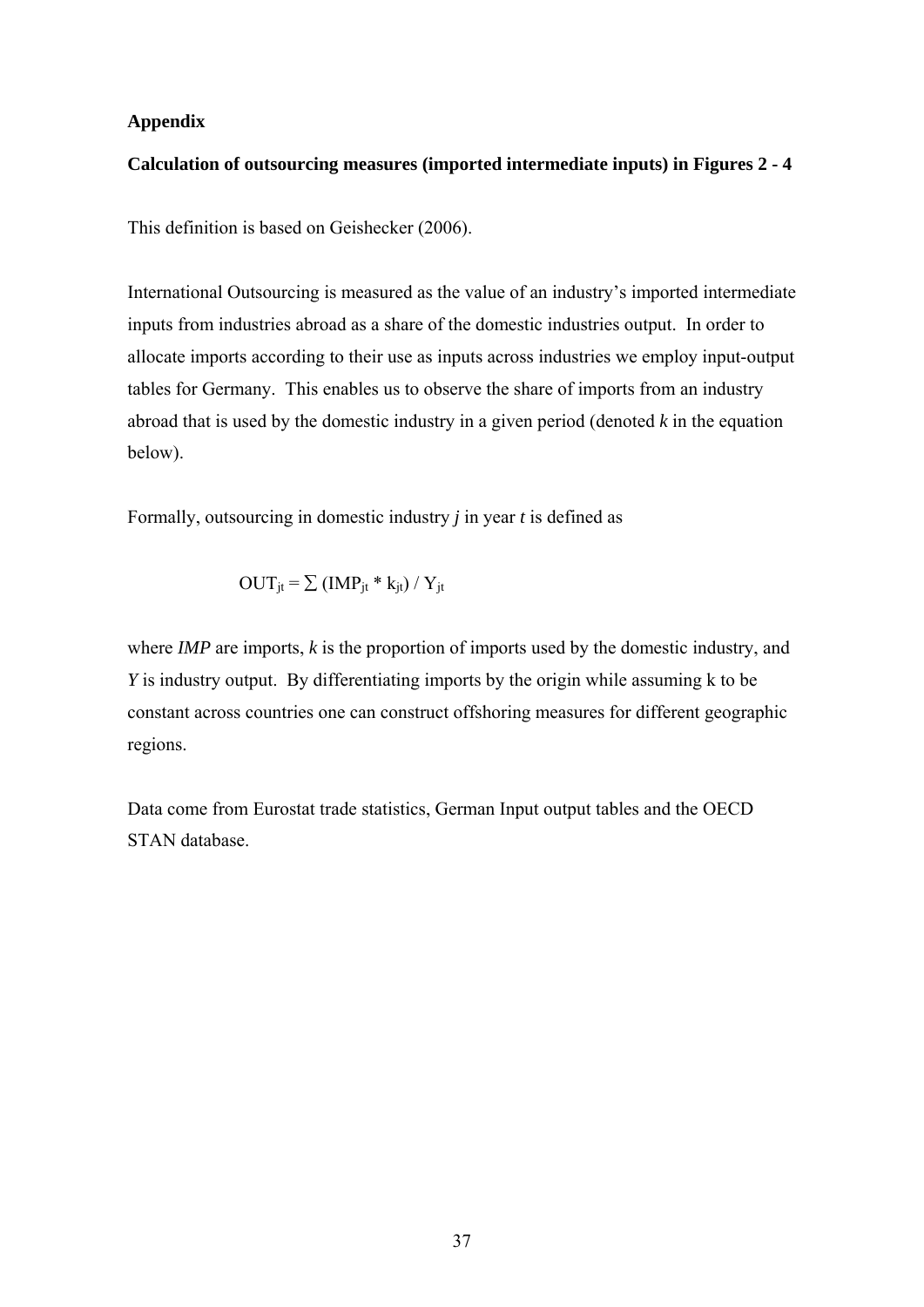## **Tables and Figures**

|                           | 2005 | 2006      | 2007      |
|---------------------------|------|-----------|-----------|
| Germany                   | 22.5 | 22.6      | $\cdot$ . |
| Canada                    | 16.2 | 15.5      | 14.9      |
| China                     | 32.8 | 33.6      | 34.1      |
| Brazil                    | 18.1 | 17.4      | 17.4      |
| India                     | 15.8 | 16.3      | 16.3      |
| <b>Russian Federation</b> | 19.0 | 18.2      | 19.0      |
| United Kingdom            | 13.5 | $\cdot$ . | $\cdot$ . |
| France                    | 13.2 | 12.7      | 12.2      |
| <b>United States</b>      | 14.1 | 13.9      | $\cdot$ . |

## **Table 1: Manufacturing value added as percentage of GDP**

*Source: World Bank, World Development Indicators* 

## **Table 2: Activities by manufacturing sub-sector, 2007**

|      |                             | firms   | employment | employment per<br>firm | net value added | annual wage per<br>employee | value added per<br>worker |
|------|-----------------------------|---------|------------|------------------------|-----------------|-----------------------------|---------------------------|
|      |                             | #       | #          | #                      | thousand euros  | thousand euros              | thousand euros            |
| 2007 |                             |         |            |                        |                 |                             |                           |
| 15   | Food & Beverages            | 5 0 4 0 | 617614     | 123                    | 25 517 535      | 30.57                       | 41.32                     |
| 16   | Tobacco                     | 24      | 11 592     | 483                    | 1 196 012       | 65.72                       | 103.18                    |
| 17   | Textiles                    | 766     | 81 467     | 106                    | 3 613 428       | 36.41                       | 44.35                     |
| 18   | Wearing apparel             | 340     | 39 4 8 4   | 116                    | 2 144 891       | 36.80                       | 54.32                     |
| 19   | Leather                     | 164     | 16 25 6    | 99                     | 667 137         | 32.74                       | 41.04                     |
| 20   | Wood                        | 989     | 83 031     | 84                     | 3 890 241       | 37.36                       | 46.85                     |
| 21   | Paper                       | 816     | 137 730    | 169                    | 8 0 69 3 39     | 45.71                       | 58.59                     |
| 22   | Publishing & Printing       | 2 3 7 6 | 284 365    | 120                    | 13 957 954      | 38.46                       | 49.08                     |
| 23   | Coke & petroleum            | 47      | 20 221     | 430                    | 3 5 5 2 4 4 4   | 88.10                       | 175.68                    |
| 24   | Chemicals                   | 1411    | 440 846    | 312                    | 42 777 215      | 65.08                       | 97.03                     |
| 25   | Rubber                      | 2632    | 355 877    | 135                    | 18 420 174      | 41.00                       | 51.76                     |
| 26   | Non-metallic minerals       | 1509    | 195 926    | 130                    | 11 077 309      | 43.68                       | 56.54                     |
| 27   | <b>Basic Metals</b>         | 902     | 252828     | 280                    | 21 501 929      | 54.49                       | 85.05                     |
| 28   | <b>Fabricated Metals</b>    | 6 2 5 2 | 608 756    | 97                     | 31 933 115      | 41.80                       | 52.46                     |
| 29   | Machinery                   | 6 0 4 2 | 997 246    | 165                    | 67 875 414      | 53.51                       | 68.06                     |
| 30   | Office Machinery            | 159     | 38 701     | 243                    | 3 774 406       | 68.62                       | 97.53                     |
| 31   | <b>Electrical Machinery</b> | 1945    | 446 217    | 229                    | 28 584 256      | 55.99                       | 64.06                     |
| 32   | Radio and Communication     | 545     | 145 746    | 267                    | 10 624 203      | 66.90                       | 72.90                     |
| 33   | <b>Medical Instruments</b>  | 2 0 4 7 | 234 159    | 114                    | 16 088 584      | 50.47                       | 68.71                     |
| 34   | <b>Motor Vehicles</b>       | 1 0 0 5 | 837 542    | 833                    | 61 105 943      | 64.80                       | 72.96                     |
| 35   | Other Transport Equipment   | 313     | 138 778    | 443                    | 9899881         | 63.73                       | 71.34                     |
| 36   | Miscellaneous               | 1449    | 165 538    | 114                    | 8 1 2 3 0 4 0   | 38.80                       | 49.07                     |
| 37   | Recycling                   | 172     | 13 607     | 79                     | 807 903         | 37.29                       | 59.37                     |
|      | Total                       | 36 945  | 6 163 527  |                        | 395 202 353     |                             |                           |

*Source: Statistisches Bundesamt*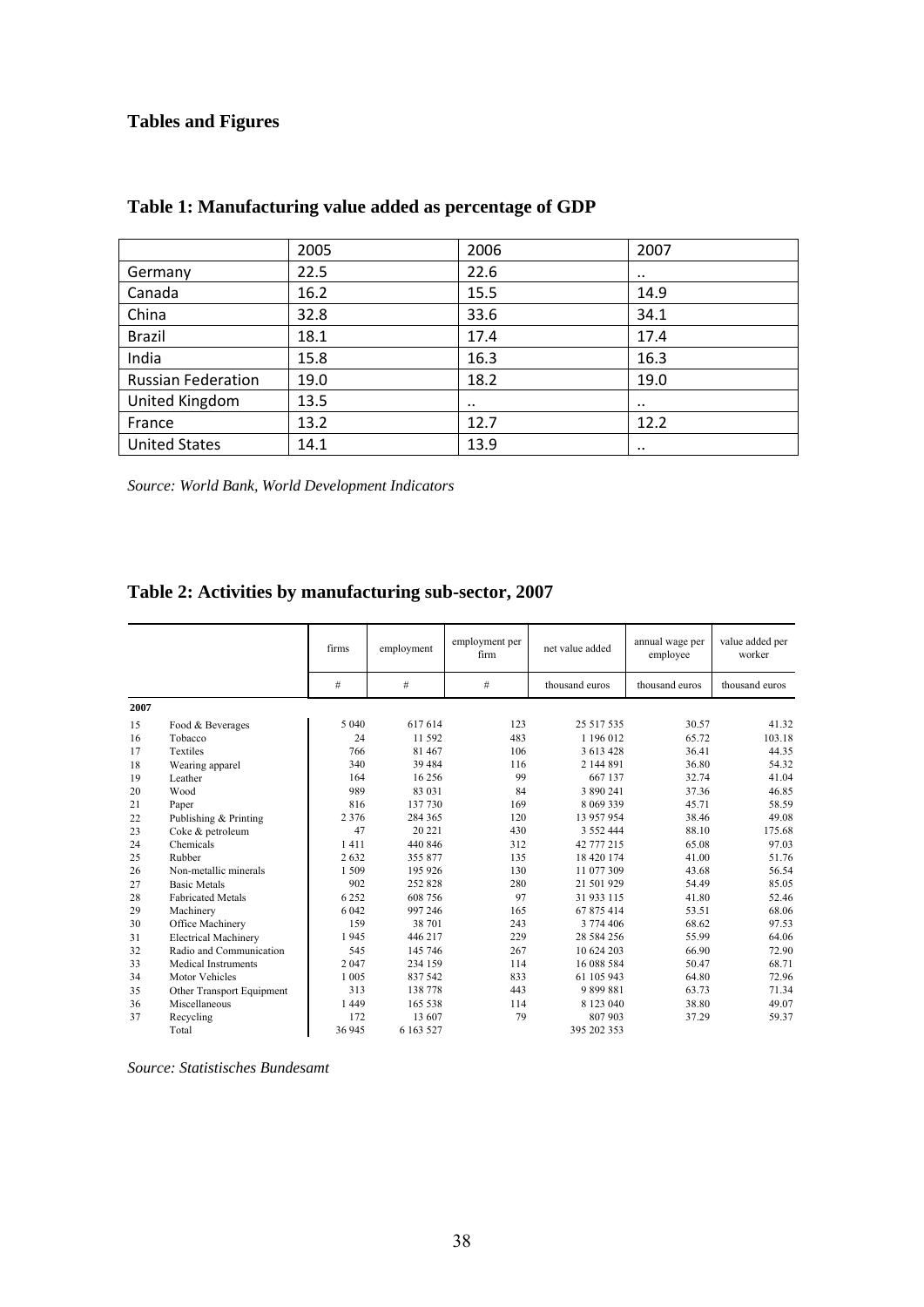| Reporting year | Share (in percent) of firms which |             |             |                   |  |  |
|----------------|-----------------------------------|-------------|-------------|-------------------|--|--|
|                | Neither export nor<br>import      | Only export | Only import | Export and import |  |  |
| 2001           | 67%                               | 8%          | 9%          | 16%               |  |  |
| 2002           | 64%                               | 9%          | 10%         | 17%               |  |  |
| 2003           | 63%                               | 9%          | 10%         | 18%               |  |  |
| 2004           | 62%                               | 9%          | 11%         | 18%               |  |  |
| 2005           | 61%                               | 9%          | 11%         | 19%               |  |  |

## **Table 3: Export- and import-participation in manufacturing 2001 - 2006**

*Source: Own calculations based on Vogel et al. (2009)*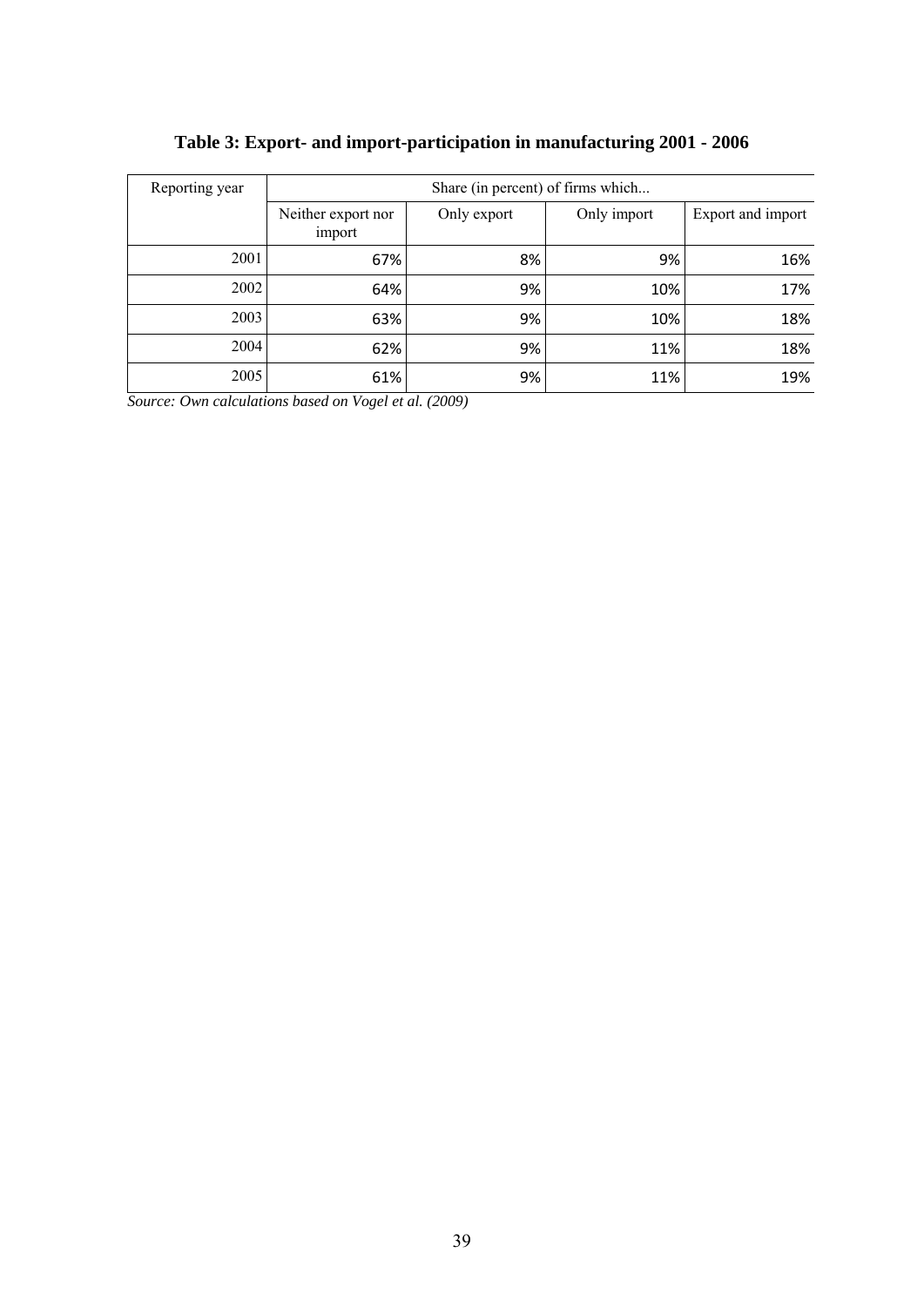# **Table 4: Export and Import participation of German firms by 2-digit manufacturing industry, 2006**

| Industry key                 | Share of firms which            |             |             |                      |  |  |
|------------------------------|---------------------------------|-------------|-------------|----------------------|--|--|
|                              | Neither<br>export<br>nor import | Only export | Only import | Export<br>and import |  |  |
| 15 Food and Beverage         | 82%                             | 3%          | 9%          | 6%                   |  |  |
| 16 Tobacco                   | 39%                             | X           | X           | 41%                  |  |  |
| 17 Textiles                  | 48%                             | 6%          | 17%         | 28%                  |  |  |
| 18 Wearing Apparel           | 51%                             | 4%          | 19%         | 25%                  |  |  |
| 19 Leather                   | 50%                             | 5%          | 21%         | 24%                  |  |  |
| 20 Wood                      | 70%                             | 7%          | 13%         | 10%                  |  |  |
| 21 Paper                     | 38%                             | 10%         | 11%         | 41%                  |  |  |
| 22 Publishing and Printing   | 62%                             | 18%         | 7%          | 13%                  |  |  |
| 23 Coke and Petroleum        | 45%                             | 7%          | 13%         | 29%                  |  |  |
| 24 Chemicals                 | 36%                             | 11%         | 10%         | 43%                  |  |  |
| 25 Rubber                    | 35%                             | 13%         | 10%         | 42%                  |  |  |
| 26 Non-metallic Minerals     | 57%                             | 6%          | 24%         | 14%                  |  |  |
| 27 Basic Metal               | 52%                             | 10%         | 10%         | 43%                  |  |  |
| 28 Fabricated Metal          | 65%                             | 9%          | 10%         | 16%                  |  |  |
| 29 Machinery                 | 41%                             | 11%         | 11%         | 37%                  |  |  |
| 30 Office Machinery          | 62%                             | 11%         | 9%          | 18%                  |  |  |
| 31 Electrical Machinery      | 43%                             | 10%         | 12%         | 35%                  |  |  |
| 32 Radio and Communication   | 47%                             | 9%          | 10%         | 34%                  |  |  |
| 33 Medical Instruments       | 61%                             | 6%          | 13%         | 20%                  |  |  |
| 34 Motor Vehicles            | 48%                             | 9%          | 12%         | 31%                  |  |  |
| 35 Other transport Equipment | 44%                             | X           | X           | 30%                  |  |  |
| 36 Miscellaneous             | 60%                             | 7%          | 16%         | 17%                  |  |  |
| 37 Recycling                 | 64%                             | 14%         | 7%          | 15%                  |  |  |

*Source: Own calculations based on Vogel et al. (2009). X means that the information was not disclosed.*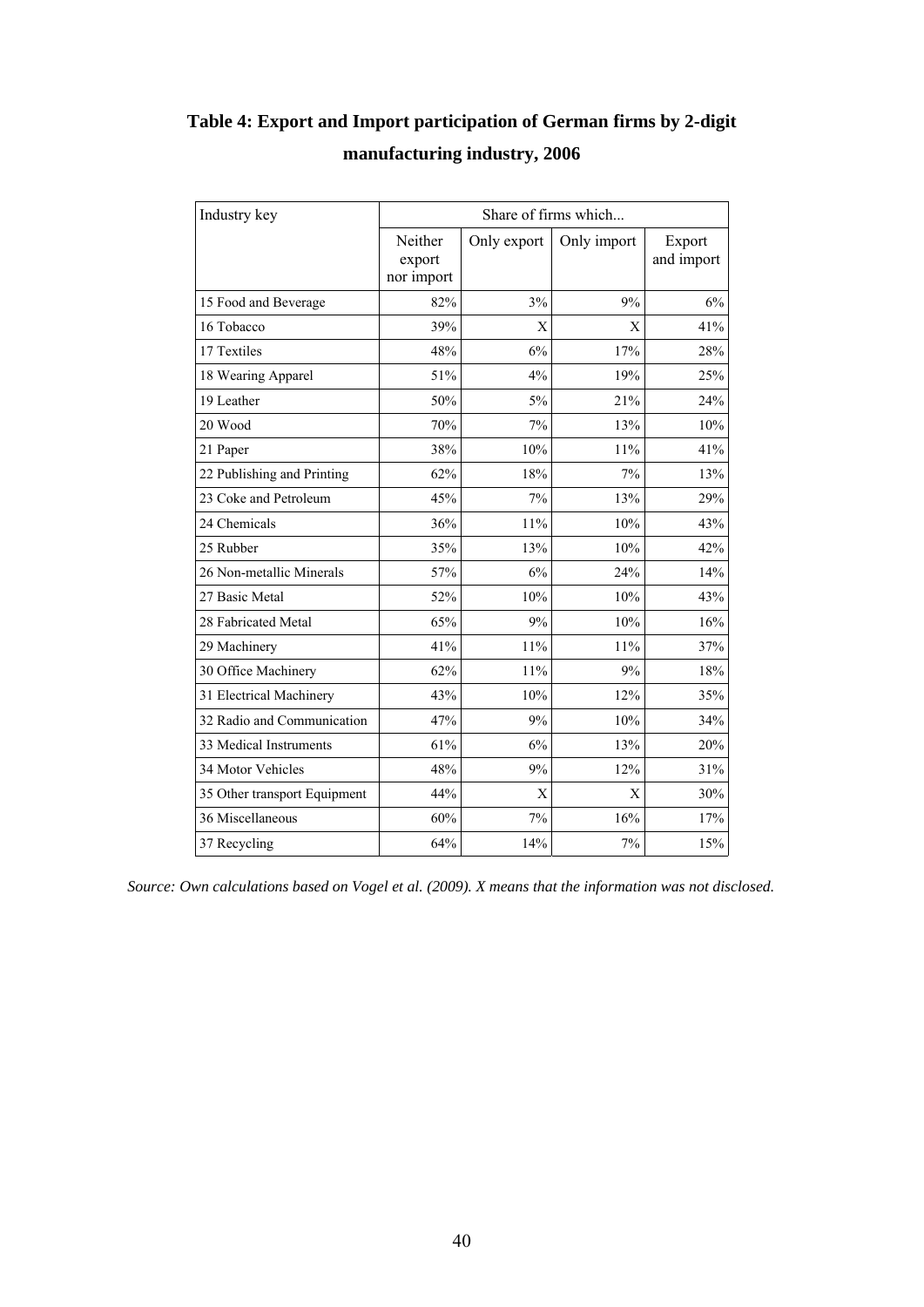|              |             |         | percent of |
|--------------|-------------|---------|------------|
|              |             | million | total      |
|              |             | euros   | exports    |
| $\mathbf{1}$ | France      | 81941   | 10.1       |
| 2            | Netherlands | 54142   | 6.7        |
| 3            | <b>USA</b>  | 53834   | 6.7        |
| 4            | UK          | 53156   | 6.6        |
| 5            | Italy       | 51050   | 6.3        |
| 6            | Austria     | 48235   | 6.0        |
| 7            | Belgium     | 42155   | 5.2        |
| 8            | China       | 36459   | 4.5        |
| 9            | Switzerland | 35323   | 4.4        |
| 10           | Poland      | 31626   | 3.9        |
|              |             |         |            |
| 31           | Canada      | 5216    | 0.6        |
|              |             |         |            |
|              | Total       | 808155  | 100        |

# **Table 5: Top 10 Export destinations, 2009**

*Source: Own calculations based on Statistisches Bundesamt (2010)*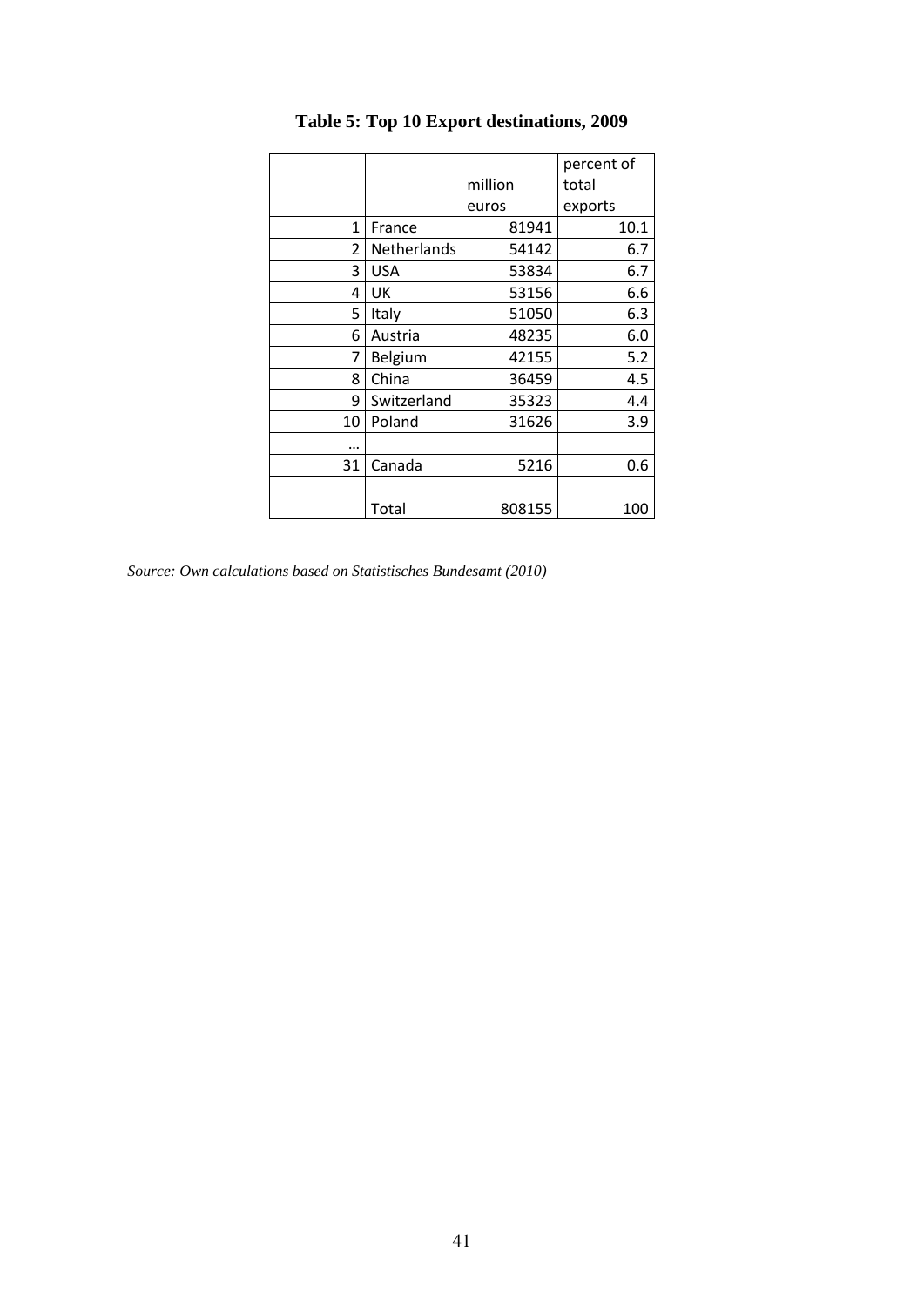**Figure 1: German exposure to competition from low-wage countries 1999-2006** 



*Sources: Statistisches Bundesamt, own calculations.*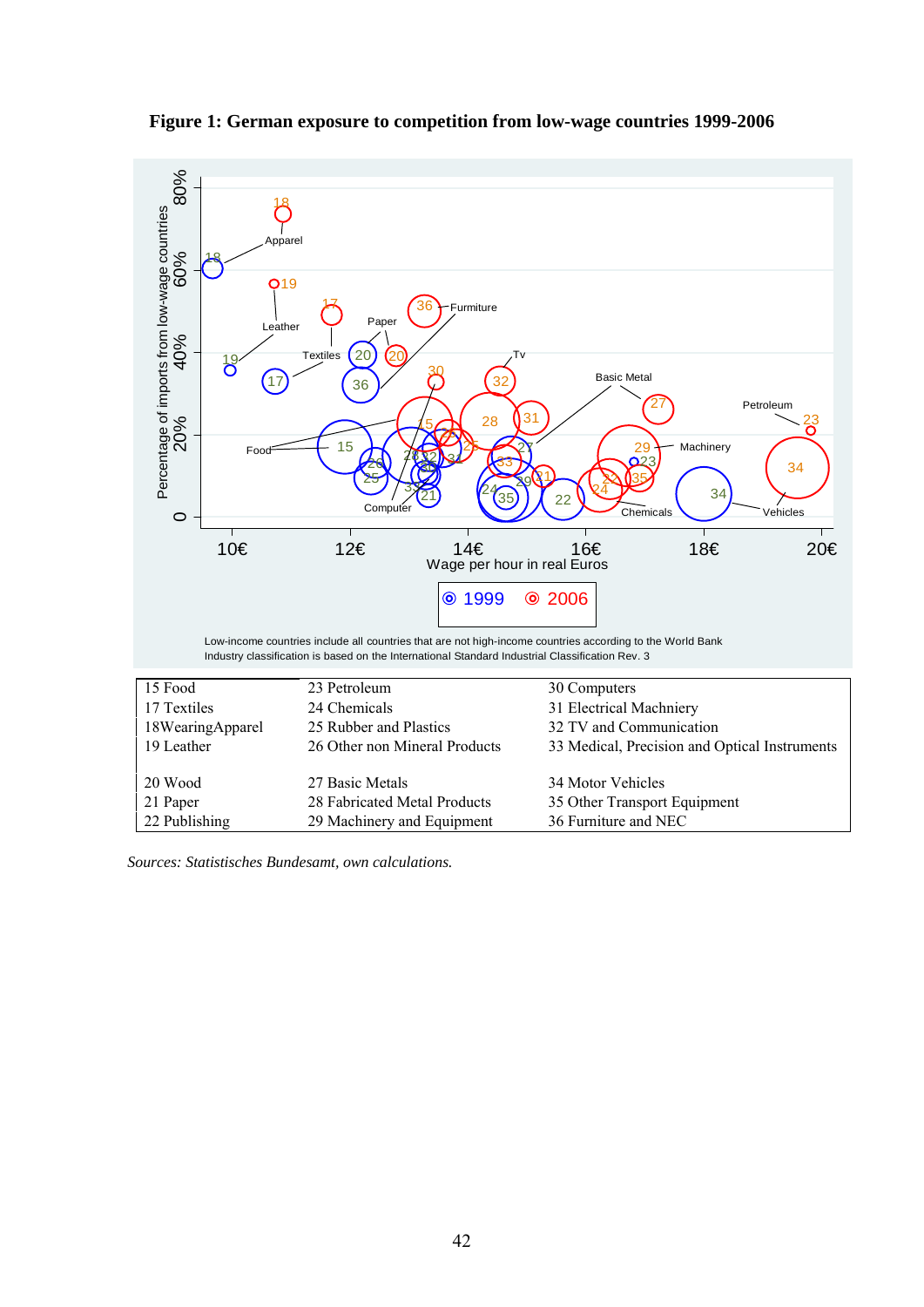

**Figure 2: Imported intermediates relative to output** 

*Source own calculations following Geishecker and Görg (2008)*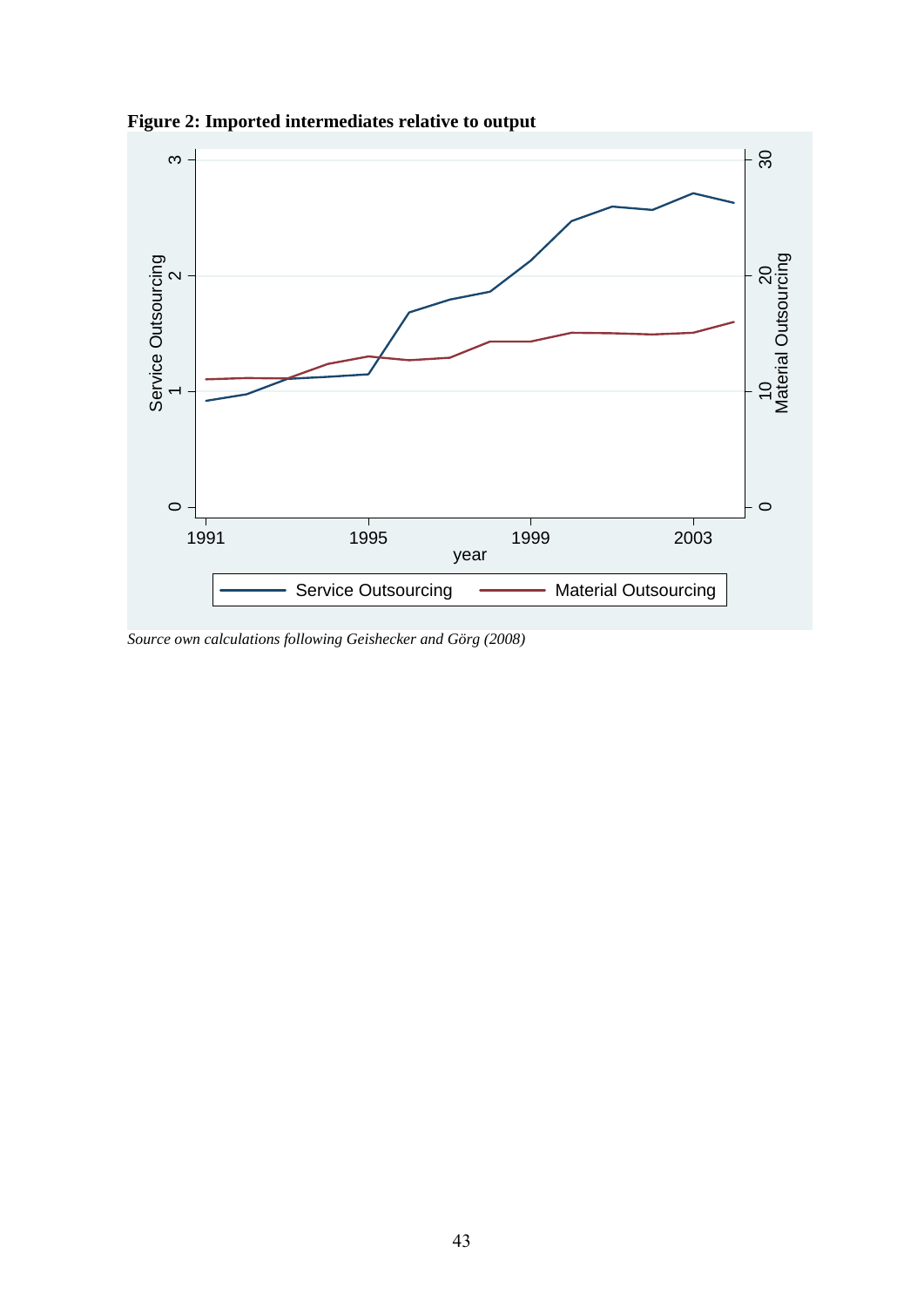

**Figure 3: Material outsourcing by two digit industry** 

*Source: own calculations following Geishecker and Görg (2008)*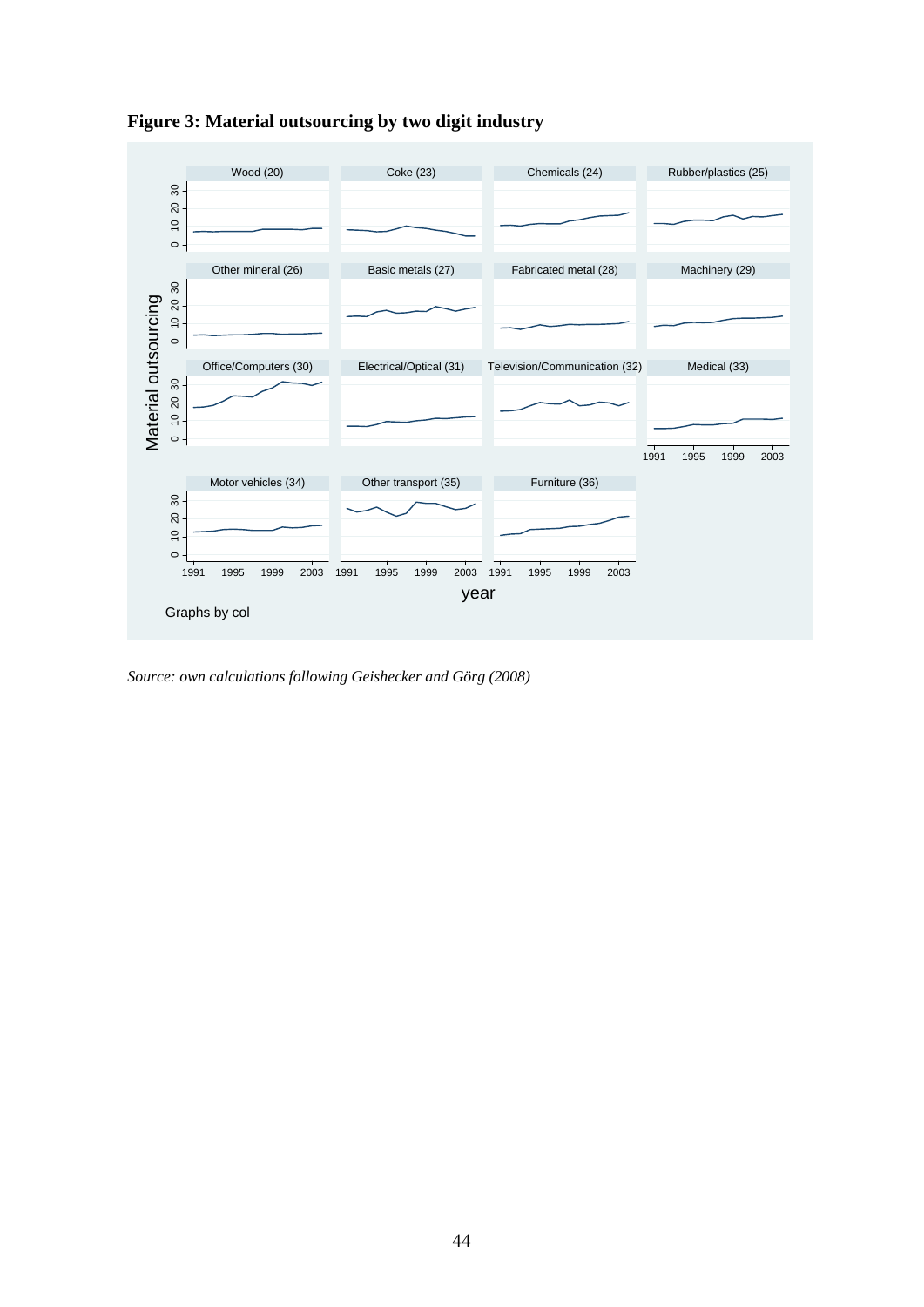

**Figure 4: Services outsourcing by two digit industry** 

*Source: own calculations following Geishecker and Görg (2008)*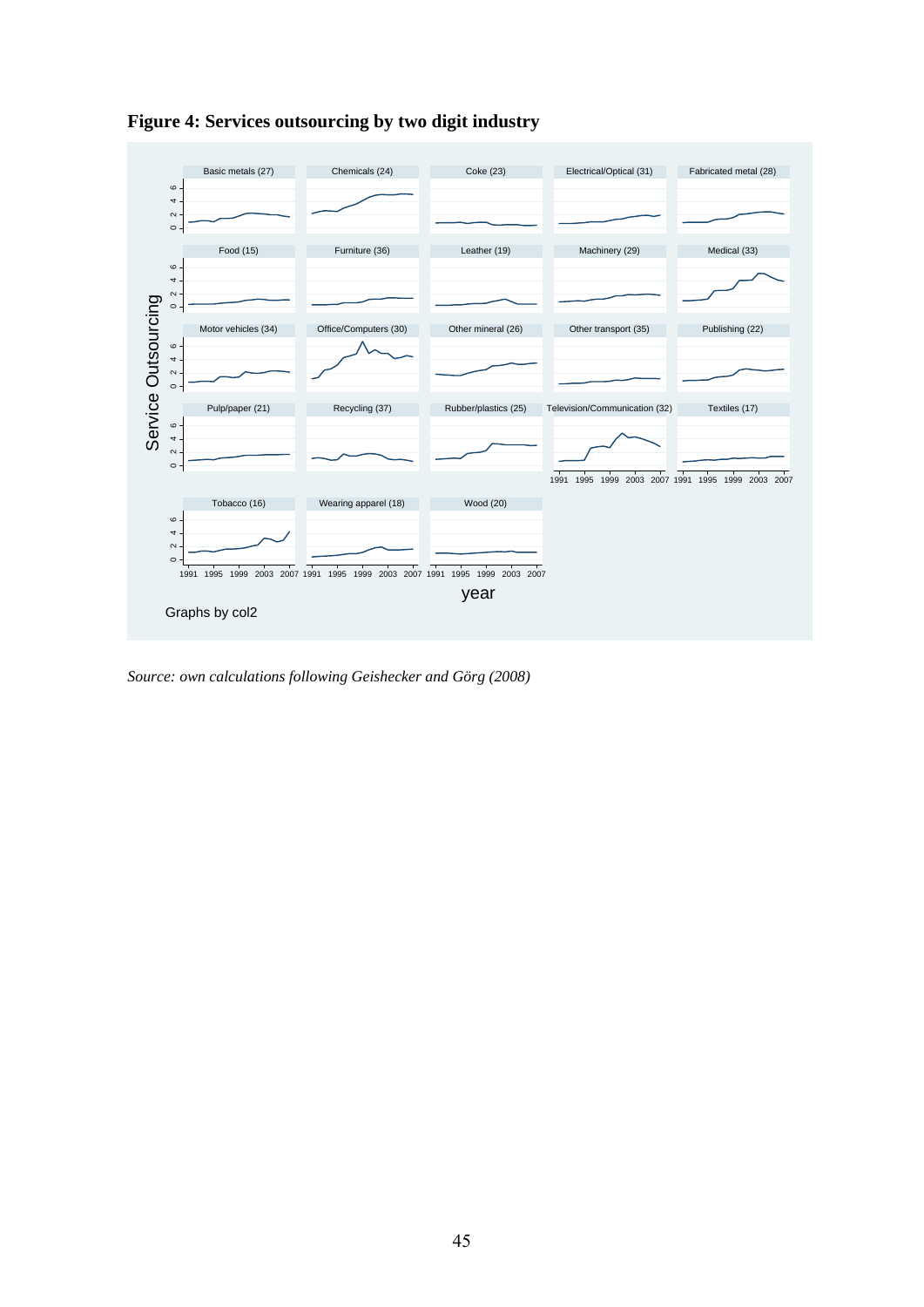### **Figure 5: Geographic distribution of German foreign affiliates by destination country (2009)**



*Sources: Bureau van Djik, own calculations. A foreign affiliate is defined by an ownership of at least 10 percent by a German company. Only countries with more than 1 percent of total German affiliates are represented.*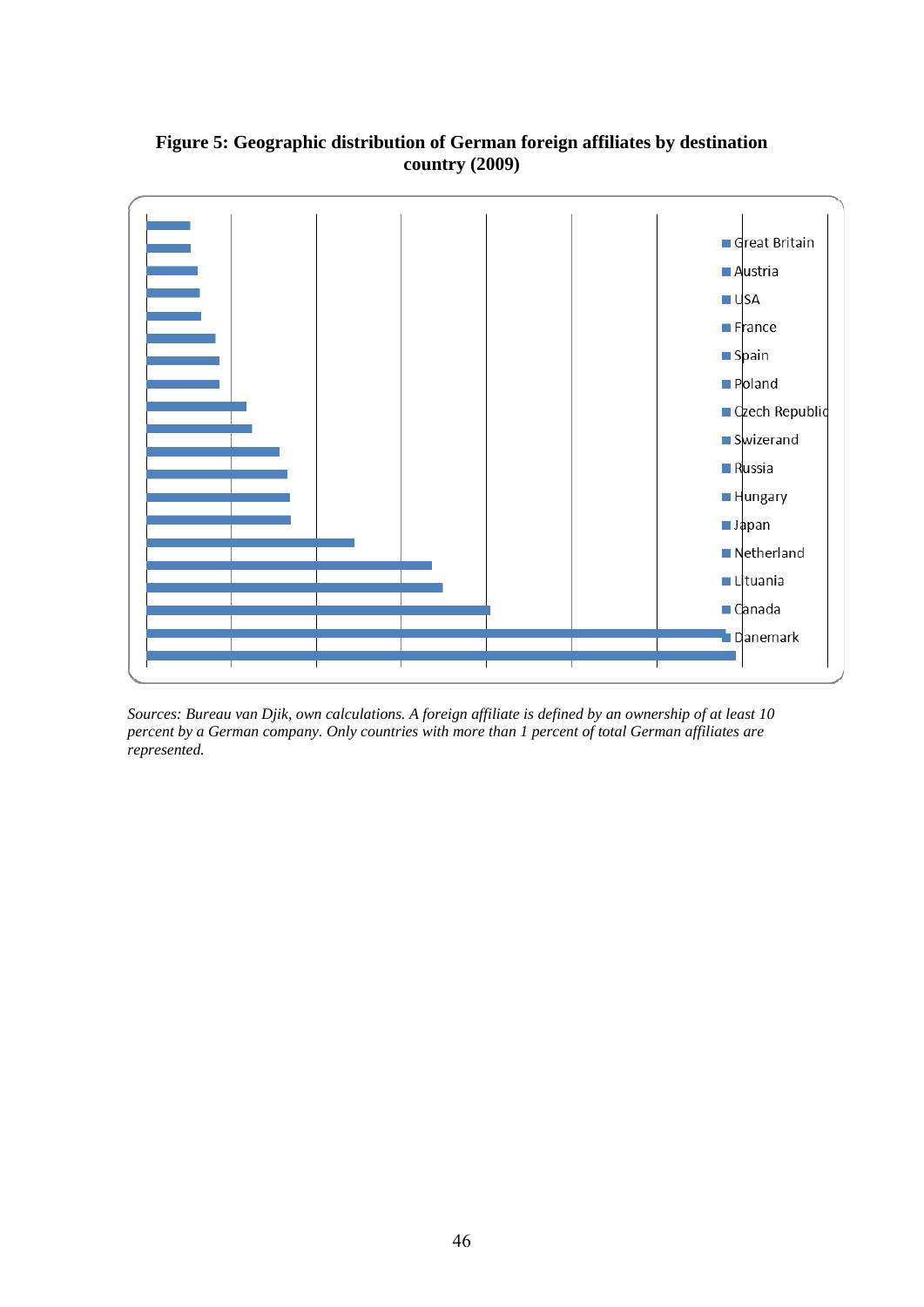

**Figure 6: Location of German foreign affiliates and the type of activities abroad (2009)** 

*Sources: Bureau von Djik, own calculations. A foreign affiliate is defined by an ownership of at least 10 percent by a German company. The definition of the groups is taken from EUROSTAT.*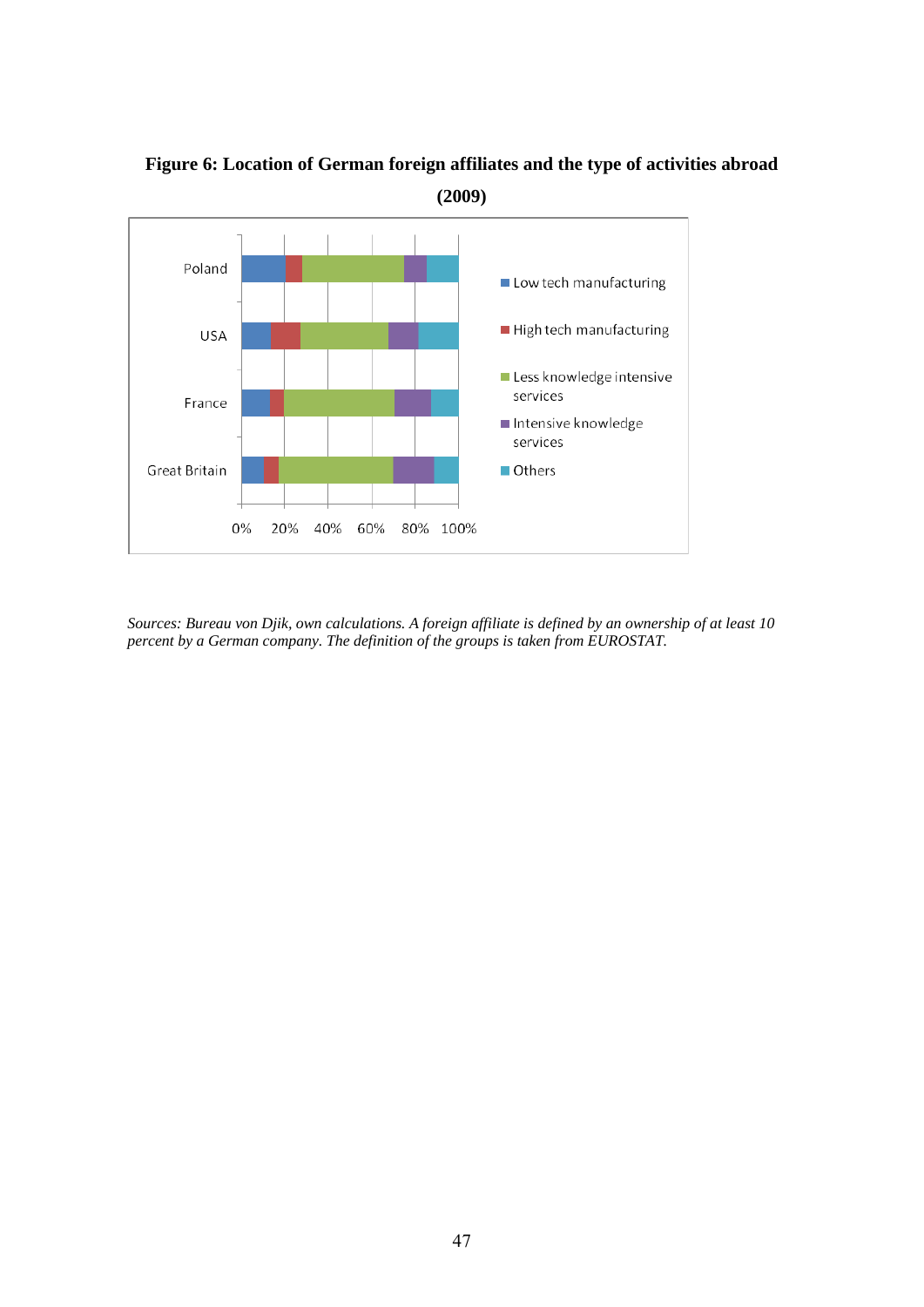|  |  | Table 6: Firms relocating abroad |  |
|--|--|----------------------------------|--|
|--|--|----------------------------------|--|

|                                                          | Companies | Companies<br>that relocated<br>until 2006 | Companies<br>planning to<br>relocate |
|----------------------------------------------------------|-----------|-------------------------------------------|--------------------------------------|
|                                                          | Number    | $\%$                                      |                                      |
| Aggregate                                                | 19787     | 16.5                                      | 10.4                                 |
| <b>Divided in industries</b>                             |           |                                           |                                      |
| Mining and quarrying                                     | 60        | 11.7                                      | 6.7                                  |
| Manufacturing industry                                   | 9573      | 24.5                                      | 16.1                                 |
| Energy- and water-supply                                 | 389       | 5.1                                       | 0.0                                  |
| Construction                                             | 861       | 6.3                                       | 5.7                                  |
| Catering and hotel industry and commerce                 | 4 0 1 7   | 8.5                                       | 4.2                                  |
| Transport and communication                              | 1 1 9 5   | 10.7                                      | 4.4                                  |
| Real Estate business and other services                  | 3690      | 9.7                                       | 6.2                                  |
| Divided in technology areas                              |           |                                           |                                      |
| Manufacturing industry with<br>intense use of technology | 4 0 2 9   | 31.0                                      | 21.8                                 |
| Other manufacturing industries                           | 5 5 4 4   | 19.9                                      | 12.0                                 |
| Knowledge driven industries                              | 1599      | 15.4                                      | 10.7                                 |
| Other areas                                              | 8615      | 7.7                                       | 3.9                                  |
| Divided in employment-size classes                       |           |                                           |                                      |
| 100 to less than 250                                     | 13 4 8 6  | 13.5                                      | 8.2                                  |
| 250 to less than 500                                     | 4 1 4 8   | 18.4                                      | 12.0                                 |
| 500 to less than 1000                                    | 1808      | 20.6                                      | 14.3                                 |
| 1000 to more $\dots$                                     | 1 270     | 24.5                                      | 15.2                                 |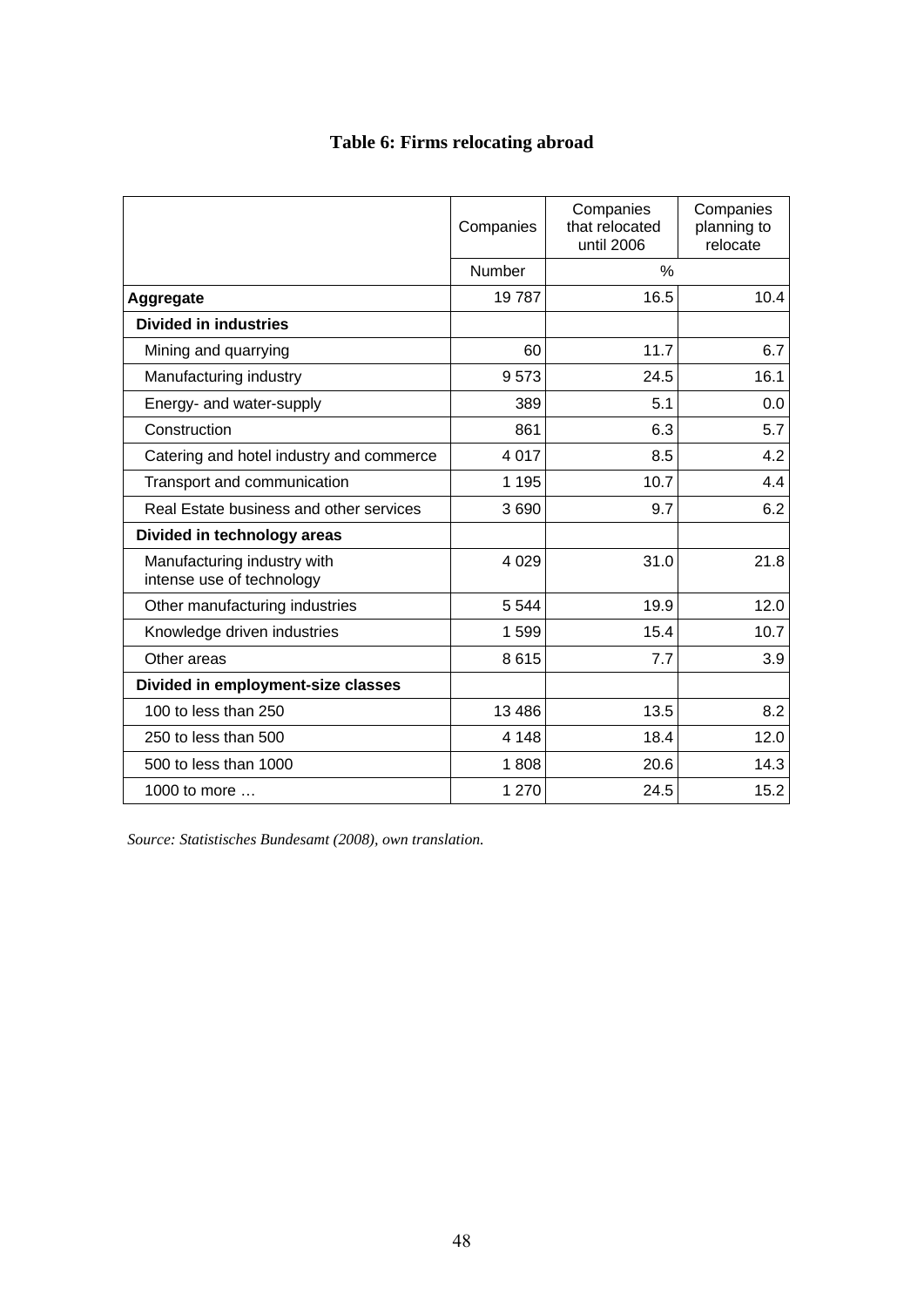|                                                          | Employees     | Companies that<br>relocated until<br>2006 | Companies<br>planning to<br>relocate |
|----------------------------------------------------------|---------------|-------------------------------------------|--------------------------------------|
|                                                          | Number        | $\%$                                      |                                      |
| Aggregate                                                | 7964478       | 28.8                                      | 17.0                                 |
| <b>Divided in industries</b>                             |               |                                           |                                      |
| Manufacturing industry                                   | 4 1 5 1 3 1 8 | 38.2                                      | (28.4)                               |
| Other manufacturing industries                           | 428 530       | (8.9)                                     | (3.6)                                |
| Catering and hotel industry and commerce                 | 1 386 802     | 1.6                                       | (1.0)                                |
| Transport and communication                              |               |                                           |                                      |
| Real Estate business and other services                  | 1 137 924     | 34.7                                      | 1.6                                  |
| Divided in technology areas                              |               |                                           |                                      |
| Manufacturing industry with<br>intense use of technology | 2 508 816     | (45.5)                                    | (35.8)                               |
| Other manufacturing industries                           | 1 642 502     | 27.1                                      | 17.1                                 |
| Knowledge driven industries                              | 504 376       | 21.1                                      | 11.3                                 |
| Other areas                                              | 3 3 0 8 7 8 4 |                                           | 3.5                                  |
| Divided in employment-size classes                       |               |                                           |                                      |
| 100 to less than 250                                     | 2 044 650     | 14.1                                      | 8.4                                  |
| 250 to less than 500                                     | 1 297 321     | 20.5                                      | 13.3                                 |
| 500 to less than 1000                                    | 1 047 468     | 24.7                                      | 16.7                                 |
| 1000 to more $\dots$                                     | 3 575 039     | (41.4)                                    | (23.3)                               |

## **Table 7: Employment in firms relocating abroad**

*Source: Statistisches Bundesamt (2008). "/" means that this number is uncertain and thus not disclosed by the Statistical Office.*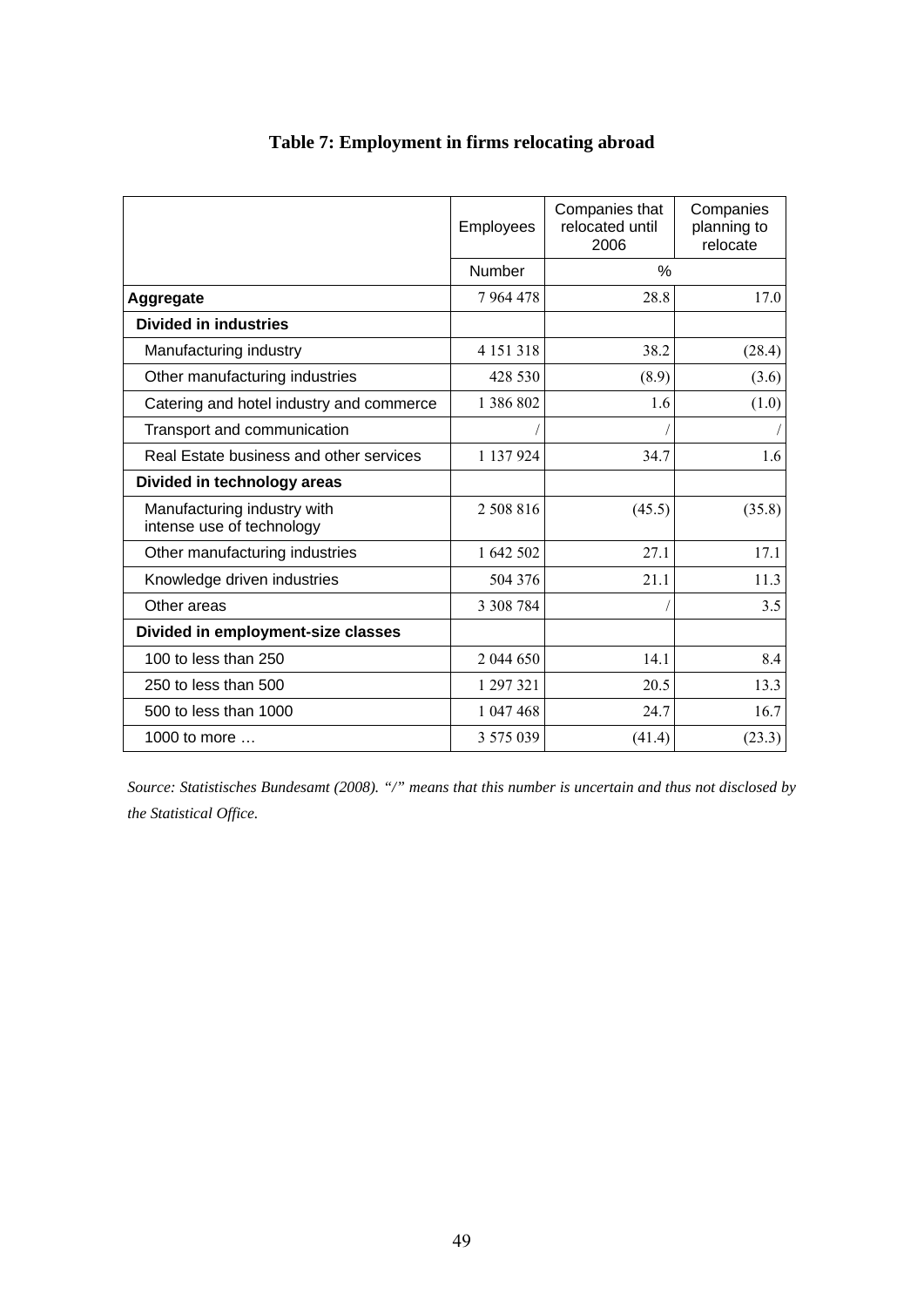|                                        |           | Importance        |               |                            |                  |               |  |  |
|----------------------------------------|-----------|-------------------|---------------|----------------------------|------------------|---------------|--|--|
| Motive                                 | Companies | Very<br>important | Important     | <b>Barely</b><br>important | Not<br>important | Don't<br>know |  |  |
|                                        | Number    |                   | $\frac{0}{0}$ |                            |                  |               |  |  |
| Labour costs                           | 16 649    | 39.7              | 42.2          | 11.2                       | 2.9              | 4.1           |  |  |
| Access to new markets                  | 16 651    | 45.3              | 36.5          | 9.9                        | 4.2              | 4.1           |  |  |
| Other costs                            | 16 649    | 25.7              | 48.0          | 17.8                       | 4.0              | 4.5           |  |  |
| Tax incentives                         | 16 649    | 17.0              | 42.0          | 29.4                       | 7.3              | 4.3           |  |  |
| Strategical target                     | 16 642    | 21.7              | 35.8          | 19.4                       | 17.3             | 5.8           |  |  |
| Less regulation                        | 16 644    | 15.1              | 33.4          | 34.9                       | 11.9             | 4.7           |  |  |
| Implementation of a new business model | 16 644    | 14.5              | 34.0          | 31.0                       | 15.1             | 5.5           |  |  |
| Product development                    | 16 647    | 18.0              | 29.3          | 33.2                       | 14.9             | 4.6           |  |  |
| Access to new know-how                 | 16 644    | 13.7              | 30.0          | 33.3                       | 18.5             | 4.5           |  |  |
| Following customers or competitors     | 16 644    | 8.8               | 30.9          | 38.6                       | 17.0             | 4.7           |  |  |
| <b>Others</b>                          | 524       | 71.4              | 26.3          |                            |                  |               |  |  |

## **Table 8: Motives for relocating production abroad**

*Source: Statistisches Bundesamt (2008), own translation. "/" means that this number is uncertain and thus not disclosed by the Statistical Office.*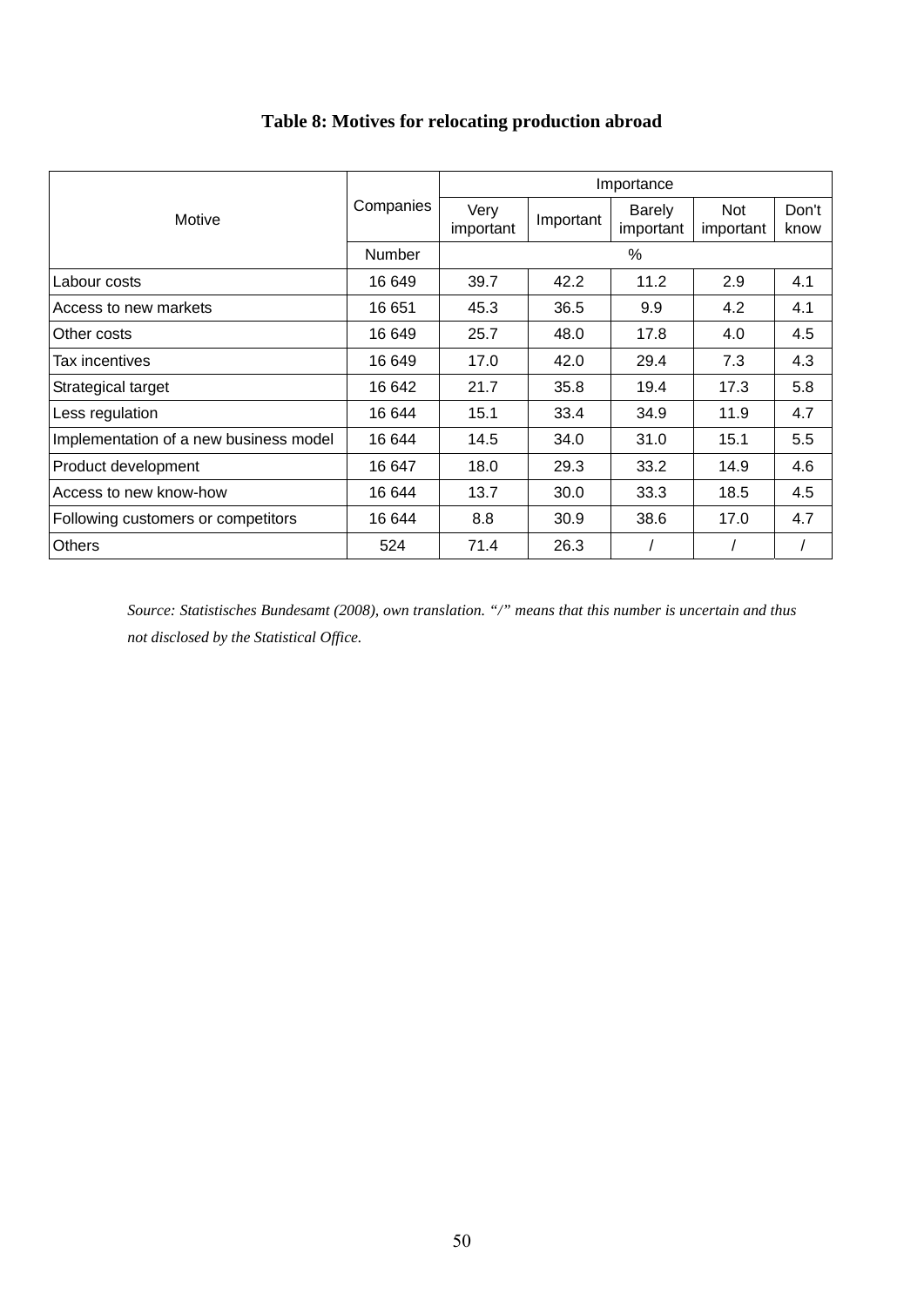|                                           |           | Importance        |           |                     |                         |               |  |
|-------------------------------------------|-----------|-------------------|-----------|---------------------|-------------------------|---------------|--|
| Barrier                                   | Companies | Very<br>important | Important | Barely<br>important | <b>Not</b><br>important | Don't<br>Know |  |
|                                           | number    |                   |           | $\frac{0}{0}$       |                         |               |  |
| Language and cultural barriers            | 16 631    | 27.4              | 43.2      | 19.0                | 6.5                     | 3.9           |  |
| Other legal and administrative barriers   | 16 631    | 13.0              | 49.9      | 26.6                | 6.2                     | 4.2           |  |
| Cost-benefit ratio                        | 16 630    | 20.1              | 38.8      | 25.2                | 11.2                    | 4.6           |  |
| Distance to production facilities         | 16 628    | 19.5              | 36.5      | 27.6                | 12.2                    | 4.3           |  |
| Fiscal issues                             | 16 631    | 11.7              | 41.5      | 34.9                | 7.7                     | 4.1           |  |
| Interests of employees                    | 16 628    | 10.3              | 42.1      | 32.9                | 10.5                    | 4.3           |  |
| Business ethics problems                  | 16 628    | 7.9               | 42.1      | 34.5                | 10.7                    | 4.8           |  |
| Uncertainty about international standards | 16 631    | 9.3               | 40.4      | 36.0                | 10.0                    | 4.3           |  |
| Risk of patent infringement               | 16 631    | 16.0              | 32.9      | 32.5                | 14.5                    | 4.2           |  |
| Distance to core markets                  | 16 630    | 16.2              | 32.1      | 33.2                | 14.2                    | 4.3           |  |
| Tariffs                                   | 16 631    | 10.6              | 36.5      | 34.7                | 14.1                    | 4.2           |  |
| No suitable suppliers abroad              | 16 628    | 11.2              | 32.5      | 34.9                | 17.0                    | 4.5           |  |
| Insufficient process documentation        | 16 626    | 5.5               | 25.4      | 43.9                | 20.3                    | 4.8           |  |
| Other                                     | 254       | 64.2              | 31.7      | 0.0                 |                         |               |  |

### **Table 9: Barriers to relocating production abroad**

*Source: Statistisches Bundesamt (2008), own translation. "/" means that this number is uncertain and thus not disclosed by the Statistical Office.* 

### **Table 10: Geographic relocation of German firms by broad regions**

|                                            | Firms<br>relocating<br>(Number) | Germany                  | EU-<br>15 | New EU<br>member<br>states | Rest of<br>Europe | China      | India | Australia<br>and<br>Oceania | North<br>America | Latin<br>America | Africa |
|--------------------------------------------|---------------------------------|--------------------------|-----------|----------------------------|-------------------|------------|-------|-----------------------------|------------------|------------------|--------|
|                                            |                                 |                          |           |                            |                   | percentage |       |                             |                  |                  |        |
| All                                        | 3261                            | 38,6                     | 27,6      | 59,3                       | 19,1              | 33,7       | 16,4  | 11,5                        | 14,9             | 7,5              | 3,8    |
| Among<br>them<br>To<br>multiple<br>Regions | 2123                            | $\overline{\phantom{a}}$ | 32,5      | 54,2                       | 24,0              | 43,2       | 23,6  | 15,0                        | 21,1             | 11,2             | 5,2    |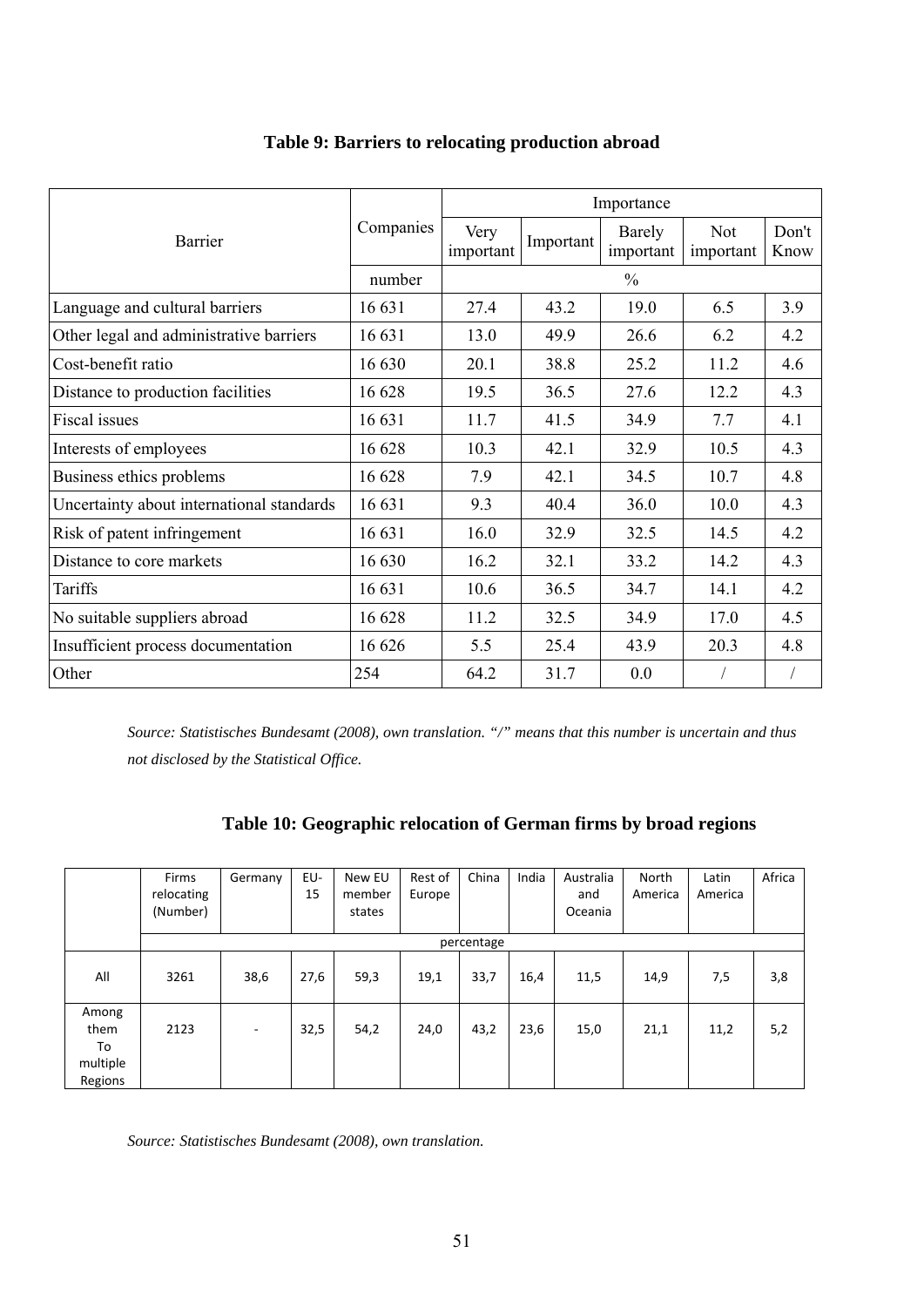| Imported inputs / total Inputs | $0.005***$ | $- -$      |
|--------------------------------|------------|------------|
| Imported inputs / sales        | $- -$      | $0.011***$ |
| Size                           | $0.087**$  | $0.078**$  |

#### **Table 11: Regressions on productivity and offshoring**

*Table reports coefficient estimates from OLS regression. Dependent variable is log labour productivity. Regression also includes a constant, which is not reported. \*\*\* and \*\* denote statistical significance at 1 and 5 percent level, respectively.* 

*Source: Own calculations based on BEEPS firm level data for Germany for the year 2004.* 

|                         |          | Effect        |          |               |  |  |  |
|-------------------------|----------|---------------|----------|---------------|--|--|--|
|                         |          |               |          |               |  |  |  |
|                         | Negative | neutral       | Positive | Not specified |  |  |  |
|                         |          |               |          |               |  |  |  |
| Aspect                  |          | $\frac{0}{0}$ |          |               |  |  |  |
|                         |          |               |          |               |  |  |  |
| Competitiveness         |          | 7,9           | 84,6     | 9,9           |  |  |  |
| Cost of labour          | (1,2)    | 13,0          | 77,4     | 8,4           |  |  |  |
| Access to new markets   | (1,2)    | 21,0          | 59,3     | 18,6          |  |  |  |
| Other costs             | 4,1      | 31,6          | 56,4     | 8,0           |  |  |  |
| Own know-how            | 7,9      | 48,5          | 22,8     | 20,7          |  |  |  |
| Access to new knowledge | 5,2      | 47,0          | 13,0     | 34,8          |  |  |  |
| Logistic                | 16,8     | 35,4          | 24,5     | 23,3          |  |  |  |
| Product development     | 6,7      | 40,0          | 11,1     | 42,3          |  |  |  |
| Other aspects           | (0,5)    | 0,0           | 2,4      | 97,0          |  |  |  |

#### **Table 12: Effects on firms with relocations**

*Source: Statistisches Bundesamt (2008), own translation. "/" means that this number is uncertain and thus not disclosed by the Statistical Office. "(…)" means that the number is not as accurate.*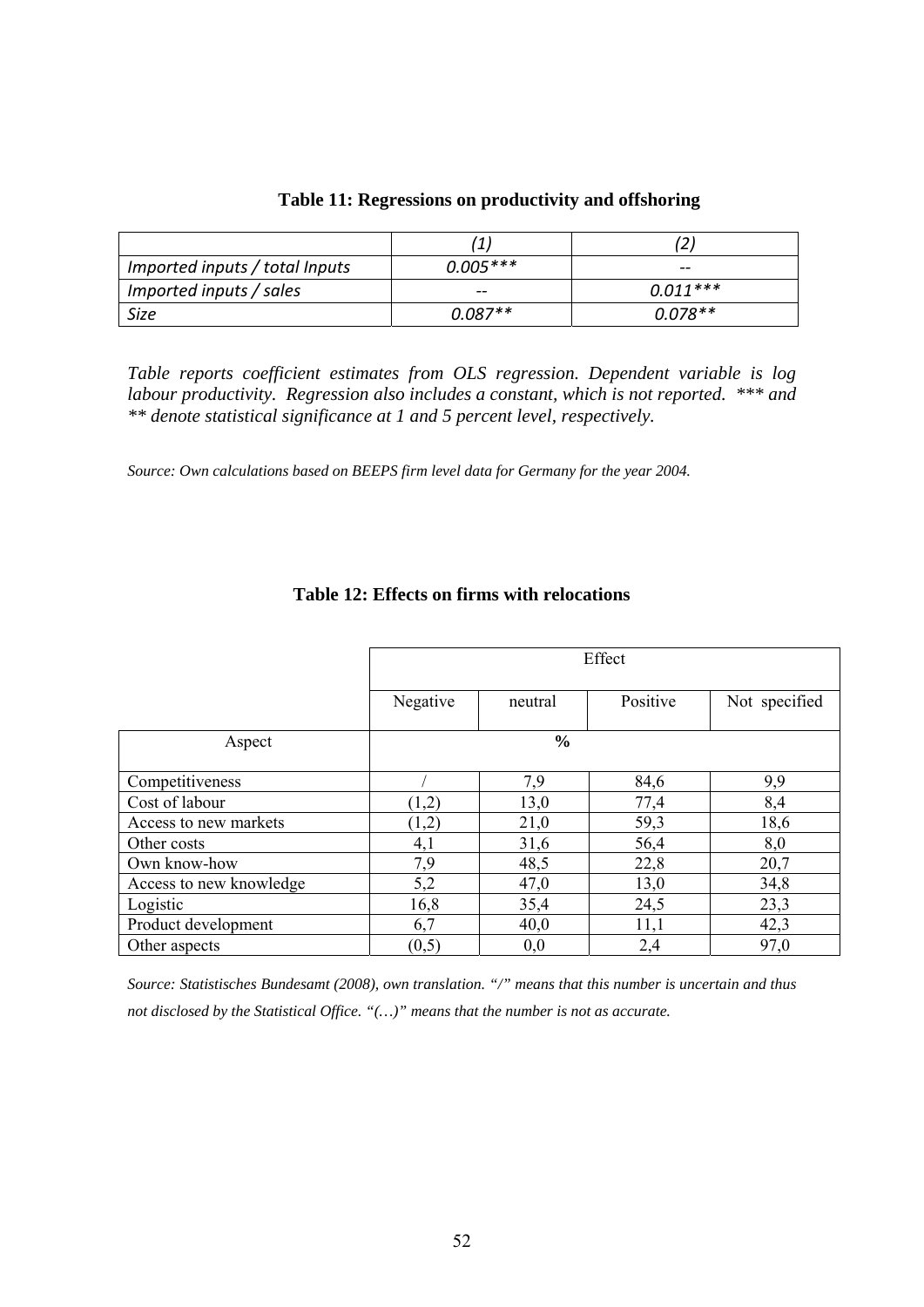| Employment effects by skill level |                           |      | <b>Employment effects</b>        |            |  |  |
|-----------------------------------|---------------------------|------|----------------------------------|------------|--|--|
|                                   |                           |      | Does                             | <b>Not</b> |  |  |
|                                   |                           |      | not                              | specified  |  |  |
|                                   |                           |      | apply                            |            |  |  |
|                                   |                           |      | In $\ldots$ % of the enterprises |            |  |  |
| Relocation of employees           | In low skill occupations  | 61,8 | <i>25,0</i>                      | 13,1       |  |  |
|                                   | In high skill occupations | 62,1 | 27,2                             | 10,7       |  |  |
| Employment creation               | In low skill occupations  | 15,1 | 65,6                             | 19,3       |  |  |
|                                   |                           |      |                                  |            |  |  |
|                                   | In high skill occupations | 46,4 | 38,4                             | 15,2       |  |  |

# **Table 13: Employment effects in firms with relocations**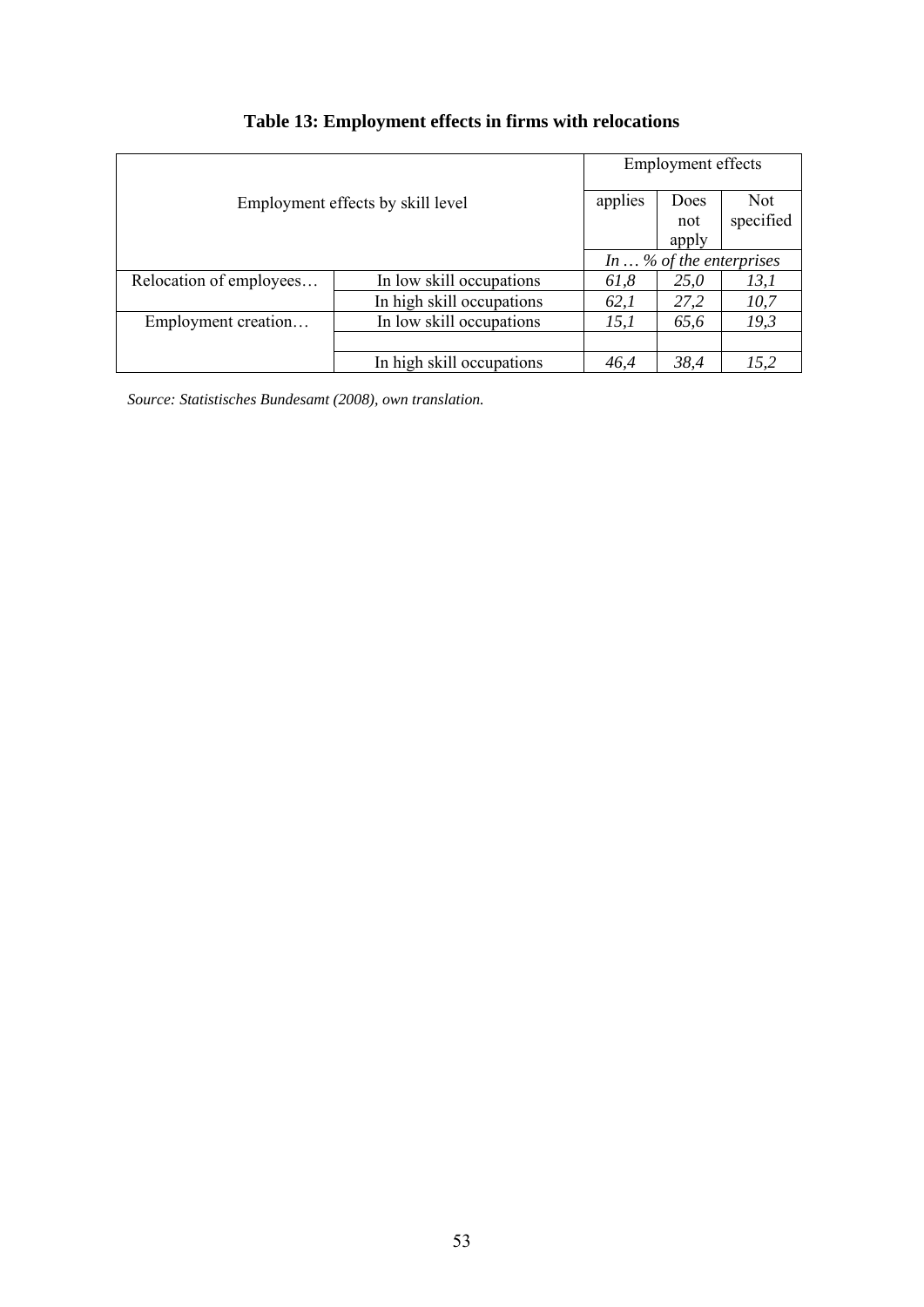|                                              | Employment at the old location |         |           | Created / relocated |           |          |
|----------------------------------------------|--------------------------------|---------|-----------|---------------------|-----------|----------|
|                                              | Relocated                      |         | Created   |                     |           |          |
|                                              | Aggregate                      | skilled | Aggregate | skilled             | Aggregate | skilled  |
|                                              | Number                         |         | Percent   |                     |           |          |
| Economy overall                              | 188600                         | 63300   | 105500    | 59300               | 55,9      | 93,7     |
| Divided into technology                      |                                |         |           |                     |           |          |
| areas                                        |                                |         |           |                     |           |          |
| Manufacturing                                | 91500                          | 30500   | 46500     | 28700               | 50,9      | 93,9     |
| industry with<br>intense use of              |                                |         |           |                     |           |          |
| technology                                   |                                |         |           |                     |           |          |
| Other<br>٠                                   | 45300                          | 11500   | 22500     | 8300                | 49.7      | 72,2     |
| manufacturing                                |                                |         |           |                     |           |          |
| industries                                   |                                |         |           |                     |           |          |
| Knowledge-driven<br>$\overline{\phantom{a}}$ | 23700                          | 7300    | 18000     | 8800                | 75,9      | 120,5    |
| services                                     |                                |         |           |                     |           |          |
| Other areas                                  | 28200                          | 13900   | 18500     | 13500               | 65,5      | 97,1     |
| Divided into employment-                     |                                |         |           |                     |           |          |
| size classes                                 |                                |         |           |                     |           |          |
| 100 to less than<br>÷.<br>250                | 73000                          | 21700   | 33600     | 18400               | 45.5      | 83,4     |
| 250 to less than                             | 38300                          | (13700) | 22800     | 9400                | 58,8      | (67,7)   |
| 500                                          |                                |         |           |                     |           |          |
| 500 to less than<br>÷                        | 28900                          | (8900)  | (19600)   | (10800)             | (66, 9)   | 119,9    |
| 1000                                         |                                |         |           |                     |           |          |
| 1000 and more                                | (48400)                        | (19100) | (29500)   | (20600)             | (60, 2)   | 106,3    |
| Divided into group<br>membership             |                                |         |           |                     |           |          |
| Headquarters                                 | (54300)                        | (20700) | (38100)   | (24800)             | (69, 4)   | (117, 3) |
| <b>Part of business</b>                      | 32000                          | 9800    | (24500)   | (11800)             | (32,7)    | (54, 8)  |
| group with                                   |                                |         |           |                     |           |          |
| headquarters in                              |                                |         |           |                     |           |          |
| Germany<br><b>Part of business</b>           |                                |         |           |                     |           |          |
| ÷<br>group with                              | 65900                          | (21200) | (21800)   | (11800)             | (32,7)    | (54, 8)  |
| headquarters                                 |                                |         |           |                     |           |          |
| abroad                                       |                                |         |           |                     |           |          |
| Independent                                  | 36100                          | 11500   | 20800     | 11700               | 57,1      | 99,9     |
| Enterprise                                   |                                |         |           |                     |           |          |

## **Table 14: Job creation and destruction due to relocations**